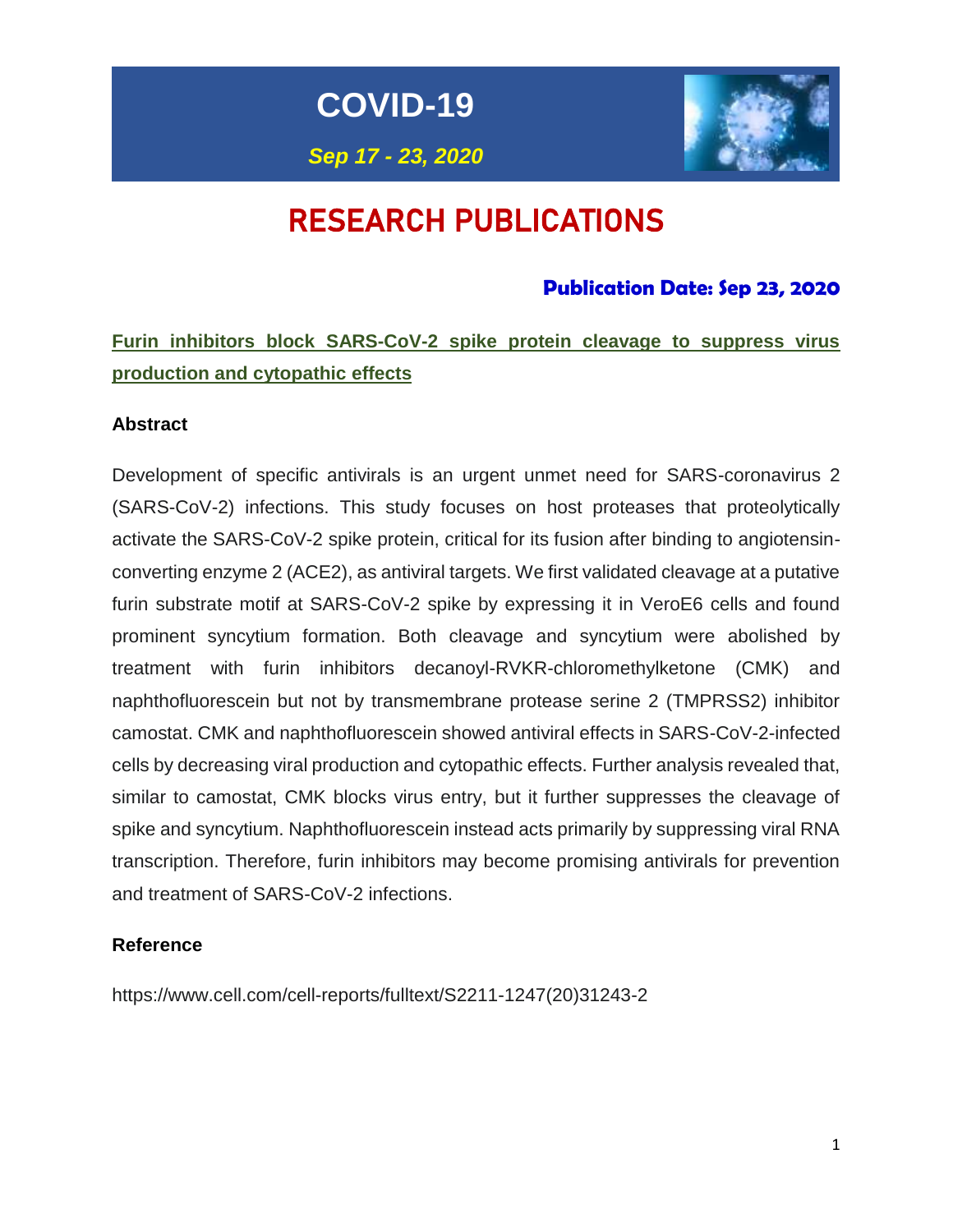## **SARS-CoV-2 infection boosts MX1 antiviral effector in COVID-19 patients**

## **Abstract**

In a published case-control study (GSE152075) from SARS-CoV-2 positive (n=403) and negative patients (n=50), we analyzed the response to infection assessing gene expression of host cell receptors and antiviral proteins. The expression analysis associated with reported risk factors for COVID-19 was also assessed. SARS-CoV-2 cases had higher ACE2, but lower TMPRSS2, BSG/CD147 and CTSB expression compared with negative cases. COVID-19 patients' age negatively affected ACE2 expression. MX1 and MX2 were higher in COVID-19 patients. A negative trend for MX1 and MX2 was observed as patients' age increased. Principal Component Analysis determined that ACE2, MX1, MX2, and BSG/CD147 expression was able to cluster non-COVID-19 and COVID-19 individuals. Multivariable regression showed that MX1 expression significantly increased for each unit of viral load increment. Altogether, these findings support differences in ACE2, MX1, MX2, and BSG/CD147 expression between COVID-19 and non-COVID-19 patients and point out to MX1 as a critical responder in SARS-CoV-2 infection.

#### **Reference**

https://www.cell.com/iscience/fulltext/S2589-0042(20)30777-X

# **Performance characteristics of five immunoassays for SARS-CoV-2: A head-tohead benchmark comparison**

#### **Abstract**

*Background*: Severe acute respiratory syndrome coronavirus 2 (SARS-CoV-2) has caused a global pandemic in 2020. Testing is crucial for mitigating public health and economic effects. Serology is considered key to population-level surveillance and potentially individual-level risk assessment. However, immunoassay performance has not been compared on large, identical sample sets. We aimed to investigate the performance of four high-throughput commercial SARS-CoV-2 antibody immunoassays and a novel 384-well ELISA.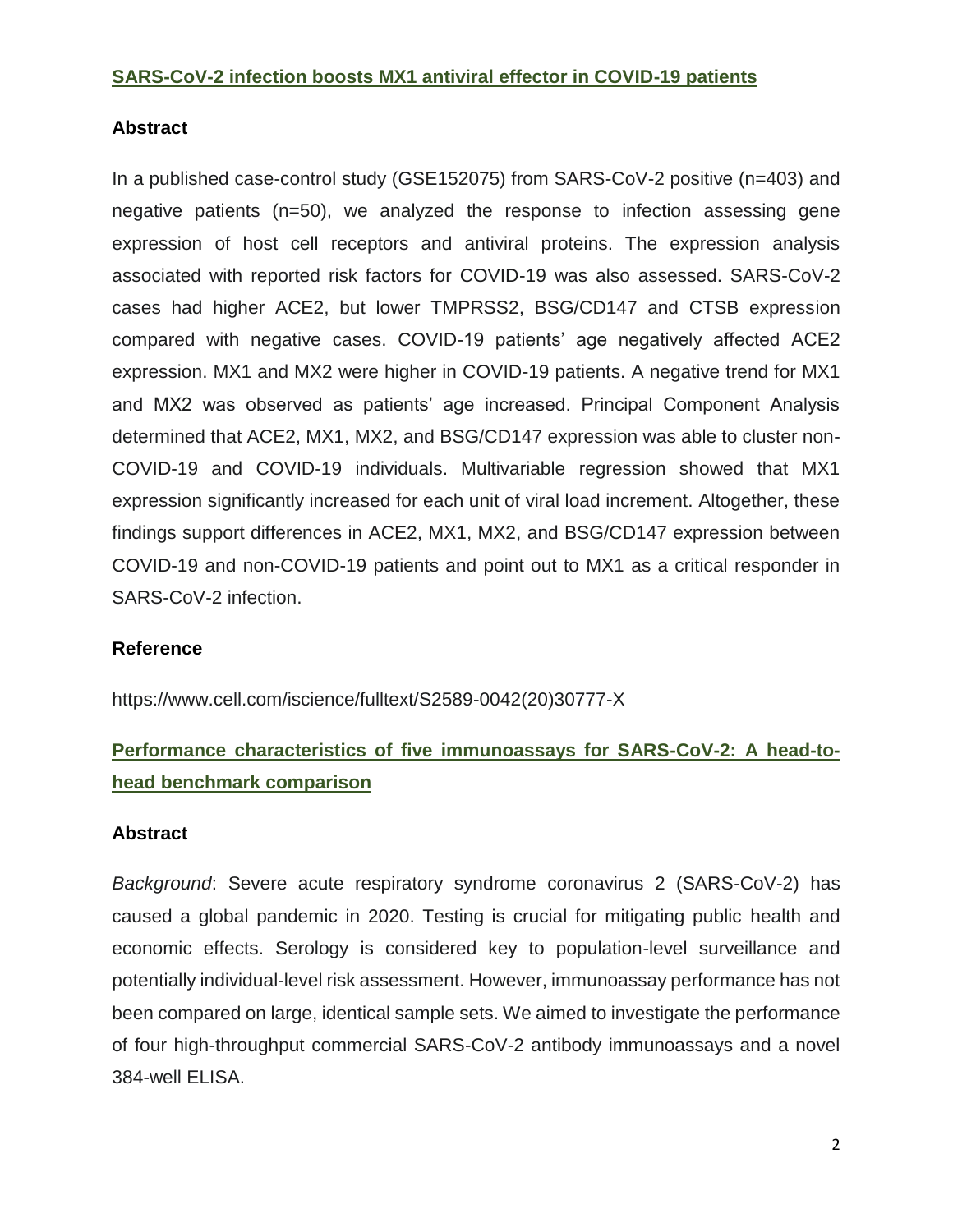*Methods*: We did a head-to-head assessment of SARS-CoV-2 IgG assay (Abbott, Chicago, IL, USA), LIAISON SARS-CoV-2 S1/S2 IgG assay (DiaSorin, Saluggia, Italy), Elecsys Anti-SARS-CoV-2 assay (Roche, Basel, Switzerland), SARS-CoV-2 Total assay (Siemens, Munich, Germany), and a novel 384-well ELISA (the Oxford immunoassay). We derived sensitivity and specificity from 976 pre-pandemic blood samples (collected between Sept 4, 2014, and Oct 4, 2016) and 536 blood samples from patients with laboratory-confirmed SARS-CoV-2 infection, collected at least 20 days post symptom onset (collected between Feb 1, 2020, and May 31, 2020). Receiver operating characteristic (ROC) curves were used to assess assay thresholds.

*Findings*: At the manufacturers' thresholds, for the Abbott assay sensitivity was 92·7% (95% CI 90·2–94·8) and specificity was 99·9% (99·4–100%); for the DiaSorin assay sensitivity was 95·0% (92·8–96·7) and specificity was 98·7% (97·7–99·3); for the Oxford immunoassay sensitivity was 99·1% (97·8–99·7) and specificity was 99·0% (98·1–99·5); for the Roche assay sensitivity was 97·2% (95·4–98·4) and specificity was 99·8% (99·3– 100); and for the Siemens assay sensitivity was 98·1% (96·6–99·1) and specificity was 99·9% (99·4–100%). All assays achieved a sensitivity of at least 98% with thresholds optimised to achieve a specificity of at least 98% on samples taken 30 days or more post symptom onset.

*Interpretation*: Four commercial, widely available assays and a scalable 384-well ELISA can be used for SARS-CoV-2 serological testing to achieve sensitivity and specificity of at least 98%. The Siemens assay and Oxford immunoassay achieved these metrics without further optimisation. This benchmark study in immunoassay assessment should enable refinements of testing strategies and the best use of serological testing resource to benefit individuals and population health.

#### **Reference**

[https://www.thelancet.com/journals/laninf/article/PIIS1473-3099\(20\)30634-4/fulltext](https://www.thelancet.com/journals/laninf/article/PIIS1473-3099(20)30634-4/fulltext)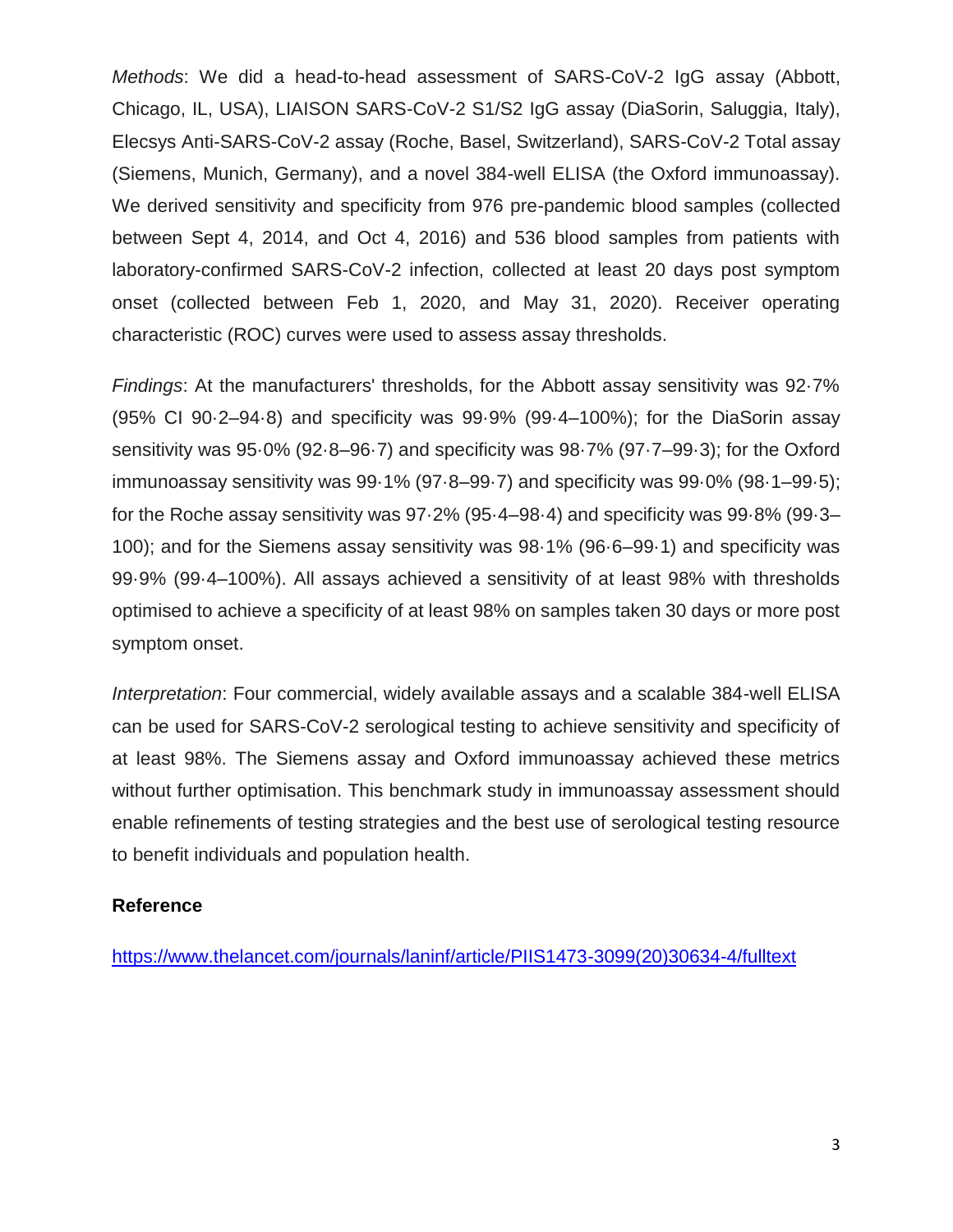# **SARS-CoV-2 antibody prevalence in Brazil: Results from two successive nationwide serological household surveys**

#### **Abstract**

*Background*: Population-based data on COVID-19 are essential for guiding policies. There are few such studies, particularly from low or middle-income countries. Brazil is currently a hotspot for COVID-19 globally. We aimed to investigate severe acute respiratory syndrome coronavirus 2 (SARS-CoV-2) antibody prevalence by city and according to sex, age, ethnicity group, and socioeconomic status, and compare seroprevalence estimates with official statistics on deaths and cases.

*Methods*: In this repeated cross-sectional study, we did two seroprevalence surveys in 133 sentinel cities in all Brazilian states. We randomly selected households and randomly selected one individual from all household members. We excluded children younger than 1 year. Presence of antibodies against SARS-CoV-2 was assessed using a lateral flow point-of-care test, the WONDFO SARS-CoV-2 Antibody Test (Wondfo Biotech, Guangzhou, China), using two drops of blood from finger prick samples. This lateral-flow assay detects IgG and IgM isotypes that are specific to the SARS-CoV-2 receptor binding domain of the spike protein. Participants also answered short questionnaires on sociodemographic information (sex, age, education, ethnicity, household size, and household assets) and compliance with physical distancing measures.

*Findings*: We included 25 025 participants in the first survey (May 14–21) and 31 165 in the second (June 4–7). For the 83 (62%) cities with sample sizes of more than 200 participants in both surveys, the pooled seroprevalence increased from 1·9% (95% CI 1·7–2·1) to 3·1% (2·8–3·4). City-level prevalence ranged from 0% to 25·4% in both surveys. 11 (69%) of 16 cities with prevalence above 2·0% in the first survey were located in a stretch along a 2000 km of the Amazon river in the northern region. In the second survey, we found 34 cities with prevalence above 2·0%, which included the same 11 Amazon cities plus 14 from the northeast region, where prevalence was increasing rapidly. Prevalence levels were lower in the south and centre-west, and intermediate in the southeast, where the highest level was found in Rio de Janeiro (7·5% [4·2–12·2]). In the second survey, prevalence was similar in men and women, but an increased prevalence was observed in participants aged 20–59 years and those living in crowded

4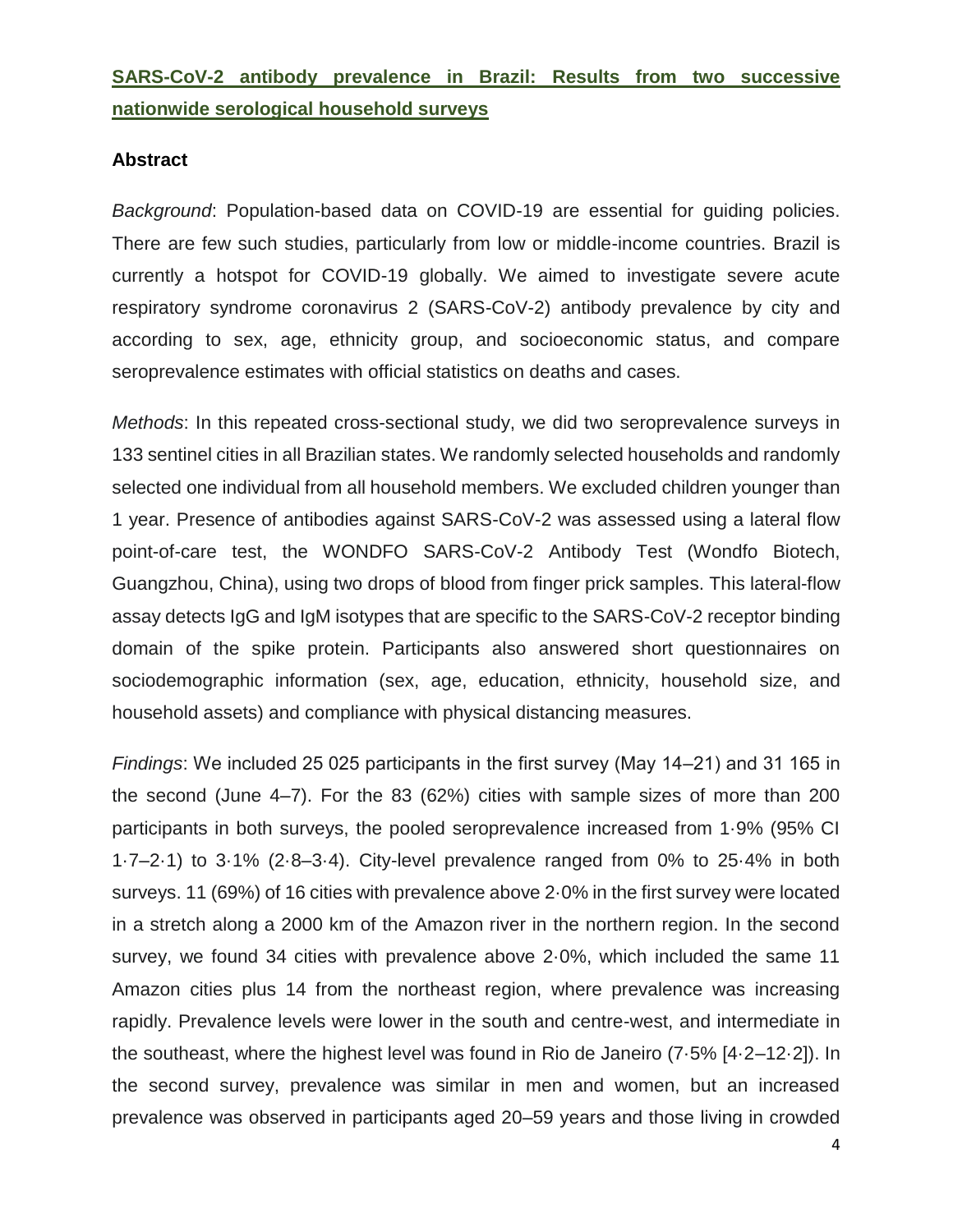conditions (4·4% [3·5–5·6] for those living with households with six or more people). Prevalence among Indigenous people was 6·4% (4·1–9·4) compared with 1·4% (1·2– 1·7) among White people. Prevalence in the poorest socioeconomic quintile was 3·7%  $(3.2–4.3)$  compared with  $1.7%$   $(1.4–2.2)$  in the wealthiest quintile.

*Interpretation*: Antibody prevalence was highly heterogeneous by country region, with rapid initial escalation in Brazil's north and northeast. Prevalence is strongly associated with Indigenous ancestry and low socioeconomic status. These population subgroups are unlikely to be protected if the policy response to the pandemic by the national government continues to downplay scientific evidence.

## **Reference**

https://www.thelancet.com/journals/langlo/article/PIIS2214-109X(20)30387-9/fulltext

# **Diagnosis of physical and mental health conditions in primary care during the COVID-19 pandemic: A retrospective cohort study**

#### **Abstract**

*Background*: To date, research on the indirect impact of the COVID-19 pandemic on the health of the population and the health-care system is scarce. We aimed to investigate the indirect effect of the COVID-19 pandemic on general practice health-care usage, and the subsequent diagnoses of common physical and mental health conditions in a deprived UK population.

*Methods*: A retrospective cohort study was done using routinely collected primary care data that was recorded in the Salford Integrated Record between Jan 1, 2010, and May 31, 2020. We extracted the weekly number of clinical codes entered into patient records overall, and for six high-level categories: symptoms and observations, diagnoses, prescriptions, operations and procedures, laboratory tests, and other diagnostic procedures. Negative binomial regression models were applied to monthly counts of first diagnoses of common conditions (common mental health problems, cardiovascular and cerebrovascular disease, type 2 diabetes, and cancer), and corresponding first prescriptions of medications indicative of these conditions. We used these models to predict the expected numbers of first diagnoses and first prescriptions between March 1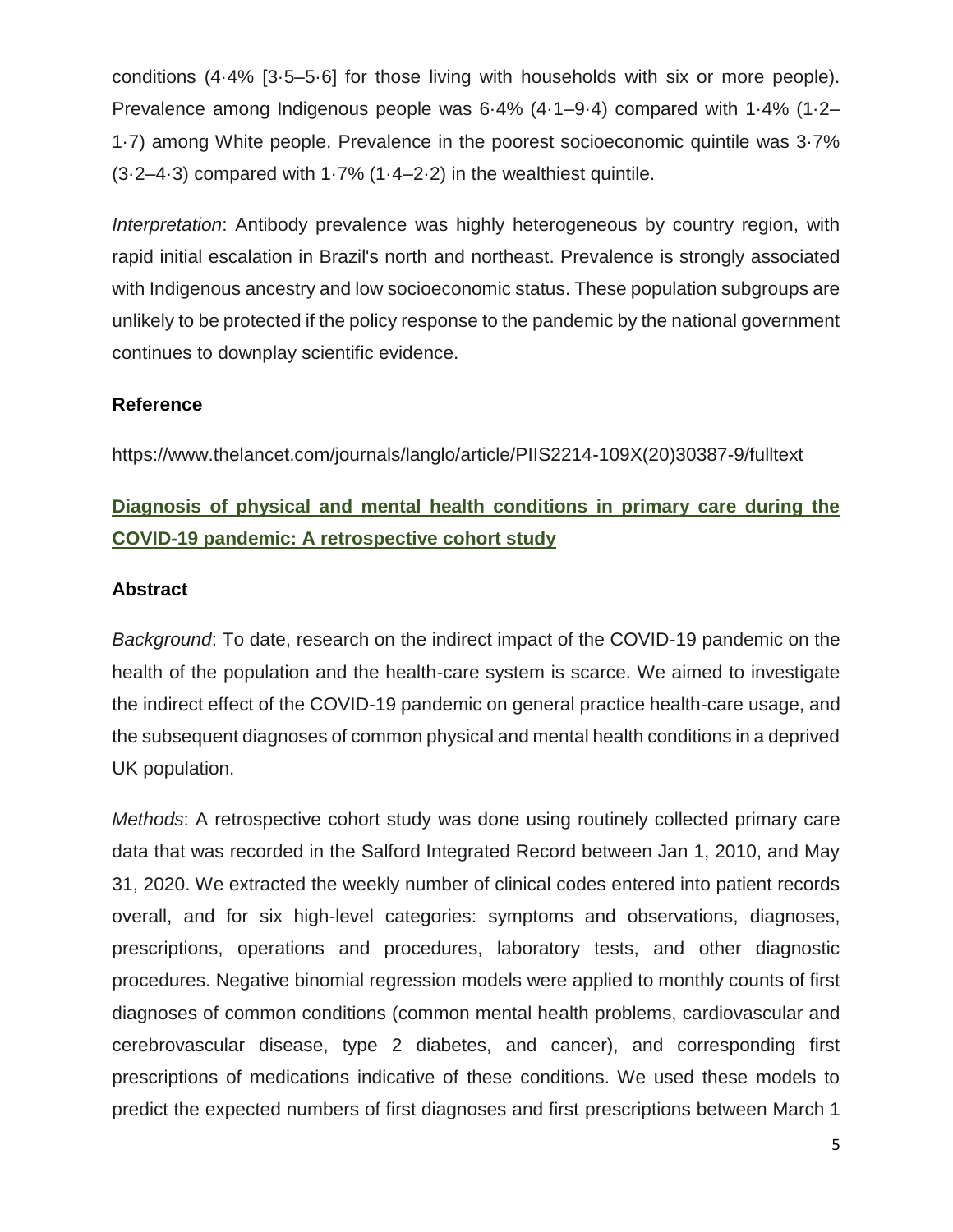and May 31, 2020, which were then compared with the observed numbers for the same time period.

*Findings*: Between March 1 and May 31, 2020, 1073 first diagnoses of common mental health problems were reported compared with 2147 expected cases (95% CI 1821 to 2489) based on preceding years, representing a 50·0% reduction (95% CI 41·1 to 56·9). Compared with expected numbers, 456 fewer diagnoses of circulatory system diseases (43·3% reduction, 95% CI 29·6 to 53·5), and 135 fewer type 2 diabetes diagnoses (49·0% reduction, 23·8 to 63·1) were observed. The number of first prescriptions of associated medications was also lower than expected for the same time period. However, the gap between observed and expected cancer diagnoses (31 fewer; 16·0% reduction, −18·1 to 36·6) during this time period was not statistically significant.

*Interpretation*: In this deprived urban population, diagnoses of common conditions decreased substantially between March and May 2020, suggesting a large number of patients have undiagnosed conditions. A rebound in future workload could be imminent as COVID-19 restrictions ease and patients with undiagnosed conditions or delayed diagnosis present to primary and secondary health-care services. Such services should prioritise the diagnosis and treatment of these patients to mitigate potential indirect harms to protect public health.

#### **Reference**

https://www.thelancet.com/journals/lanpub/article/PIIS2468-2667(20)30201-2/fulltext

# **Pharmacological and cardiovascular perspectives on the treatment of COVID-19 with chloroquine derivatives**

#### **Abstract**

The novel severe acute respiratory syndrome coronavirus-2 (SARS-CoV-2) causes coronavirus disease 2019 (COVID-19) and an ongoing severe pandemic. Curative drugs specific for COVID-19 are currently lacking. Chloroquine phosphate and its derivative hydroxychloroquine, which have been used in the treatment and prevention of malaria and autoimmune diseases for decades, were found to inhibit SARS-CoV-2 infection with high potency in vitro and have shown clinical and virologic benefits in COVID-19 patients.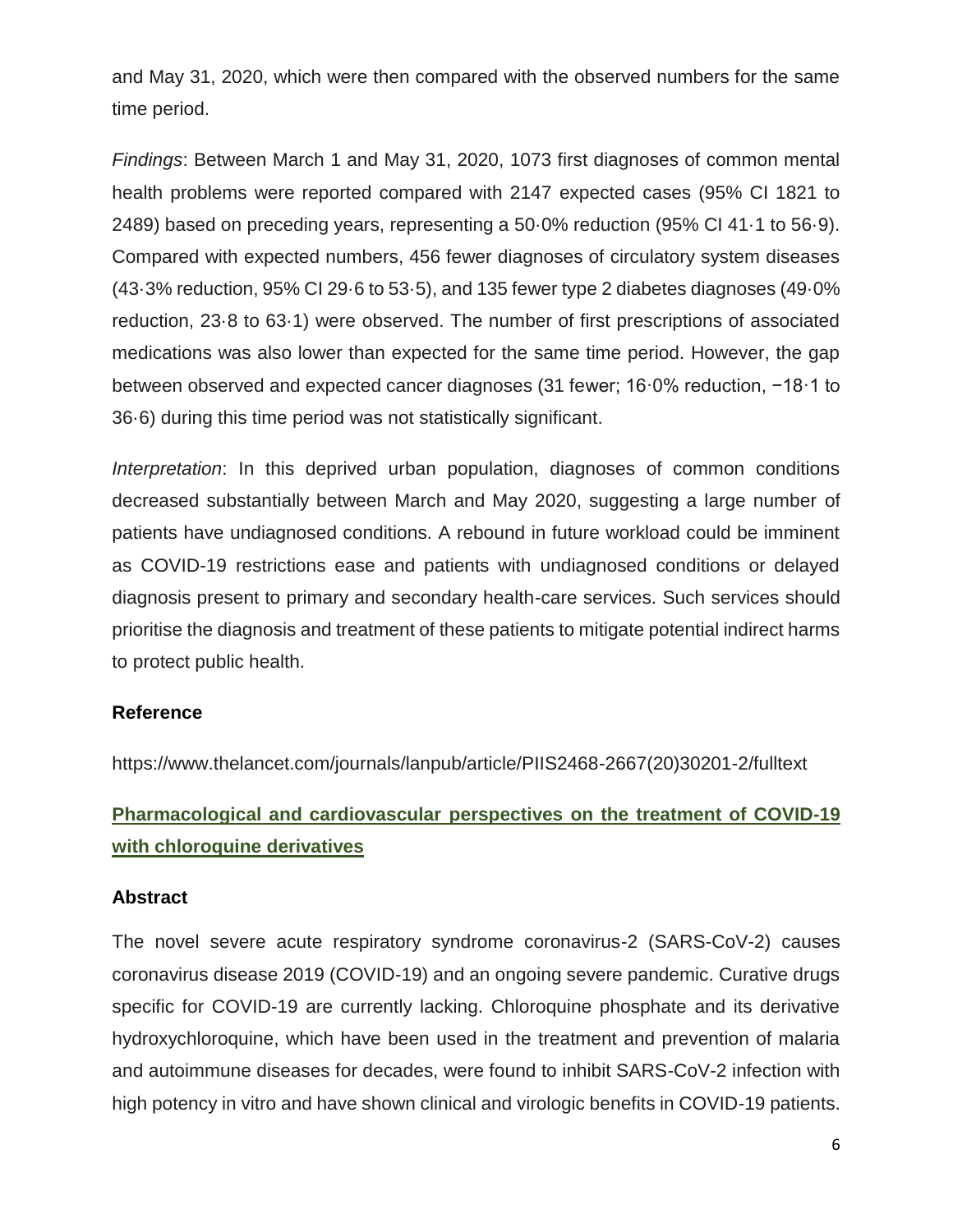Therefore, chloroquine phosphate was first used in the treatment of COVID-19 in China. Later, under a limited emergency-use authorization from the FDA, hydroxychloroquine in combination with azithromycin was used to treat COVID-19 patients in the USA, although the mechanisms of the anti-COVID-19 effects remain unclear. Preliminary outcomes from clinical trials in several countries have generated controversial results. The desperation to control the pandemic overrode the concerns regarding the serious adverse effects of chloroquine derivatives and combination drugs, including lethal arrhythmias and cardiomyopathy. The risks of these treatments have become more complex as a result of findings that COVID-19 is actually a multisystem disease. While respiratory symptoms are the major clinical manifestations, cardiovascular abnormalities, including arrhythmias, myocarditis, heart failure, and ischemic stroke, have been reported in a significant number of COVID-19 patients. Patients with preexisting cardiovascular conditions (hypertension, arrhythmias, *etc.*) are at increased risk of severe COVID-19 and death. From pharmacological and cardiovascular perspectives, therefore, the treatment of COVID-19 with chloroquine and its derivatives should be systematically evaluated, and patients should be routinely monitored for cardiovascular conditions to prevent lethal adverse events.

#### **Reference**

<https://www.nature.com/articles/s41401-020-00519-x>

# **Massive and rapid COVID-19 testing is feasible by extraction-free SARS-CoV-2 RT-PCR**

#### **Abstract**

Coronavirus disease 2019 (COVID-19), caused by severe acute respiratory syndrome coronavirus 2 (SARS-CoV-2), is commonly diagnosed by reverse transcription polymerase chain reaction (RT-PCR) to detect viral RNA in patient samples, but RNA extraction constitutes a major bottleneck in current testing. Methodological simplification could increase diagnostic availability and efficiency, benefitting patient care and infection control. Here, we describe methods circumventing RNA extraction in COVID-19 testing by performing RT-PCR directly on heat-inactivated or lysed samples. Our data, including benchmarking using 597 clinical patient samples and a standardised diagnostic system,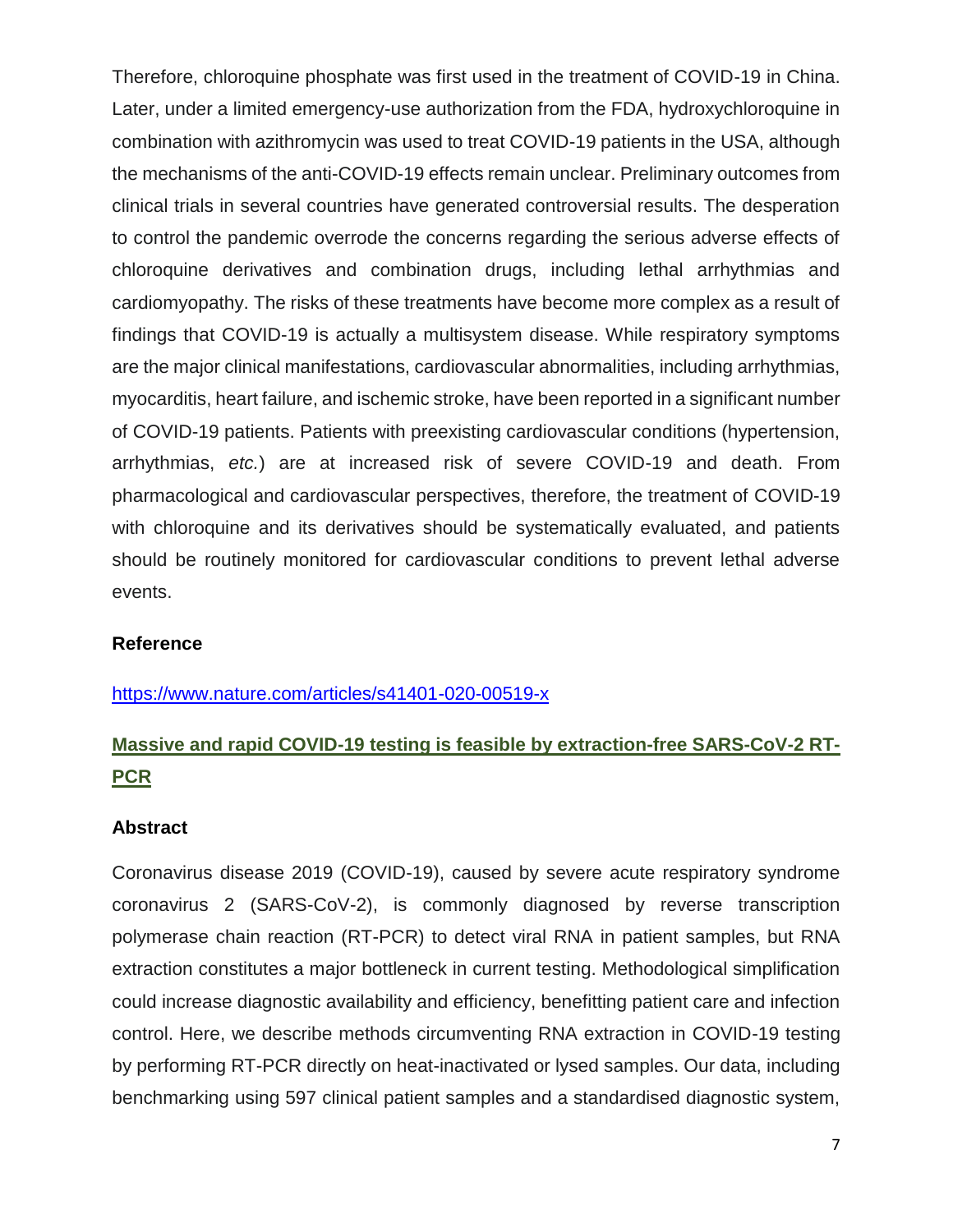demonstrate that direct RT-PCR is viable option to extraction-based tests. Using controlled amounts of active SARS-CoV-2, we confirm effectiveness of heat inactivation by plaque assay and evaluate various generic buffers as transport medium for direct RT-PCR. Significant savings in time and cost are achieved through RNA-extraction-free protocols that are directly compatible with established PCR-based testing pipelines. This could aid expansion of COVID-19 testing.

#### **Reference**

#### <https://www.nature.com/articles/s41467-020-18611-5>

## **Publication Date: Sep 22, 2020**

#### **Genetic lesions of type I interferon signalling in human antiviral immunity**

#### **Abstract**

Inborn errors of immunity affecting all key molecular components of the interferon (IFN)-I signalling pathway [IFN-alpha/beta receptor (IFNAR)1, IFNAR2, Janus kinase 1 (JAK1), tyrosine kinase 2 (TYK2), signal transducer and activator of transcription (STAT)1, STAT2, and interferon regulatory factor 9 (IRF9)] have been identified in humans.

Deficiency of IFNAR results in potentially fatal susceptibility to live-attenuated viral vaccines, but without general susceptibility to common childhood viral diseases. Clinically evident vulnerability to a broader spectrum of viral diseases, including respiratory viruses such as influenza as well as live-attenuated viral vaccines, often accompanies deficiency of STAT2 and IRF9. These molecules transduce signals downstream of IFN-I and IFN-III, suggesting that the latter provides compensatory antiviral defence in IFNAR-deficient patients. Children with defects in IFN-I and IFN-III signalling are not particularly susceptible to viruses such as cytomegalovirus (CMV), suggesting that this virus has successfully evolved mechanisms to overcome IFN-I/III restriction.

STAT1-deficient patients, who lack signalling in response to all types of IFN (I, II, and III), show the widest viral susceptibility of all. Pathological dissemination of parenterally delivered live-viral vaccines in otherwise healthy children should signify an inborn error of IFN-I immunity until proved otherwise. The concept that type I interferons (IFN-I) are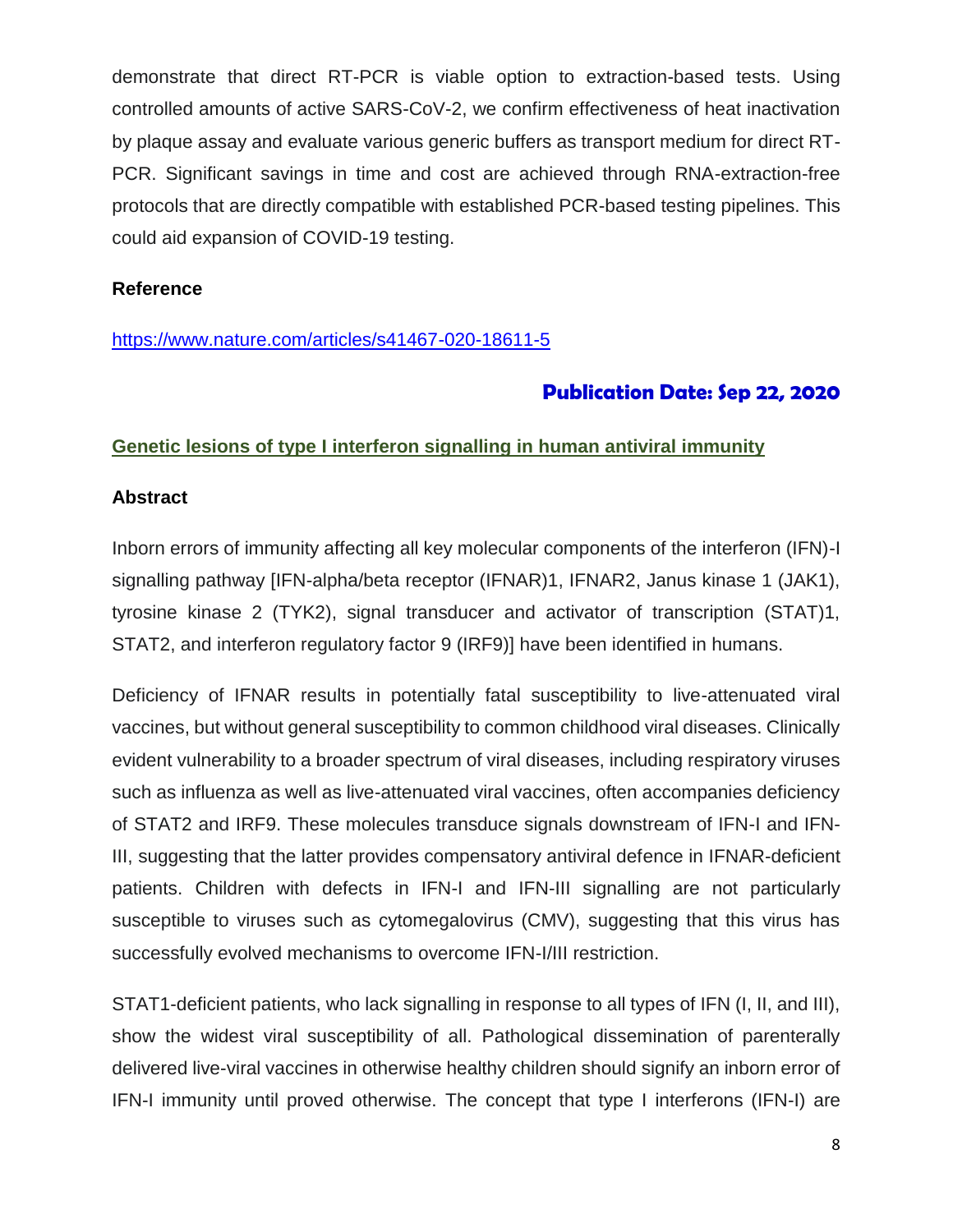essential to antiviral immunity derives from studies on animal models and cell lines. Virtually all pathogenic viruses have evolved countermeasures to IFN-I restriction, and genetic loss of viral IFN-I antagonists leads to virus attenuation. But just how important is IFN-I to antiviral defence in humans? The recent discovery of genetic defects of IFN-I signalling illuminates this and other questions of IFN biology, including the role of the mucosa-restricted type III IFNs (IFN-III), informing our understanding of the place of the IFN system within the concerted antiviral response. Here we review monogenic lesions of IFN-I signalling pathways and summarise the organising principles which emerge.

#### **Reference**

## [https://www.cell.com/trends/genetics/fulltext/S0168-9525\(20\)30231-6](https://www.cell.com/trends/genetics/fulltext/S0168-9525(20)30231-6)

# **Short-term and long-term health impacts of air pollution reductions from COVID-19 lockdowns in China and Europe: A modelling study**

#### **Abstract**

*Background*: Exposure to poor air quality leads to increased premature mortality from cardiovascular and respiratory diseases. Among the far-reaching implications of the ongoing COVID-19 pandemic, a substantial improvement in air quality was observed worldwide after the lockdowns imposed by many countries. We aimed to assess the implications of different lockdown measures on air pollution levels in Europe and China, as well as the short-term and long-term health impact.

*Methods*: For this modelling study, observations of fine particulate matter (PM2·5) concentrations from more than 2500 stations in Europe and China during 2016–20 were integrated with chemical transport model simulations to reconstruct PM2·5 fields at high spatiotemporal resolution. The health benefits, expressed as short-term and long-term avoided mortality from PM2·5 exposure associated with the interventions imposed to control the COVID-19 pandemic, were quantified on the basis of the latest epidemiological studies. To explore the long-term variability in air quality and associated premature mortality, we built different scenarios of economic recovery (immediate or gradual resumption of activities, a second outbreak in autumn, and permanent lockdown for the whole of 2020).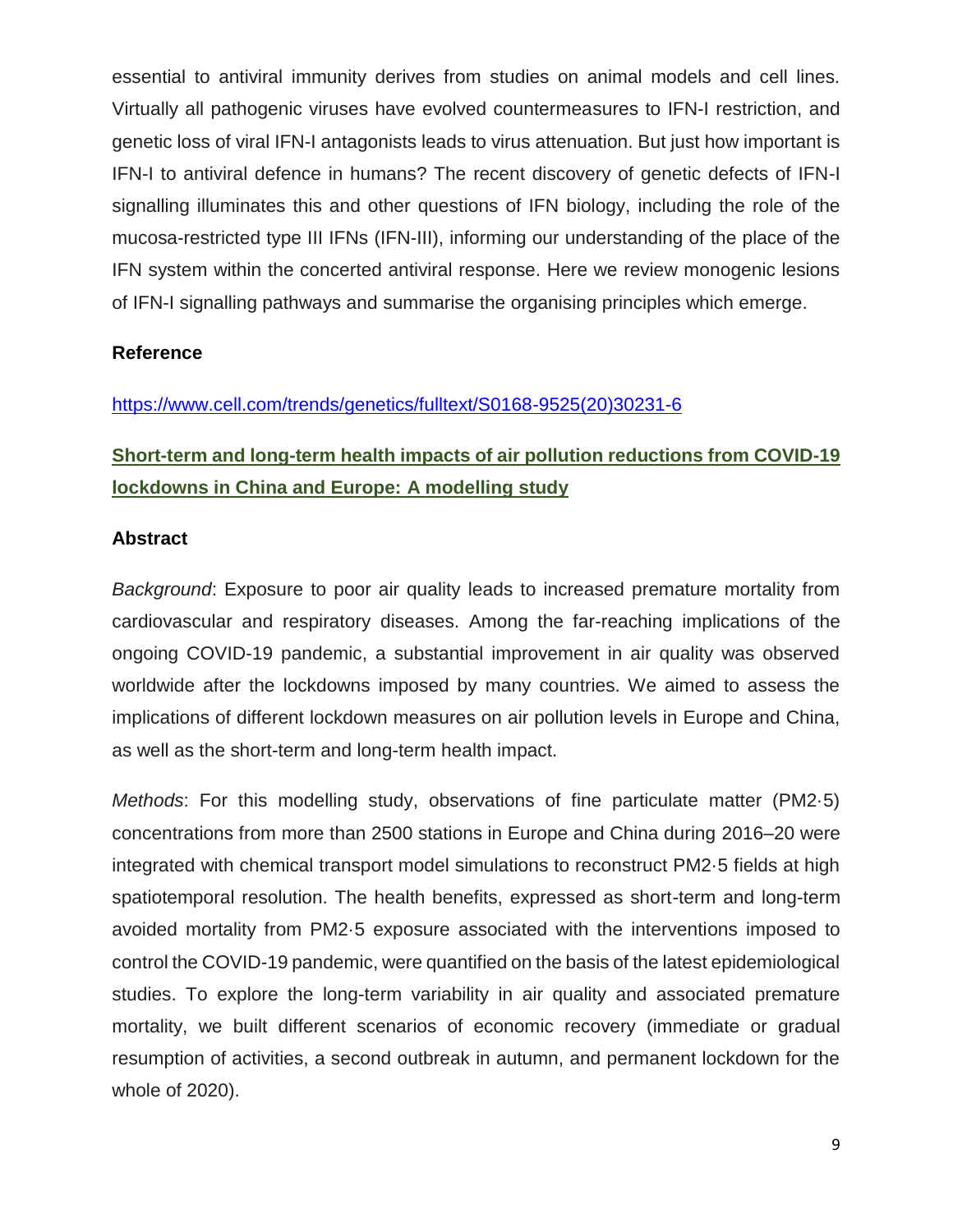*Findings*: The lockdown interventions led to a reduction in population-weighted PM2·5 of 14·5 μg m−3 across China (−29·7%) and 2·2 μg m−3 across Europe (−17·1%), with unprecedented reductions of 40 μg m−3 in bimonthly mean PM2·5 in the areas most affected by COVID-19 in China. In the short term, an estimated 24 200 (95% CI 22 380– 26 010) premature deaths were averted throughout China between Feb 1 and March 31, and an estimated 2190 (1960–2420) deaths were averted in Europe between Feb 21 and May 17. We also estimated a positive number of long-term avoided premature fatalities due to reduced PM2·5 concentrations, ranging from 76 400 (95% CI 62 600–86 900) to 287 000 (233 700–328 300) for China, and from 13 600 (11 900–15 300) to 29 500 (25 800–33 300) for Europe, depending on the future scenarios of economic recovery adopted.

*Interpretation*: These results indicate that lockdown interventions led to substantial reductions in PM2·5 concentrations in China and Europe. We estimated that tens of thousands of premature deaths from air pollution were avoided, although with significant differences observed in Europe and China. Our findings suggest that considerable improvements in air quality are achievable in both China and Europe when stringent emission control policies are adopted.

#### **Reference**

[https://www.thelancet.com/journals/lanplh/article/PIIS2542-5196\(20\)30224-2/fulltext](https://www.thelancet.com/journals/lanplh/article/PIIS2542-5196(20)30224-2/fulltext)

# **Determinants of the outcomes of patients with cancer infected with SARS-CoV-2: Results from the Gustave Roussy cohort**

#### **Abstract**

Patients with cancer are presumed to be at increased risk of severe COVID-19 outcomes due to underlying malignancy and treatment-induced immunosuppression. Of the first 178 patients managed for COVID-19 at the Gustave Roussy Cancer Centre, 125 (70.2%) were hospitalized, 47 (26.4%) developed clinical worsening and 31 (17.4%) died. An age of over 70 years, smoking status, metastatic disease, cytotoxic chemotherapy and an Eastern Cooperative Oncology Group score of ≥2 at the last visit were the strongest determinants of increased risk of death. In multivariable analysis, the Eastern Cooperative Oncology Group score remained the only predictor of death. In contrast, immunotherapy,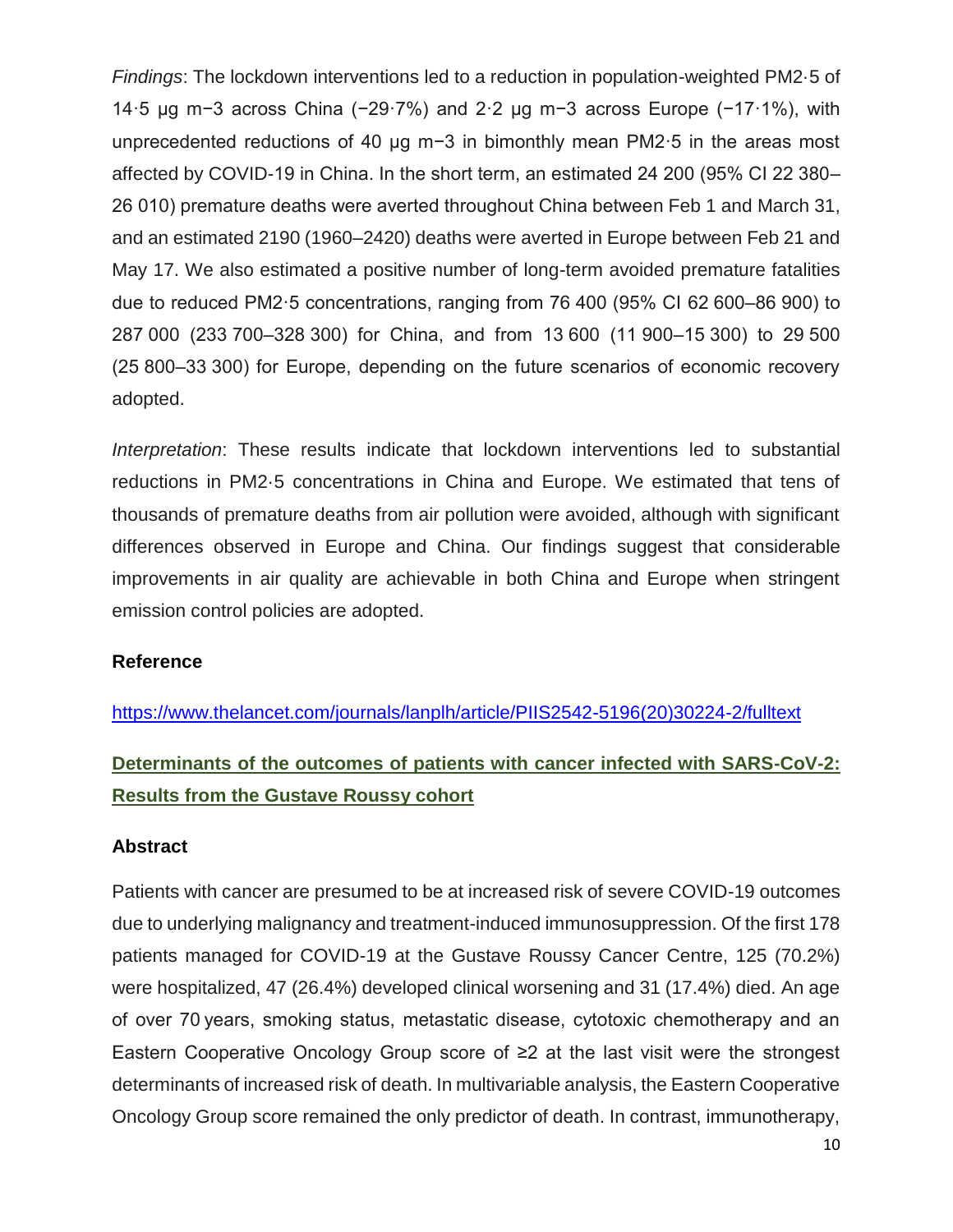hormone therapy and targeted therapy did not increase clinical worsening or death risk. Biomarker studies found that C-reactive protein and lactate dehydrogenase levels were significantly associated with an increased risk of clinical worsening, while C-reactive protein and D-dimer levels were associated with an increased risk of death. COVID-19 management impacted the oncological treatment strategy, inducing a median 20 d delay in 41% of patients and adaptation of the therapeutic strategy in 30% of patients.

#### **Reference**

#### <https://www.nature.com/articles/s43018-020-00120-5>

# **Serum inflammatory factors are positively correlated with the production of specific antibodies in coronavirus disease 2019 patients**

#### **Abstract**

The ongoing spread of coronavirus disease 2019 (COVID-19) constitutes an international concern on an unprecedented scale. To date, over 23 million people have been diagnosed with COVID-19 worldwide, and this disease has caused more than 800,000 deaths. Hyperinflammation elicited by severe acute respiratory syndrome coronavirus 2 (SARS-CoV-2) has been reported to contribute to illness severity and death. Humoral immune responses play important roles in therapy and prophylaxis for SARS-CoV-2 infection. Since the receptor-binding domain (RBD) of the SARS-CoV-2 spike (S) glycoprotein binds to angiotensin-converting enzyme 2 to trigger virion endocytosis, antibodies against this domain may be able to neutralize SARS-CoV-2 and possibly provide protective immunity in COVID-19 patients Clinical trials investigating the administration of convalescent plasma and the interleukin (IL)-6 antagonist tocilizumab to treat COVID-19 patients are currently underway, but the overly robust expansion of antibody-secreting cells (ASCs) could play a major role in the pathogenicity of SARS-CoV-2 in COVID-19 patients. Thus, a detailed characterization of the associations between humoral immune responses and inflammatory factors could result in a better understanding of SARS-CoV-2-host interactions in COVID-19 patients.

In the current study, the levels of RBD-specific IgG, RBD-specific IgA, and the frequencies of ASCs and ICOS+ T follicular helper (TFH) cells were found to be higher in severely affected COVID-19 patients than those in nonseverely affected patients. Follow-up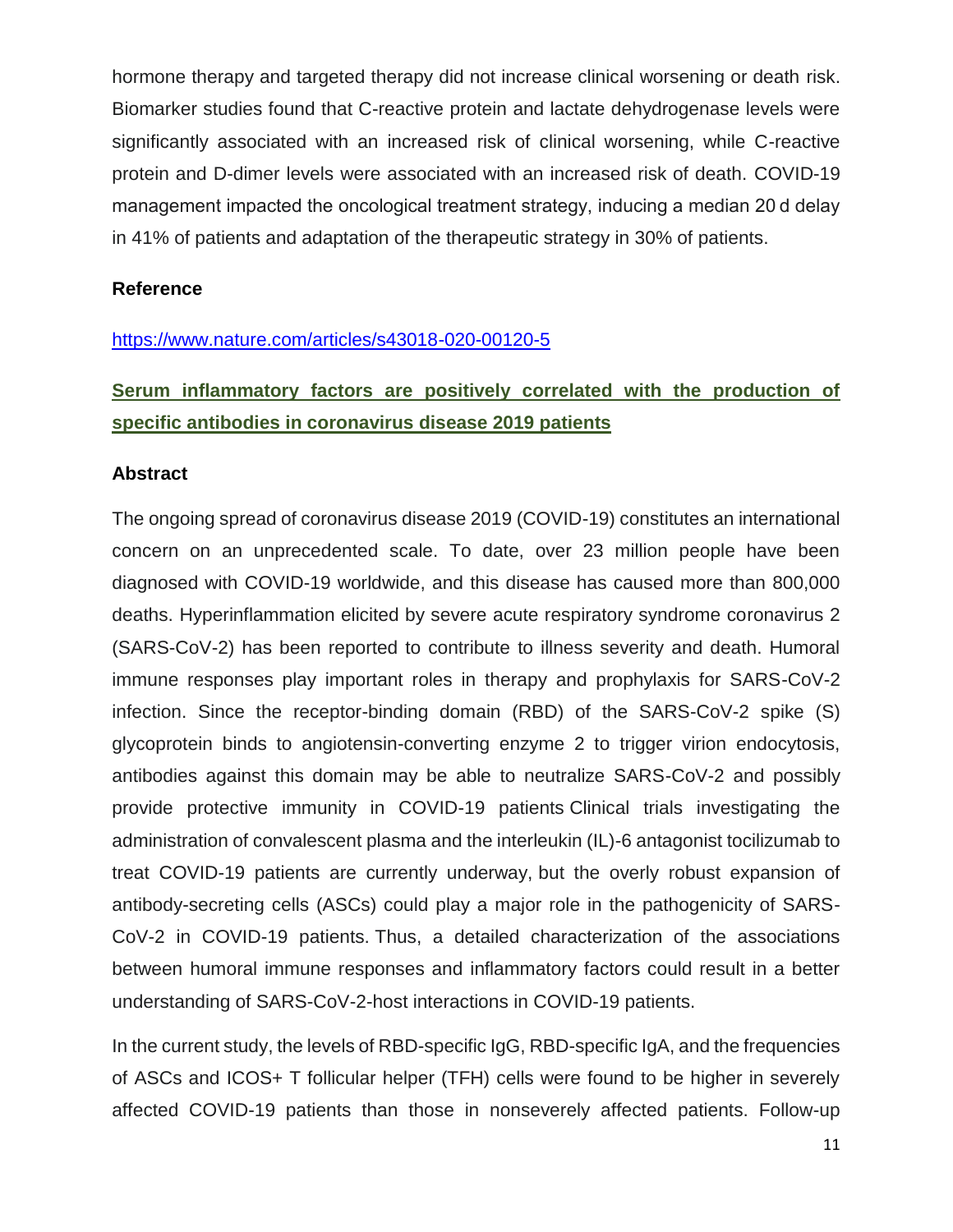analysis of COVID-19 patients demonstrated that humoral immune responses were positively correlated with the levels of IL-6, C-X-C motif chemokine 10 (CXCL10), and C5a. Positive correlations between the serum CXCL13 level and the levels of IL-6 and CXCL10 were also noted in COVID-19 patients. Taken together, these results indicate that there is a close relationship between humoral immunity and inflammatory factors, and the generation of protective humoral immunity could be a double-edged sword in COVID-19 patients.

#### **Reference**

<https://www.nature.com/articles/s41423-020-00551-1>

# **Publication Date: Sep 21, 2020**

# **Human pluripotent stem cell-derived neural cells and brain organoids reveal SARS-COV-2 neurotropism predominates in choroid plexus epithelium**

#### **Abstract**

Neurological complications are common in patients with COVID-19. While SARS-CoV-2, the causal pathogen of COVID-19, has been detected in some patient brains, its ability to infect brain cells and impact their function are not well understood. Here we investigated the susceptibility of human induced pluripotent stem cell (hiPSC)-derived monolayer brain cells and region-specific brain organoids to SARS-CoV-2 infection. We found that neurons and astrocytes were sparsely infected, but choroid plexus epithelial cells underwent robust infection. We optimized a protocol to generate choroid plexus organoids from hiPSCs and showed that productive SARS-CoV-2 infection of these organoids is associated with increased cell death and transcriptional dysregulation indicative of an inflammatory response and cellular function deficits. Together, our findings provide evidence for selective SARS-CoV-2 neurotropism and support the use of hiPSC-derived brain organoids as a platform to investigate SARS-CoV-2 infection susceptibility of brain cells, mechanisms of virus-induced brain dysfunction, and treatment strategies.

#### **Reference**

https://www.cell.com/cell-stem-cell/fulltext/S1934-5909(20)30463-X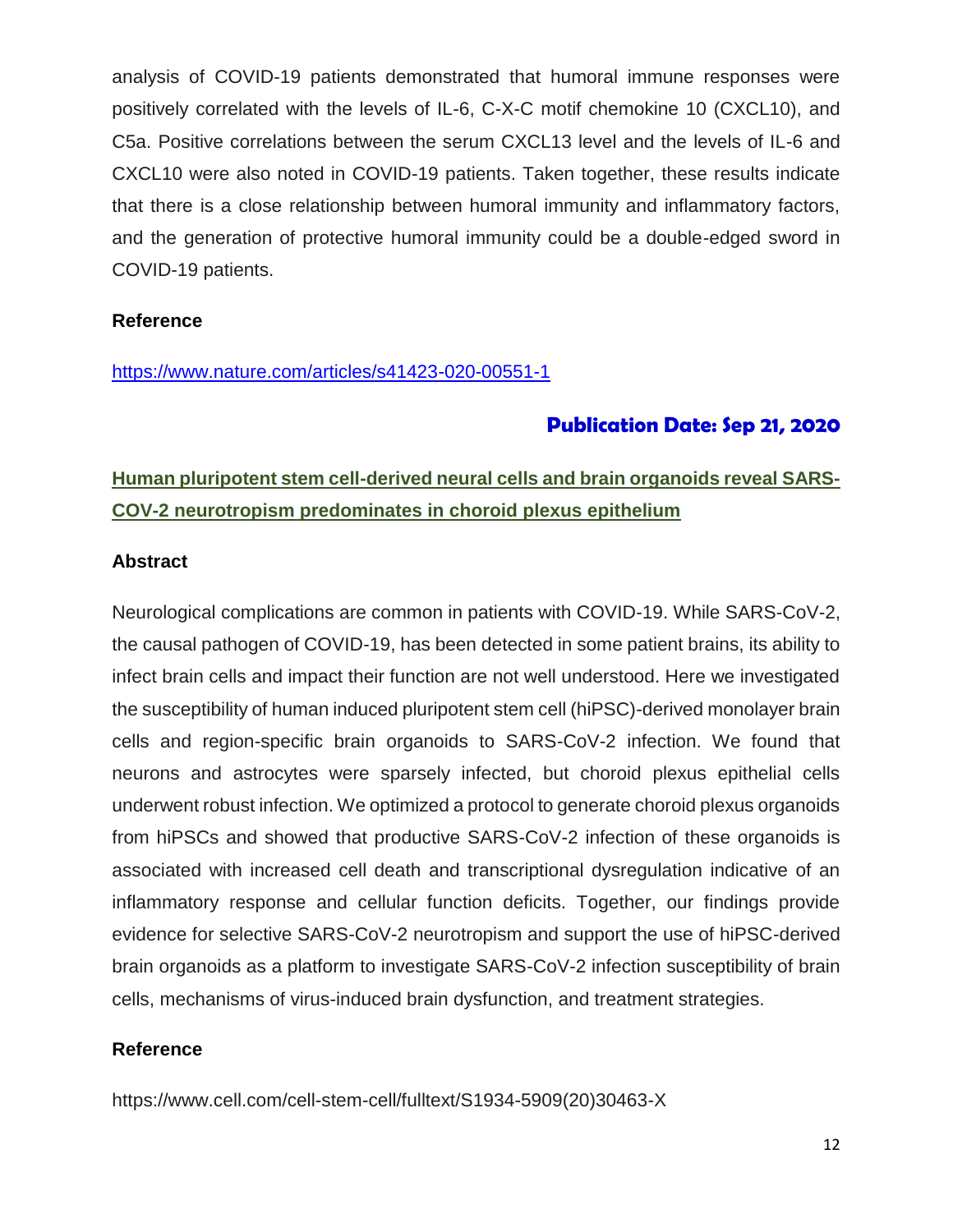# **Oral SARS-CoV-2 inoculation establishes subclinical respiratory infection with virus shedding in golden Syrian hamsters**

## **Abstract**

Severe acute respiratory syndrome coronavirus 2 (SARS-CoV-2) is transmitted largely by respiratory droplets or airborne aerosols. Despite being frequently found in the immediate environment and faeces of patients, evidence supporting oral acquisition of SARS-CoV-2 is unavailable. Utilizing Syrian hamster model, we demonstrate that the severity of pneumonia induced by intranasal inhalation of SARS-CoV-2 increases with virus inoculum. SARS-CoV-2 retains its infectivity in vitro in simulated human fed-gastric and fasted-intestinal fluid after two hours. Oral inoculation with the highest intranasal inoculum(105PFU) causes mild pneumonia in 67% (4/6) of the animals with no weight loss. The lung histopathology score and viral load are significantly lower than those infected by the lowest intranasal inoculum(100PFU). However, 83% oral infection (10/12 hamsters) have similar level of detectable viral shedding from oral swabs and faeces as that of intranasally infected hamsters. Our findings indicate oral acquisition of SARS-CoV-2 can establish subclinical respiratory infection with less efficiency.

#### **Reference**

[https://www.cell.com/cell-reports-medicine/fulltext/S2666-3791\(20\)30163-4](https://www.cell.com/cell-reports-medicine/fulltext/S2666-3791(20)30163-4)

# **The characteristics of COVID-19 transmission from case to high-risk contact, a statistical analysis from contact tracing data**

#### **Abstract**

*Background*: As of 24<sup>th</sup> of August 2020, the number of global COVID-19 confirmed cases is nearly 24 million. In the same period, the number of recorded infections in Thailand has remained at approximately 3300. This paper explores the specifics of COVID-19 or SARS-CoV-2 transmissions in Phuket, Thailand's second most visited tourist destination

*Methods*: High-risk contacts recorded by Phuket Provincial Public Health Office were analysed using the Probit model to investigate the risk factors for transmission from confirmed COVID-19 cases to their high-risk contacts. The analysis was further focused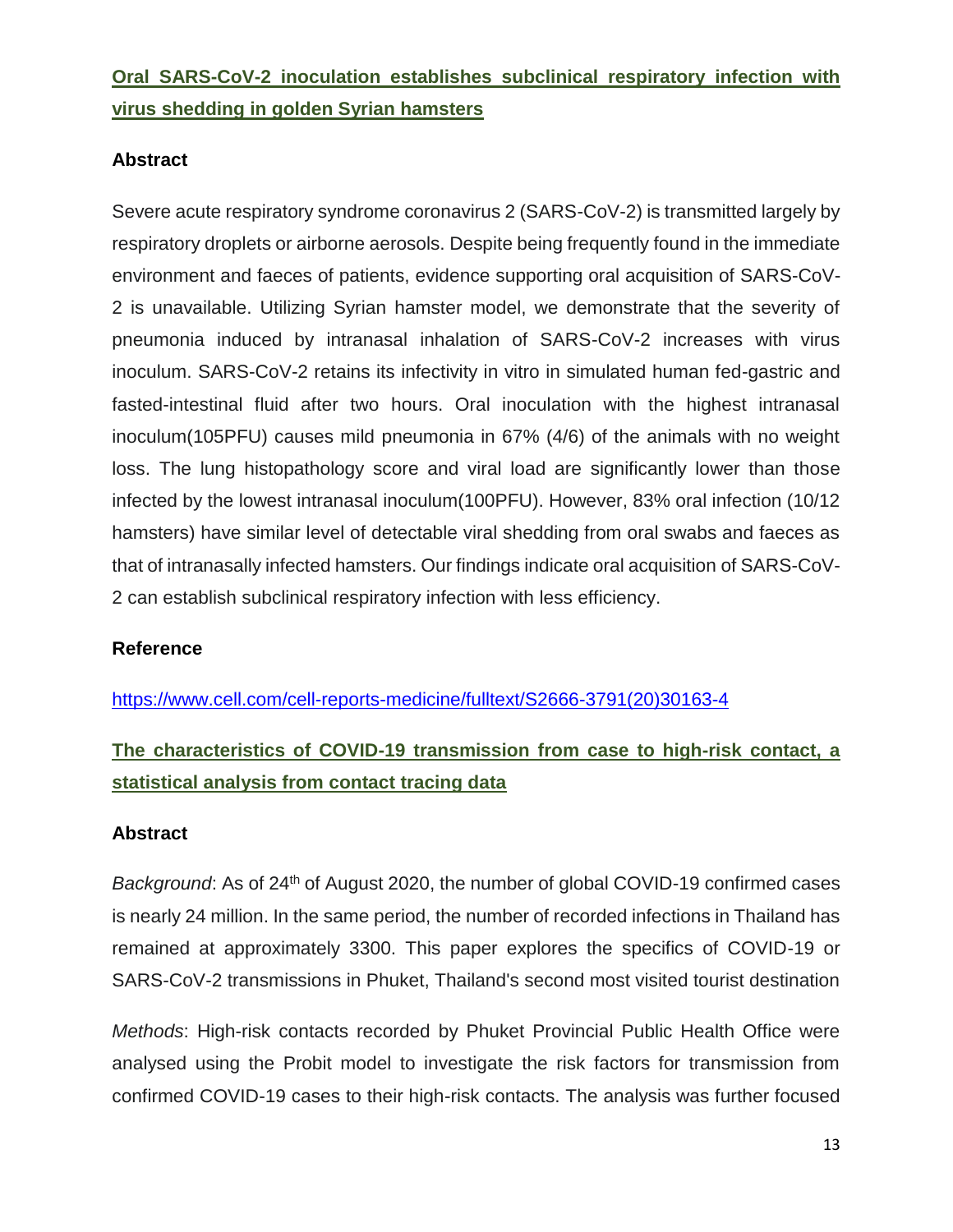on the impact of quarantine measures in state provided facilities on contacts' probability of infection.

*Findings*: 15.6% of 1108 high-risk contacts were found to be infected, and they accounted for 80% of 214 confirmed cases in Phuket till 29th April 2020. Moreover, 10.68% of all high-risk contacts were confirmed to be infected before the quarantine, and 4.55% after the policy was enforced. In addition, a contact who lived within the same household with a confirmed case was 25% more exposed to infection when compared to a contact who did not share a household.

*Interpretation*: Results confirmed that the quarantine policy, which mandated individual isolation in the state provided facilities for all high-risk contacts, diminished contact's chance of infection from the confirmed cases, especially in the epicenter districts. Our findings confirmed that sharing accommodation with an infected case, and exposure to a case with several documented secondary transmission, generally increased the SARS-CoV-2 infection probability. Finally, some confirmed cases do exhibit a higher risk of spreading SARS-CoV-2 to their contacts compared to a typical confirmed case. Further studies of high reproduction groups of infected patients are recommended.

#### **Reference**

[https://www.thelancet.com/journals/eclinm/article/PIIS2589-5370\(20\)30287-X/fulltext](https://www.thelancet.com/journals/eclinm/article/PIIS2589-5370(20)30287-X/fulltext)

# **Immune life history, vaccination, and the dynamics of SARS-CoV-2 over the next 5 years**

#### **Abstract**

The future trajectory of the Covid-19 pandemic hinges on the dynamics of adaptive immunity against SARS-CoV2; however, salient features of the immune response elicited by natural infection or vaccination are still uncertain. We use simple epidemiological models to explore estimates for the magnitude and timing of future Covid-19 cases given different protective efficacy and duration of the adaptive immune response to SARS-CoV-2, as well as its interaction with vaccines and nonpharmaceutical interventions. We find that variations in the immune response to primary SARS-CoV-2 infections and a potential vaccine can lead to dramatically different immune landscapes and burdens of critically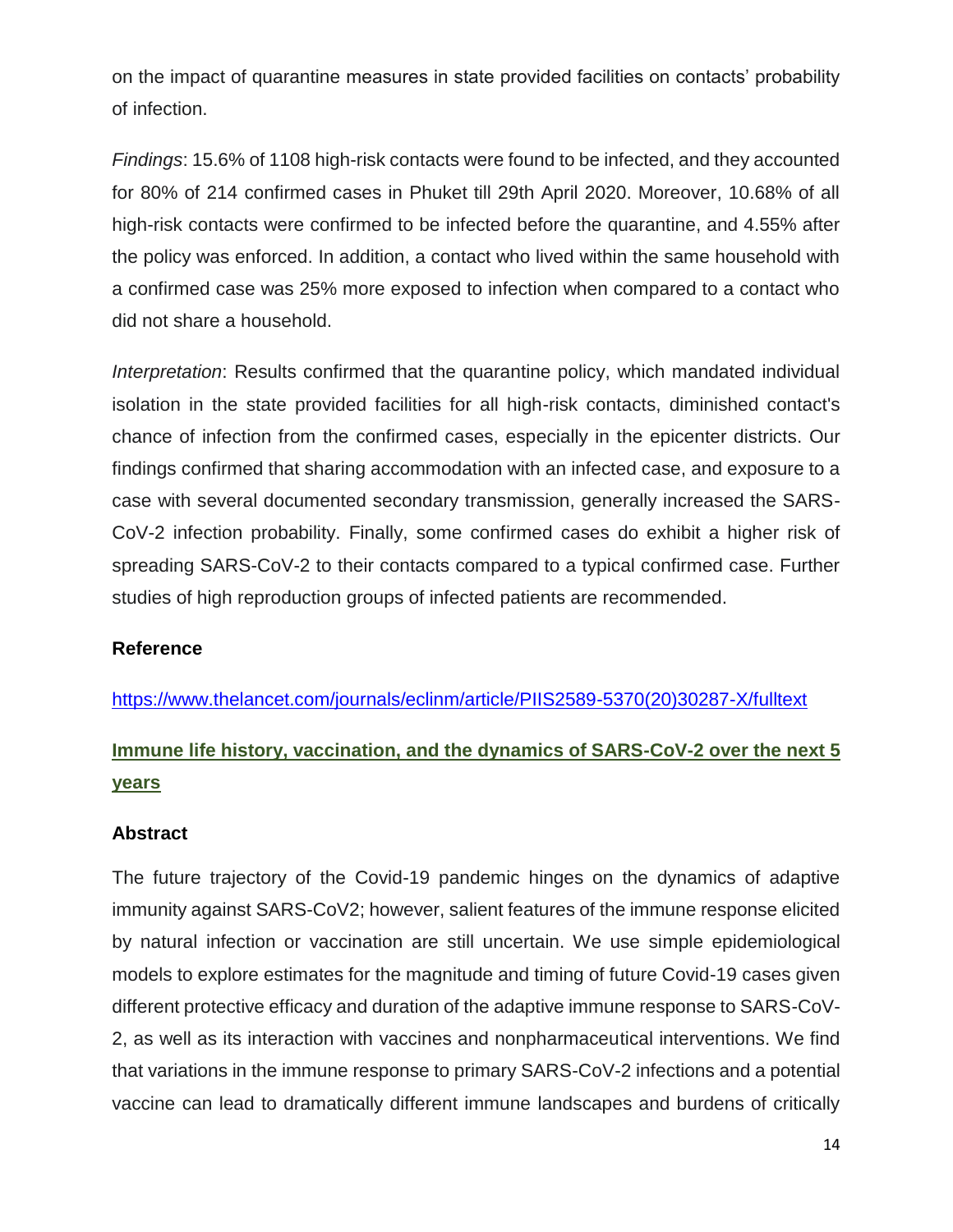severe cases, ranging from sustained epidemics to near elimination. Our findings illustrate likely complexities in future Covid-19 dynamics, and highlight the importance of immunological characterization beyond the measurement of active infections for adequately projecting the immune landscape generated by SARS-CoV-2 infections.

#### **Reference**

<https://science.sciencemag.org/content/early/2020/09/18/science.abd7343?rss=1>

# **COVID-19 image classification using deep features and fractional-order marine predators algorithm**

#### **Abstract**

Currently, the severe spread of the pandemic of the new Corona virus, COVID-19 was witnessed, which causes dangerous symptoms to humans and animals, its complications may lead to death. Although convolutional neural networks (CNNs) is considered the current state-of-the-art image classification technique, it needs massive computational cost for deployment and training. In this paper, an improved hybrid classification approach was proposed for COVID-19 images by combining the strengths of CNNs (using a powerful architecture called Inception) to extract features and a swarm-based feature selection algorithm (Marine Predators Algorithm) to select the most relevant features. A combination of fractional-order and marine predators algorithm (FO-MPA) is considered an integration among a robust tool in mathematics named fractional-order calculus (FO). The proposed approach was evaluated on two public COVID-19 X-ray datasets which achieves both high performance and reduction of computational complexity. The two datasets consist of X-ray COVID-19 images by international Cardiothoracic radiologist, researchers and others published on Kaggle. The proposed approach selected successfully 130 and 86 out of 51 K features extracted by inception from dataset 1 and dataset 2, while improving classification accuracy at the same time. The results are the best achieved on these datasets when compared to a set of recent feature selection algorithms. By achieving 98.7%, 98.2% and 99.6%, 99% of classification accuracy and F-Score for dataset 1 and dataset 2, respectively, the proposed approach outperforms several CNNs and all recent works on COVID-19 images.

#### **Reference**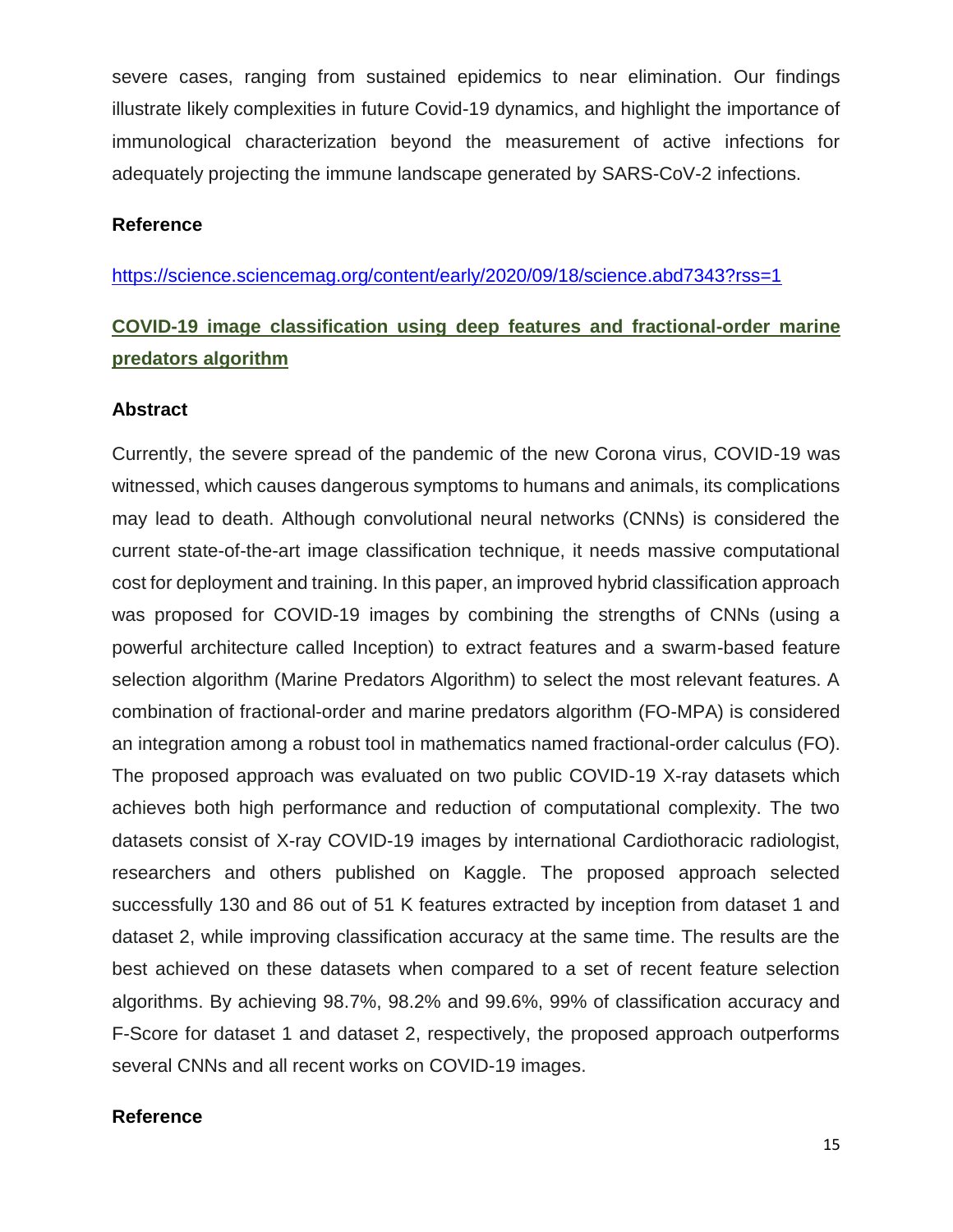# **Circulating levels of soluble Dipeptidylpeptidase-4 are reduced in human subjects hospitalized for severe COVID-19 infections**

## **Abstract**

Dipeptidylpeptidase (DPP)-4 is a key regulator of the incretin system. For several years DPP-4 inhibitors in addition to GLP-1 analogues are of major importance in the clinical management of obesity and type 2 diabetes. DPP-4 is also known as CD26 and represents a membrane bound protease on the surface of several eukaryotic cell types. Of interest, DPP-4, like ACE2, has been shown to serve as a binding partner for coronalike viruses to enter host immune cells. Since metabolic diseases are major risk factors for the present COVID-19 pandemic, we examined circulating soluble DPP-4 serum concentrations in patients suffering from severe COVID-19 infection and in healthy human subjects in a case control design. In this analysis sDPP-4 levels were significantly lower in COVID-19 patients compared to controls (242.70 ± 202.12 ng/mL versus 497.70 ± 188.13 ng/mL, p = 0.02). We also examined sDPP-4 serum concentrations in patients suffering from sepsis not due to corona-like viruses. In these subjects, sDPP-4 levels were not different compared to healthy case controls  $(p=0.14)$ , which might suggest the decrease of sDPP-4 to be specific for corona-like virus infections. Currently, most data point towards membrane bound ACE2 in contrast to DPP-4 as the major binding partner for COVID-19 internalization into host immune cells. However, the finding that the circulating soluble form of DPP-4 is reduced in hospitalized patients might suggest a regulatory role for both, ACE and DPP-4, in COVID-19 infections, especially since obesity and type 2 diabetes are major risk factor for a severe course of the disease.

## **Reference**

<https://www.nature.com/articles/s41366-020-00689-y>

# **Publication Date: Sep 20, 2020**

## **Retinal findings in patients with COVID-19: Results from the SERPICO-19 study**

## **Abstract**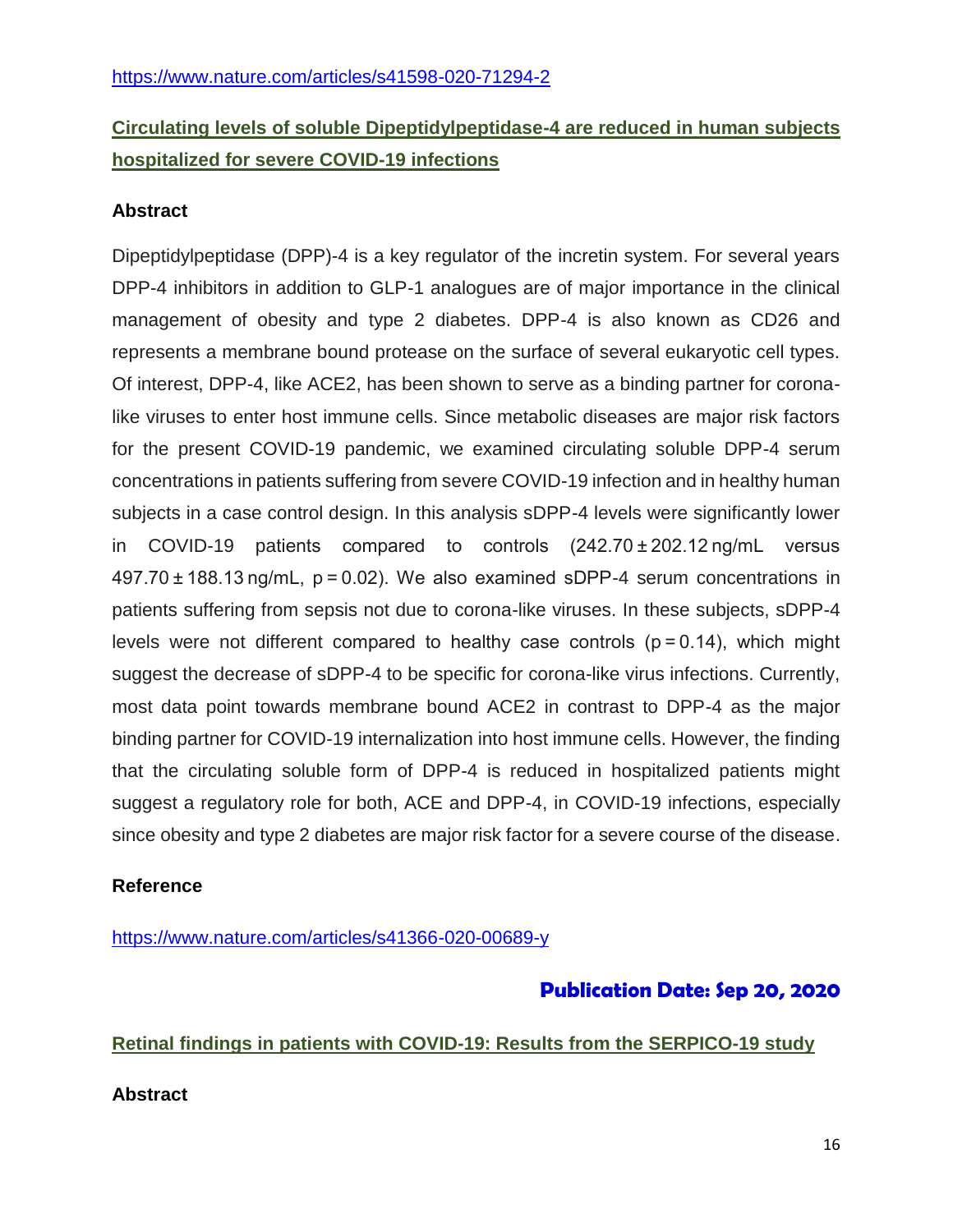*Background*: Coronavirus disease 2019 (COVID-19) has been associated to microvascular alterations. We screened the fundus of patients with COVID-19 to detect alterations of the retina and its vasculature and to assess possible correlations with clinical parameters.

*Methods*: Cross-sectional study. The presence of retinal alterations in patients with COVID-19 and subjects unexposed to the virus was assessed using fundus photographs and their prevalence was compared. Mean arteries diameter (MAD) and mean veins diameter (MVD) were compared between patients and unexposed subjects with multiple linear regression including age, sex, ethnicity, body mass index, smoking/alcohol consumption, hypertension, hyperlipidaemia, diabetes as covariates. The influence of clinical/lab parameters on retinal findings was tested in COVID-19 patients.

*Findings*: 54 patients and 133 unexposed subjects were enrolled. Retinal findings in COVID-19 included: haemorrhages (9·25%), cotton wools spots (7·4%), dilated veins (27·7%), tortuous vessels (12·9%). Both MAD and MVD were higher in COVID-19 patients compared to unexposed subjects  $(98.3 \pm 15.3 \,\mu m$  vs  $91.9 \pm 11.7 \,\mu m$ ,  $p = 0.006$ and  $138.5 \pm 21.5$  µm vs  $123.2 \pm 13.0$  µm, p<0.0001, respectively). In multiple regression accounting for covariates MVD was positively associated with COVID-19 both in severe (coefficient 30·3, CI95% 18·1–42·4) and non-severe (coefficient 10·3, CI95% 1·6–19·0) cases compared to unexposed subjects. In COVID-19 patients MVD was negatively correlated with the time from symptoms onset (coefficient −1·0, CI 95% −1·89 to −0·20) and positively correlated with disease severity (coefficient 22·0, CI 95% 5·2–38·9).

*Interpretation*: COVID-19 can affect the retina. Retinal veins diameter seems directly correlated with the disease severity. Its assessment could have possible applications in the management of COVID-19.

#### **Reference**

https://www.thelancet.com/journals/eclinm/article/PIIS2589-5370(20)30294-7/fulltext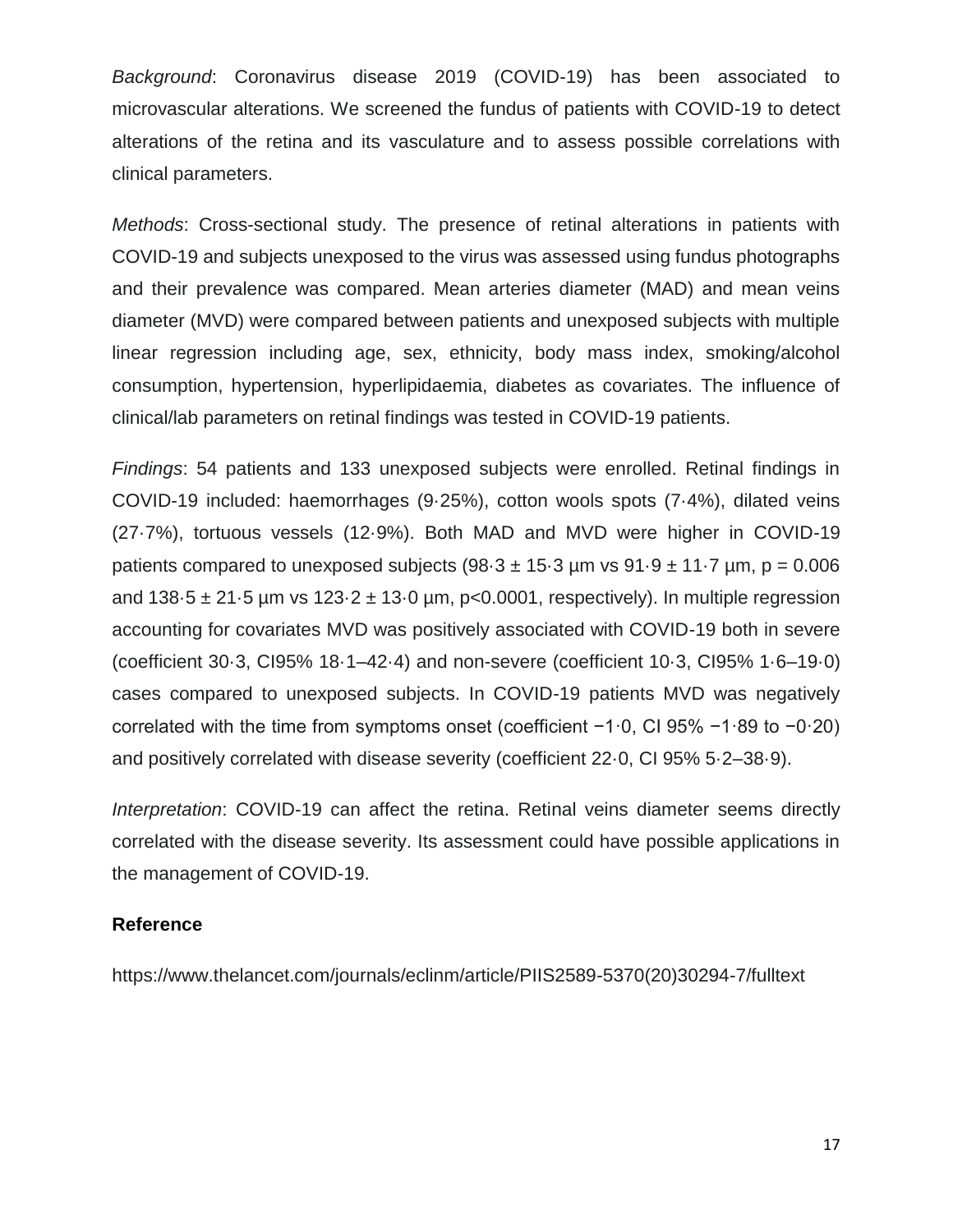# **An open-label, randomized trial of the combination of IFN-κ plus TFF2 with standard care in the treatment of patients with moderate COVID-19**

#### **Abstract**

*Background*: Epidemic outbreaks caused by SARS-CoV-2 are worsening around the world, and there are no target drugs to treat COVID-19. IFN-κ inhibits the replication of SARS-CoV-2; and TFF2 is a small secreted polypeptide that promotes the repair of mucosal injury and reduces the inflammatory responses. We used the synergistic effect of both proteins to treat COVID-19.

*Methods*: An open-label, randomized, clinical trial involving patients with moderate COVID-19 was conducted. Patients were assigned in a 1:1 ratio to receive either aerosol inhalation treatment with IFN-κ and TFF2 every 24 h for six consecutive dosages in addition to standard care (experimental group) or standard care alone (control group). The primary endpoint was the time until a viral RNA negative conversion for SARS-CoV-2 in all clinical samples. The secondary clinical endpoint was the time of CT imaging improvement. Data analysis was performed per protocol. This study was registered with chictr.org.cn, ChiCTR2000030262.

*Findings*: Between March 23 and May 23 of 2020, 86 COVID-19 patients with symptoms of moderate illness were recruited, and 6 patients were excluded due to not matching the inclusion criteria (patients with pneumonia through chest radiography). Among the remaining 80 patients, 40 patients were assigned to experimental group, and the others were assigned to control group to only receive standard care. Efficacy and safety were evaluated for both groups. The time of viral RNA negative conversion in experimental group (Mean, 3·80 days, 95% CI 2·07–5·53), was significantly shorter than that in control group (7 $\cdot$ 40 days, 95% CI 4 $\cdot$ 57 to 10 $\cdot$ 23) (p = 0.031), and difference between means was 3·60 days. The percentage of patients in experimental group with reversion to negative viral RNA was significantly increased compared with control group on all sampling days (every day during the 12-day observation period) ( $p = 0.037$ ). For the secondary endpoint, the experimental group had a significantly shorter time until improvement was seen by CT (Mean 6.21 days,  $N = 38/40$ , 95% CI 5.11–7.31) than that in control group (8.76 days,  $N = 34/40$ , 95% CI 7 $\cdot$  57–9 $\cdot$ 96) (p = 0.002), and difference between means was 2 $\cdot$ 55 days.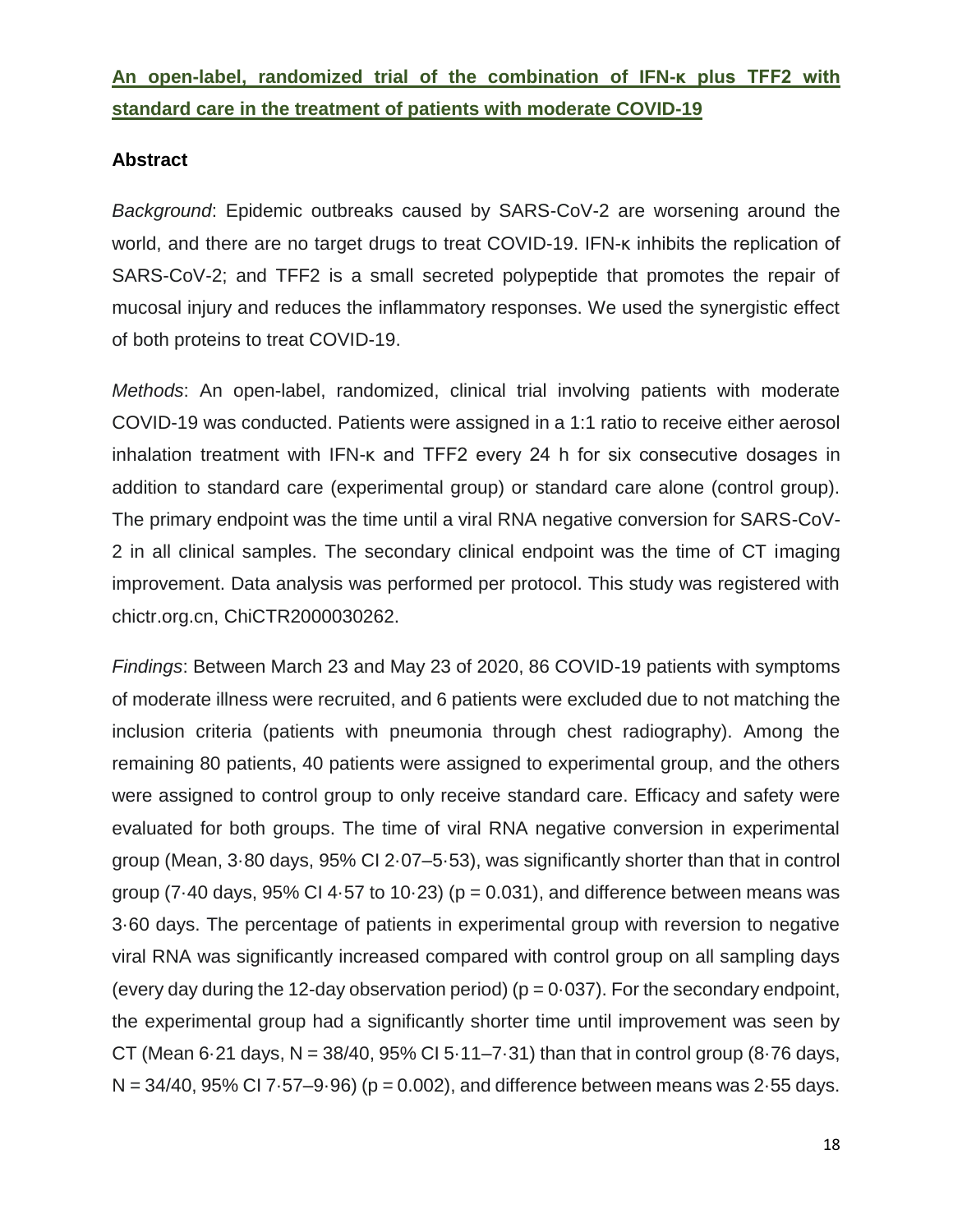No discomfort or complications during aerosol inhalation were reported to the nurses by any experimental patients.

*Interpretation*: In conclusion, it is found that aerosol inhalation of IFN-κ plus TFF2 in combination with standard care is safe and superior to standard care alone in shortening the time up to viral RNA negative conversion in all clinical samples. In addition, the patients in experimental group had a significantly shortened CT imaging improvement time than those in control group. This study suggested that this combination treatment is able to facilitate clinical improvement (negative for virus, improvement by CT, reduced hospitalization stay) and thereby result in an early release from the hospital. These data support the need for exploration with a large-scale trial of IFN-κ plus TFF2 to treat COVID-19.

## **Reference**

[https://www.thelancet.com/journals/eclinm/article/PIIS2589-5370\(20\)30291-1/fulltext](https://www.thelancet.com/journals/eclinm/article/PIIS2589-5370(20)30291-1/fulltext)

**The spectrum of biochemical alterations associated with organ dysfunction and inflammatory status and their association with disease outcomes in severe COVID-19: A longitudinal cohort and time-series design study**

## **Abstract**

*Background*: In patients with severe COVID-19, no data are available on the longitudinal evolution of biochemical abnormalities and their ability to predict disease outcomes.

*Methods*: Using a retrospective, longitudinal cohort study design on consecutive patients with severe COVID-19, we used an extensive biochemical dataset of serial data and timeseries design to estimate the occurrence of organ dysfunction and the severity of the inflammatory reaction and their association with acute respiratory failure (ARF) and death.

*Findings*: On the 162 studied patients, 1151 biochemical explorations were carried out for up to 59 biochemical markers, totaling 15,260 biochemical values. The spectrum of biochemical abnormalities and their kinetics were consistent with a multi-organ involvement, including lung, kidney, heart, liver, muscle, and pancreas, along with a severe inflammatory syndrome. The proportion of patients who developed an acute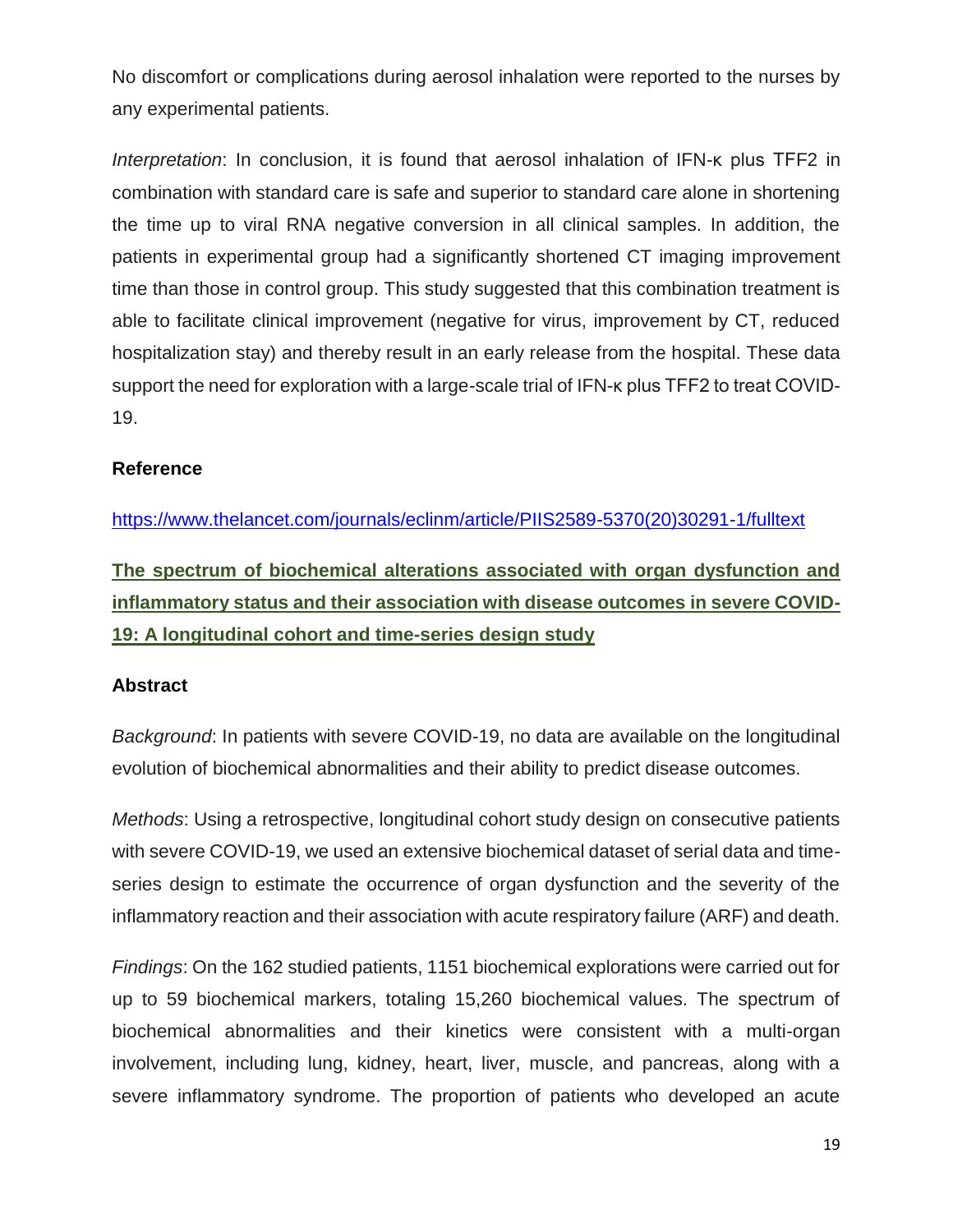kidney injury (AKI) stage 3, increased significantly during follow-up (0·9%, day 0; 21·4%, day 14; *P*<0·001). On the 20 more representative biochemical markers (>250 iterations), only CRP >90 mg/L (odds ratio [OR] 6·87, 95% CI, 2·36–20·01) and urea nitrogen >0·36 g/L (OR 3·91, 95% CI, 1·15–13·29) were independently associated with the risk of ARF. Urea nitrogen >0·42 g/L was the only marker associated with the risk of COVID-19 related death.

*Interpretation*: The results point out the lack of the association between the inflammatory markers and the risk of death but rather highlight a significant association between renal dysfunction and the risk of COVID-19 related acute respiratory failure and death.

#### **Reference**

[https://www.thelancet.com/journals/eclinm/article/PIIS2589-5370\(20\)30298-4/fulltext](https://www.thelancet.com/journals/eclinm/article/PIIS2589-5370(20)30298-4/fulltext)

## **Publication Date: Sep 19, 2020**

#### **Evasion of type-I interferon by SARS-CoV-2**

#### **Abstract**

The coronavirus disease 2019 (COVID-19) is determined by SARS-CoV-2 replication and host immune response, but studies evaluating viral evasion of immune response are lacking. Here we employed unbiased screening to identify SARS-CoV-2 proteins that antagonize type-I interferon (IFN-I) response. Three proteins were found to antagonize IFN-I production via distinct mechanisms: nsp6 binds TBK1 to suppress IRF3 phosphorylation; nsp13 binds and blocks TBK1 phosphorylation; and ORF6 binds importin KPNA2 to inhibit IRF3 nuclear translocation. Two sets of viral proteins were identified to antagonize IFN-I signaling through blocking STAT1/STAT2 phosphorylation or nuclear translocation. Remarkably, SARS-CoV-2 nsp1 and nsp6 suppressed IFN-I signaling more efficiently than SARS-CoV and MERS-CoV. Thus, when treated with IFN-I, a SARS-CoV2 replicon replicated to a higher level than chimeric replicons containing nsp1 or nsp6 from SARS-CoV or MERS-CoV. Altogether, the study has provided insights on SARS-CoV-2 evasion of IFN-I response and its potential impact on viral transmission and pathogenesis.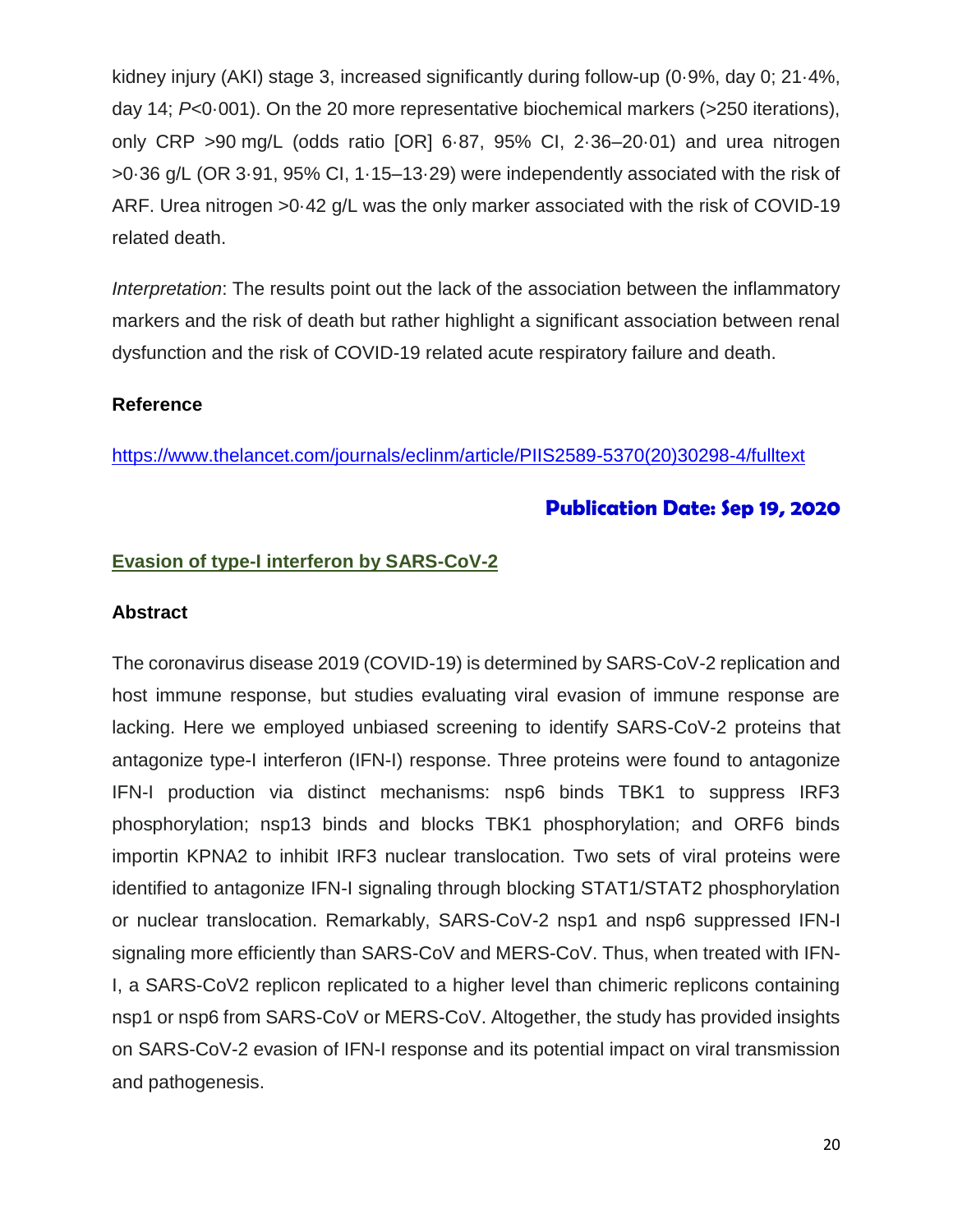## **Reference**

[https://www.cell.com/cell-reports/fulltext/S2211-1247\(20\)31223-7](https://www.cell.com/cell-reports/fulltext/S2211-1247(20)31223-7)

# **A SARS-CoV-2 host infection model network based on genomic Human Transcription Factors (TFs) depletion**

#### **Abstract**

In December 2019 a new beta-coronavirus was isolated and characterized by sequencing samples from pneumonia patients in Wuhan, Hubei Province, China. Coronaviruses are positive-sense RNA viruses widely distributed among different animal species and humans in which they cause respiratory, enteric, liver and neurological symptomatology. Six species of coronavirus have been described (HCoV-229E, HCoV-OC43, HCoV-NL63 and HCoV-HKU1) that cause cold-like symptoms in immunocompetent or immunocompromised subjects and two strains of sometimes fatal zoonotic origin that cause severe acute respiratory syndrome (SARS-CoV and MERS-CoV).The SARS-CoV-2 strain is the emerging seventh member of the coronavirus family, which is actually determining a global emergency.

*In silico* analysis is a promising approach for understanding biological events in complex diseases and due to serious worldwide emergency and serious threat to global health, it is extremely important to use bioinformatics methods able to study an emerging pathogen like SARS-CoV-2. Herein, we report on in silico comparative analysis between complete genome of SARS-CoV, MERS-CoV, HCoV-OC43 and SARS-CoV-2 strains, to identify the occurrence of specific conserved motifs on viral genomic sequences which should be able to bind and therefore induce a subtraction of host's Transcription Factors (TFs) which lead to a depletion, an effect comparable to haploinsufficiency (a genetic dominant condition in which a single copy of wild-type allele at a locus, in heterozygous combination with a variant allele, is insufficient to produce the correct quantity of transcript and, therefore, of protein, for a correct standard phenotypic expression).

In this competitive scenario, virus versus host, the proposed *in silico* protocol identified the TFs same as the distribution of TFBSs (Transcription Factor Binding Sites) on analyzed viral strains, potentially able to influence genes and pathways with biological functions confirming that this approach could brings useful insights regarding SARS-CoV-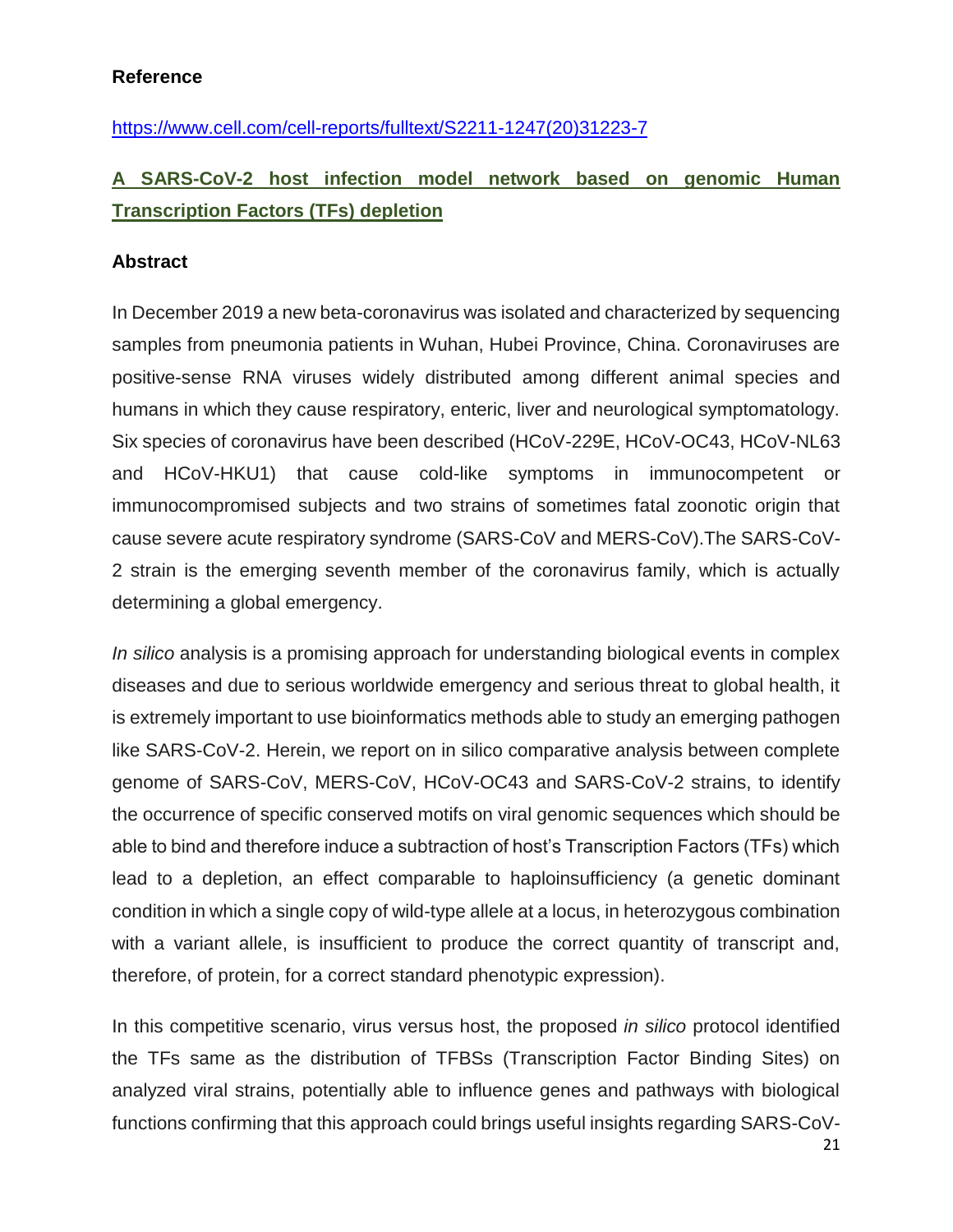2. According to our results obtained by this in silico approach it is possible to hypothesize that TF-binding motifs could be of help in the explanation of the complex and heterogeneous clinical presentation in SARS-CoV-2 and subsequently predict possible interactions regarding metabolic pathways, and drug or target relationships.

#### **Reference**

https://www.cell.com/heliyon/fulltext/S2405-8440(20)31853-3

## **Publication Date: Sep 18, 2020**

# **SARS-CoV-2 infection of pluripotent stem cell-derived human lung alveolar type 2 cells elicits a rapid epithelial-intrinsic inflammatory response**

#### **Abstract**

A hallmark of severe COVID-19 pneumonia is SARS-CoV-2 infection of the facultative progenitors of lung alveoli, the alveolar epithelial type 2 cells (AT2s). However, inability to access these cells from patients, particularly at early stages of disease, limits an understanding of disease inception. Here we present an in vitro human model that simulates the initial apical infection of alveolar epithelium with SARS-CoV-2, using induced pluripotent stem cell-derived AT2s that have been adapted to air-liquid interface culture. We find a rapid transcriptomic change in infected cells, characterized by a shift to an inflammatory phenotype with upregulation of NF-kB signaling and loss of the mature alveolar program. Drug testing confirms the efficacy of remdesivir as well as TMPRSS2 protease inhibition, validating a putative mechanism used for viral entry in alveolar cells. Our model system reveals cell-intrinsic responses of a key lung target cell to SARS-CoV-2 infection and should facilitate drug development.

#### **Reference**

Huang, Jessie, Adam J. Hume, Kristine M. Abo, Rhiannon B. Werder, Carlos Villacorta-Martin, Konstantinos-Dionysios Alysandratos, Mary Lou Beermann et al. "SARS-CoV-2 Infection of Pluripotent Stem Cell-derived Human Lung Alveolar Type 2 Cells Elicits a Rapid Epithelial-Intrinsic Inflammatory Response." *Cell Stem Cell* (2020). [https://www.cell.com/cell-stem-cell/fulltext/S1934-5909\(20\)30459-8](https://www.cell.com/cell-stem-cell/fulltext/S1934-5909(20)30459-8) (I.F.: 20.860).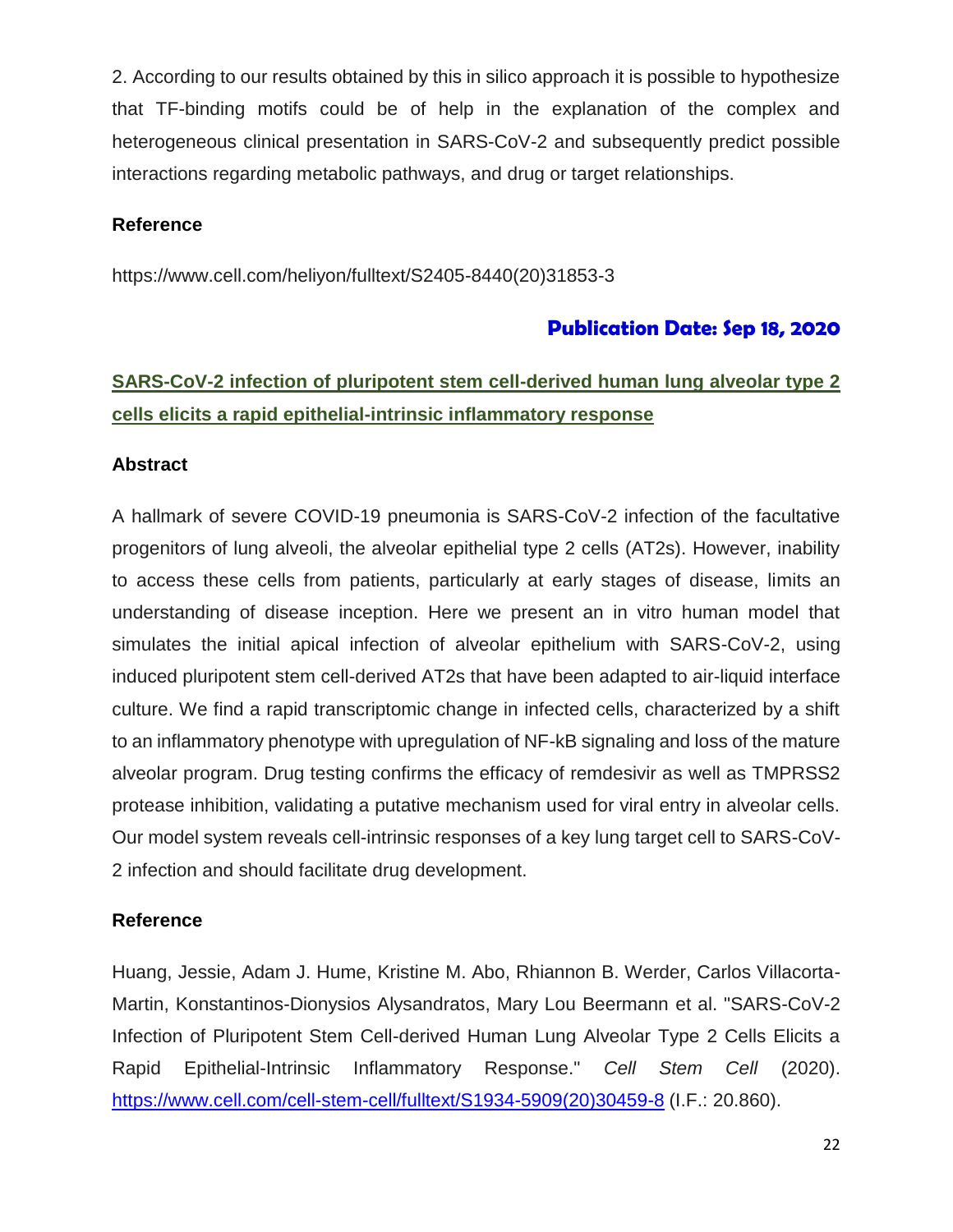#### **Artificial intelligence in COVID-19 drug repurposing**

#### **Abstract**

Drug repurposing or repositioning is a technique whereby existing drugs are used to treat emerging and challenging diseases, including COVID-19. Drug repurposing has become a promising approach because of the opportunity for reduced development timelines and overall costs. In the big data era, artificial intelligence (AI) and network medicine offer cutting-edge application of information science to defining disease, medicine, therapeutics, and identifying targets with the least error. In this Review, we introduce guidelines on how to use AI for accelerating drug repurposing or repositioning, for which AI approaches are not just formidable but are also necessary. We discuss how to use AI models in precision medicine, and as an example, how AI models can accelerate COVID-19 drug repurposing. Rapidly developing, powerful, and innovative AI and network medicine technologies can expedite therapeutic development. This Review provides a strong rationale for using AI-based assistive tools for drug repurposing medications for human disease, including during the COVID-19 pandemic.

#### **Reference**

Zhou, Yadi, Fei Wang, Jian Tang, Ruth Nussinov, and Feixiong Cheng. "Artificial intelligence in COVID-19 drug repurposing." *The Lancet Digital Health* (2020). [https://www.thelancet.com/journals/landig/article/PIIS2589-7500\(20\)30192-8/fulltext](https://www.thelancet.com/journals/landig/article/PIIS2589-7500(20)30192-8/fulltext) (I.F.: 5.03).

# **Predictive factors for a new positive nasopharyngeal swab among patients recovered from COVID-19**

#### **Abstract**

*Introduction*: As an emerging infectious disease, the clinical and virologic course of coronavirus disease 2019 (COVID-19) require better investigation. The aim of the present study is to identify potential risk factors associated with persistent positive nasopharyngeal swab real-time reverse transcription polymerase chain reaction (RT-PCR) tests in a large sample of patients who recovered from COVID-19.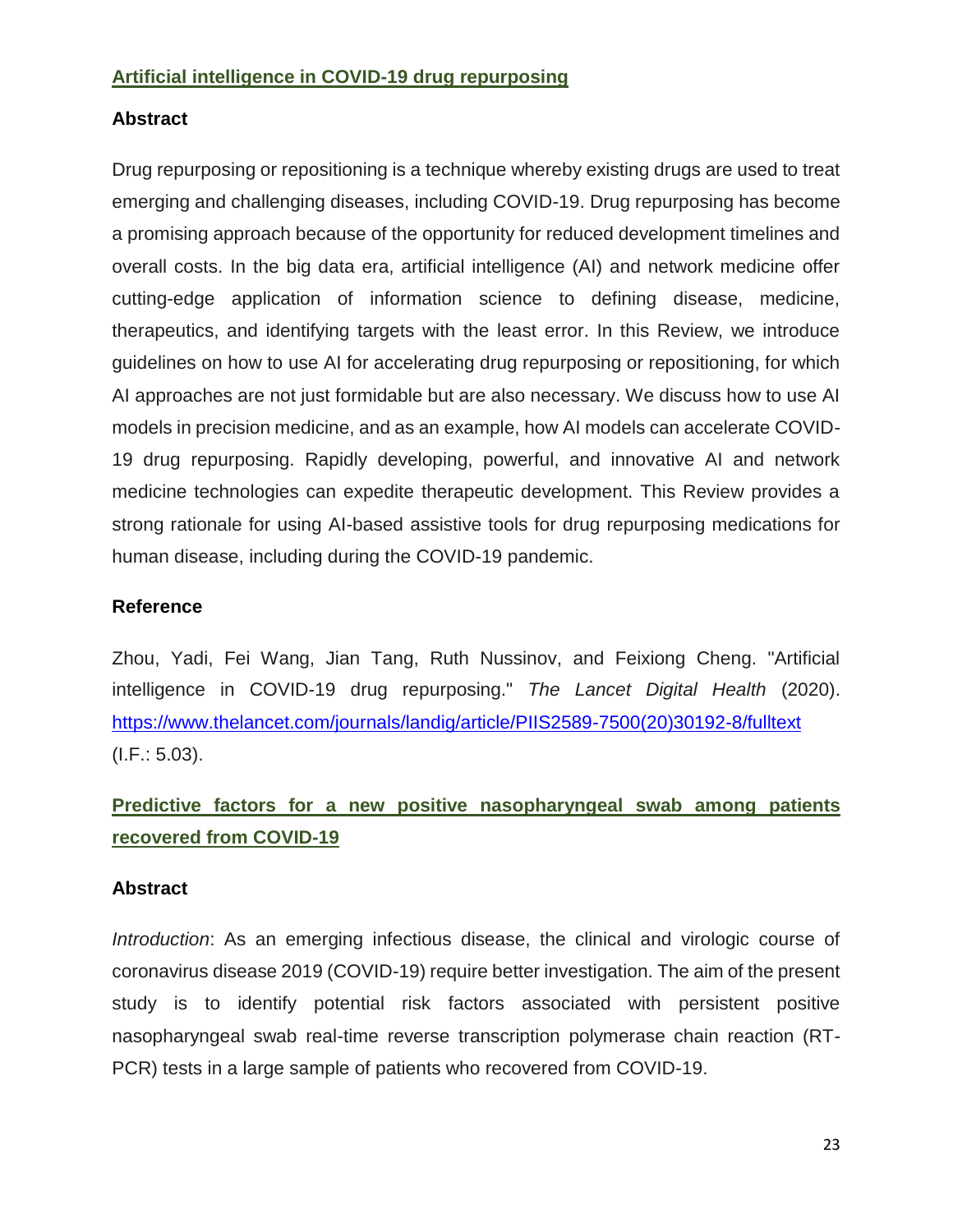*Methods*: After the acute phase of severe acute respiratory syndrome coronavirus 2 (SARS-CoV-2) epidemic infection, the Fondazione Policlinico A. Gemelli IRCSS of Rome established a post-acute care service for patients discharged from the hospital and recovered from COVID-19. Between April 21 and May 21, 2020, a total of 137 individuals who officially recovered from COVID-19 were enrolled in the present study. All patients were tested for the SARS-CoV-2 virus with nucleic acid RT-PCR tests. Analysis was conducted in June 2020.

*Results*: Of the 131 patients who repeated the nasopharyngeal swab, 22 patients (16.7%) tested positive again. Some symptoms such as fatigue (51%), dyspnea (44%), and coughing (17%) were still present in a significant percentage of patients, with no difference between patients with a negative test compared to those who tested positive. The likelihood of testing positive for SARS-CoV-2 infection was significantly higher among participants with persistent sore throat (prevalence ratio=6.50, 95% CI=1.38, 30.6) and symptoms of rhinitis (prevalence ratio=3.72, 95% CI=1.10, 12.5).

*Conclusions*: This study is the first to provide a given rate of patients (16.7%) who test positive on RT-PCR test for SARS-CoV-2 nucleic acid after recovering from COVID-19. These findings suggest that a significant proportion of recovered COVID-19 patients still could be potential carriers of the virus. In particular, if patients continue to have symptoms related to COVID-19, such as sore throat and rhinitis, it is reasonable to be cautious by avoiding close contact, wearing a face mask, and possibly repeating a nasopharyngeal swab.

#### **Reference**

Landi, Francesco, Angelo Carfi, Francesca Benvenuto, Bradi Vincenzo, Francesca Ciciarello, Maria Rita Lo Monaco, Anna Maria Martone et al. "Predictive Factors for a New Positive Nasopharyngeal Swab Among Patients Recovered From COVID-19." American *Journal of Preventive Medicine* (2020). <https://www.sciencedirect.com/science/article/pii/S0749379720303937> (I.F.: 4.527).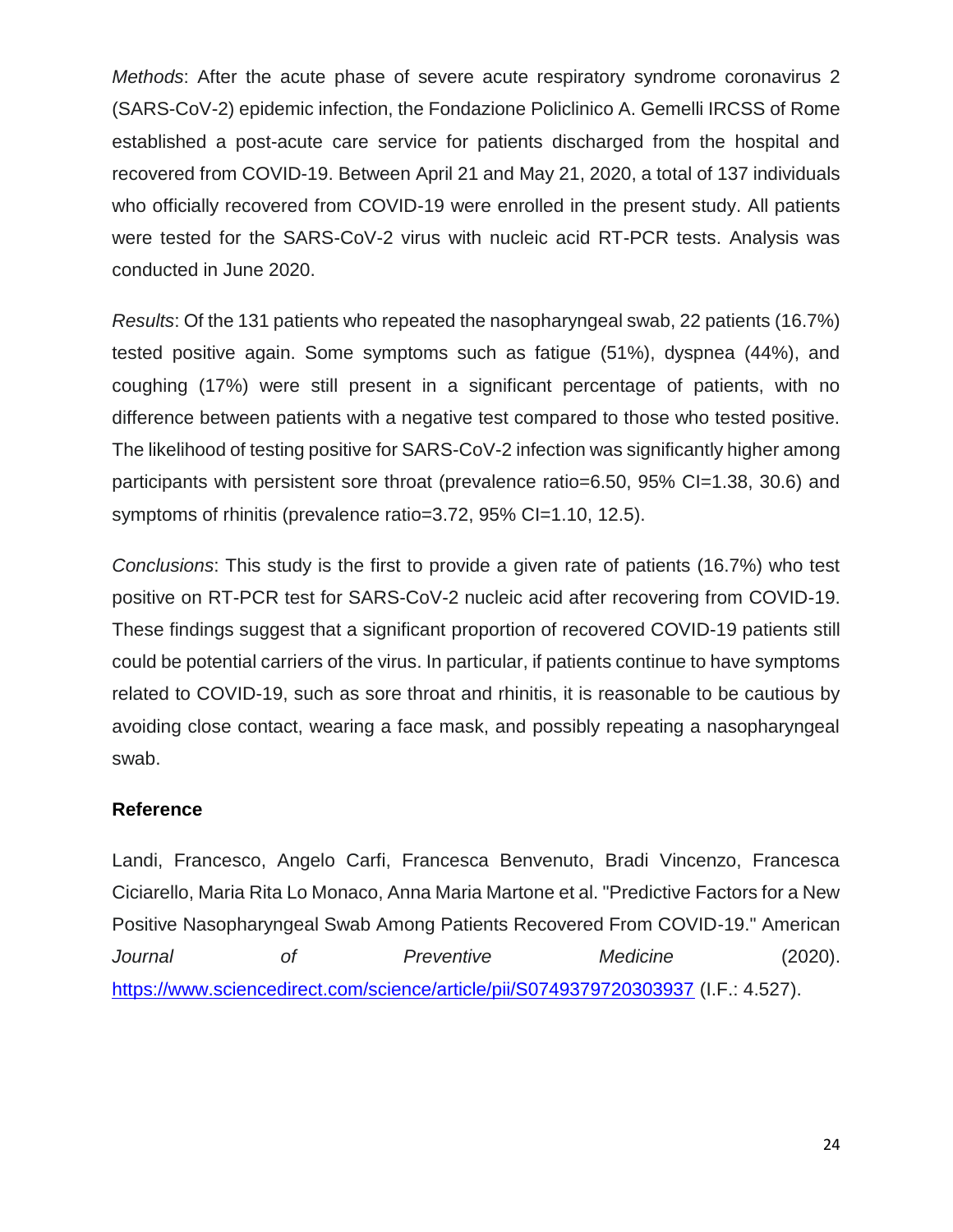# **Ultrasensitive high-resolution profiling of early seroconversion in patients with COVID-19**

## **Abstract**

Sensitive assays are essential for the accurate identification of individuals infected with severe acute respiratory syndrome coronavirus 2 (SARS-CoV-2). Here, a multiplexed assay was reported for the fluorescence-based detection of seroconversion in infected individuals from less than 1 µl of blood, and as early as the day of the first positive nucleic acid test after symptom onset. The assay uses dye-encoded antigen-coated beads to quantify the levels of immunoglobulin G (IgG), IgM and IgA antibodies against four SARS-CoV-2 antigens. A logistic regression model trained using samples collected during the pandemic and samples collected from healthy individuals and patients with respiratory infections before the first outbreak of coronavirus disease 2019 (COVID-19) was 99% accurate in the detection of seroconversion in a blinded validation cohort of samples collected before the pandemic and from patients with COVID-19 five or more days after a positive nasopharyngeal test by PCR with reverse transcription. The high-throughput serological profiling of patients with COVID-19 allows for the interrogation of interactions between antibody isotypes and viral proteins, and should help us to understand the heterogeneity of clinical presentations.

#### **Reference**

Norman, Maia, Tal Gilboa, Alana F. Ogata, Adam M. Maley, Limor Cohen, Evan L. Busch, Roey Lazarovits et al. "Ultrasensitive high-resolution profiling of early seroconversion in patients with COVID-19." *Nature Biomedical Engineering* (2020): 1-8. <https://www.nature.com/articles/s41551-020-00611-x> (I.F.: 10.87).

#### **The role of CARDPC in response to COVID-19 in primary care in China**

#### **Abstract**

COVID-19 is wreaking havoc around the world, which is a serious challenge to all our health systems. China reacted quickly in the early stage of the pandemic, and accumulated a lot of experiences, especially in the prevention and control of COVID-19 at the primary care level. Here, we would like to share how the Chinese Alliance for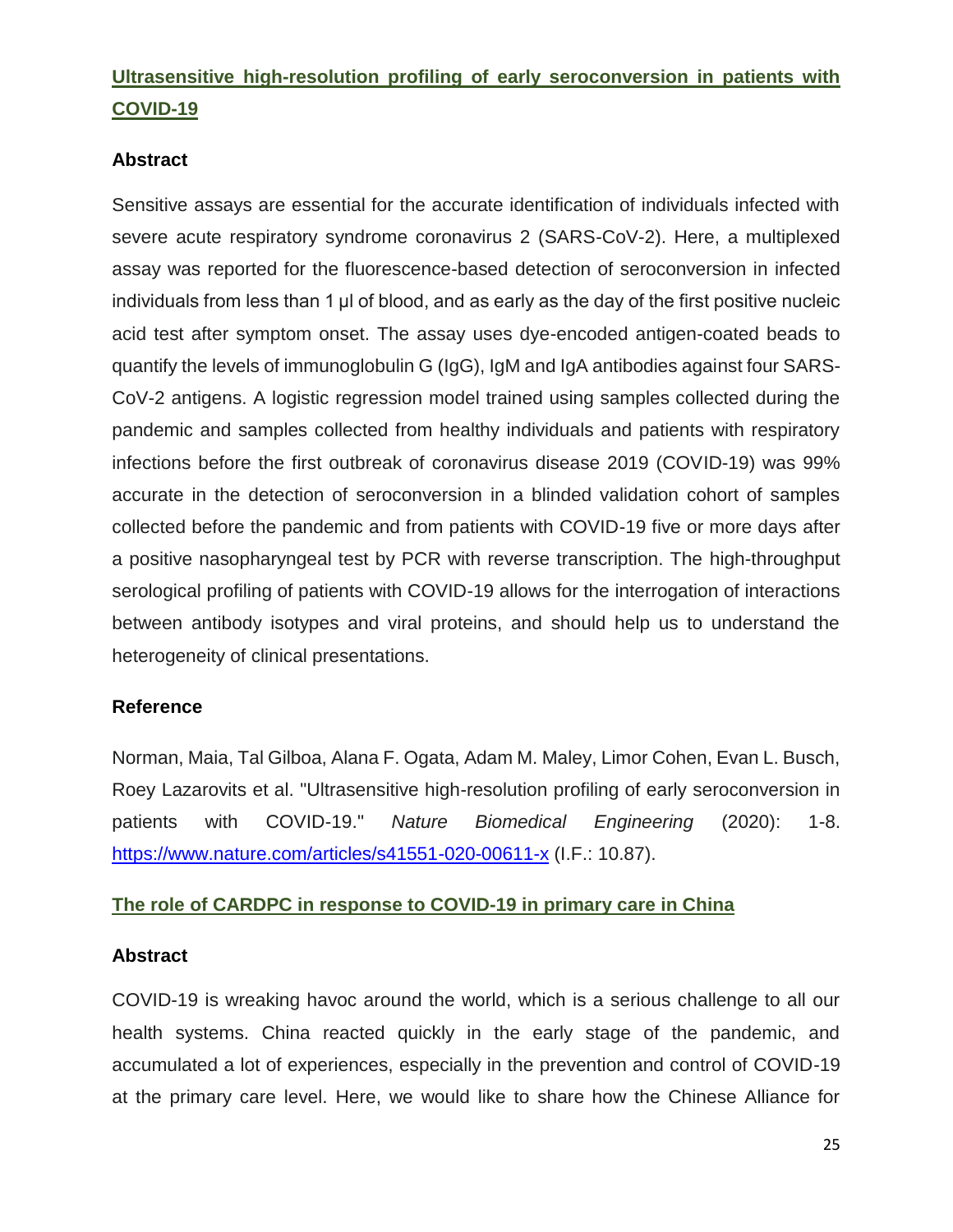Respiratory Diseases in Primary Care (CARDPC) played a role in the pandemic, hoping to provide guidance and hope for effective control of the outbreak worldwide, for future public health emergencies and for systematic management of chronic respiratory diseases in the community.

#### **Reference**

Pan, Zihan, Ting Yang, Chunhua Chi, and Chen Wang. "The role of CARDPC in response to COVID-19 in primary care in China." *npj Primary Care Respiratory Medicine* 30, no. 1 (2020): 1-4. <https://www.nature.com/articles/s41533-020-00199-4> (I.F.: 2.650).

# **Publication Date: Sep 17, 2020**

# **Assessing a novel, lab-free, point-of-care test for SARS-CoV-2 (CovidNudge): A diagnostic accuracy study**

## **Abstract**

*Background*: Access to rapid diagnosis is key to the control and management of severe acute respiratory syndrome coronavirus 2 (SARS-CoV-2). Laboratory RT-PCR testing is the current standard of care but usually requires a centralised laboratory and significant infrastructure. The diagnostic accuracy assessment of a novel, rapid point-of-care real time RT-PCR CovidNudge test was described, which requires no laboratory handling or sample pre-processing.

*Methods*: Between April and May, 2020, we obtained two nasopharyngeal swab samples from individuals in three hospitals in London and Oxford (UK). Samples were collected from three groups: self-referred health-care workers with suspected COVID-19; patients attending emergency departments with suspected COVID-19; and hospital inpatient admissions with or without suspected COVID-19. For the CovidNudge test, nasopharyngeal swabs were inserted directly into a cartridge which contains all reagents and components required for RT-PCR reactions, including multiple technical replicates of seven SARS-CoV-2 gene targets (rdrp1, rdrp2, e-gene, n-gene, n1, n2 and n3) and human ribonuclease P (RNaseP) as sample adequacy control. Swab samples were tested in parallel using the CovidNudge platform, and with standard laboratory RT-PCR using swabs in viral transport medium for processing in a central laboratory. The primary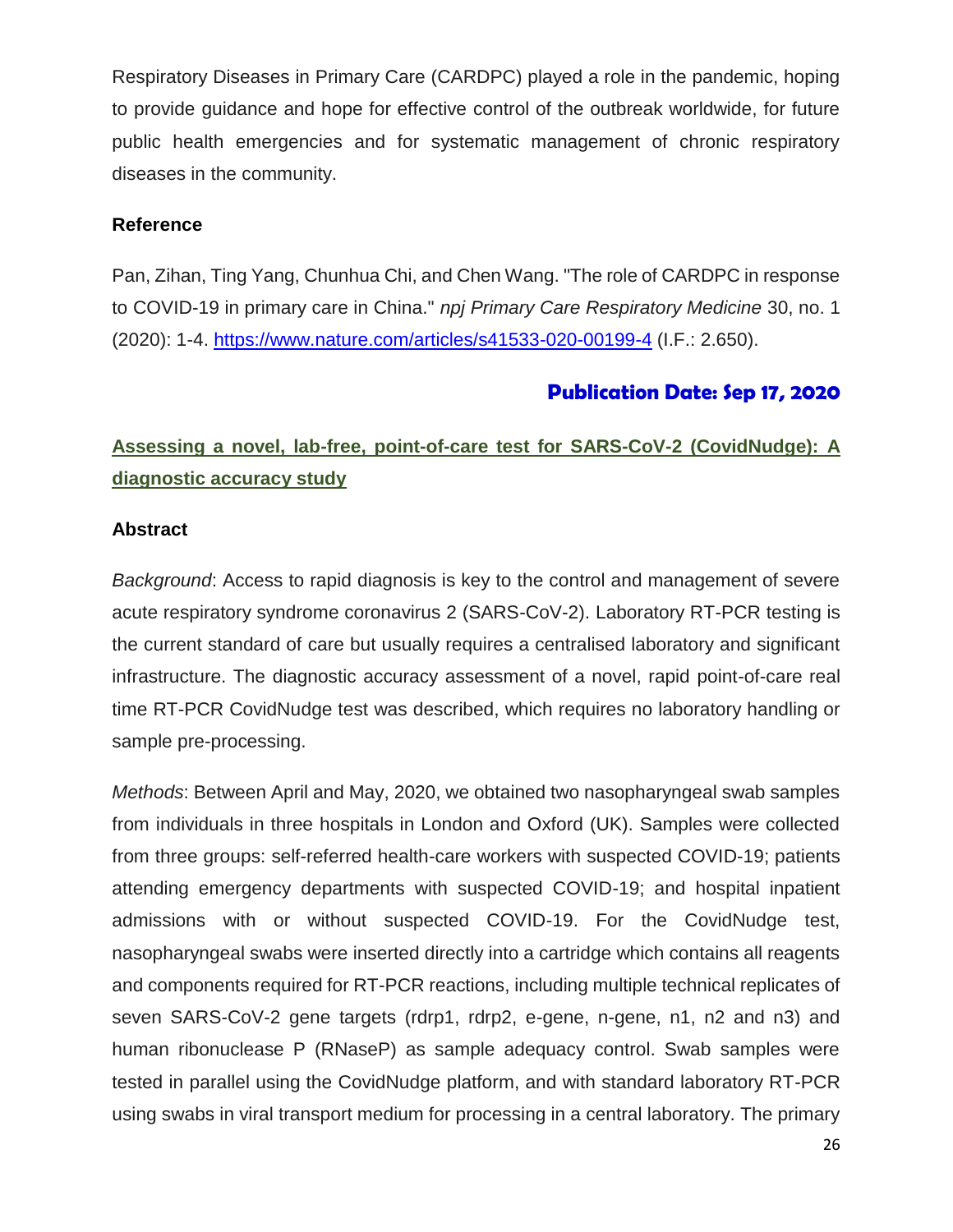analysis was to compare the sensitivity and specificity of the point-of-care CovidNudge test with laboratory-based testing.

*Findings*: It is obtained 386 paired samples: 280 (73%) from self-referred health-care workers, 15 (4%) from patients in the emergency department, and 91 (23%) hospital inpatient admissions. Of the 386 paired samples, 67 tested positive on the CovidNudge point-of-care platform and 71 with standard laboratory RT-PCR. The overall sensitivity of the point-of-care test compared with laboratory-based testing was 94% (95% CI 86–98) with an overall specificity of 100% (99–100). The sensitivity of the test varied by group (self-referred healthcare workers 93% [95% CI 84–98]; patients in the emergency department 100% [48–100]; and hospital inpatient admissions 100% [29–100]). Specificity was consistent between groups (self-referred health-care workers 100% [95% CI 98–100%]; patients in the emergency department 100% [69–100]; and hospital inpatient admissions 100% [96–100]). Point of care testing performance was similar during a period of high background prevalence of laboratory positive tests (25% [95% 20– 31] in April, 2020) and low prevalence (3% [95% 1–9] in inpatient screening). Amplification of viral nucleocapsid (n1, n2, and n3) and envelope protein gene (e-gene) were most sensitive for detection of spiked SARS-CoV-2 RNA.

*Interpretation*: The CovidNudge platform was a sensitive, specific, and rapid point of care test for the presence of SARS-CoV-2 without laboratory handling or sample preprocessing. The device, which has been implemented in UK hospitals since May, 2020, could enable rapid decisions for clinical care and testing programmes.

#### **Reference**

Gibani, Malick M., Christofer Toumazou, Mohammadreza Sohbati, Rashmita Sahoo, Maria Karvela, Tsz-Kin Hon, Sara De Mateo et al. "Assessing a novel, lab-free, point-ofcare test for SARS-CoV-2 (CovidNudge): a diagnostic accuracy study." *The Lancet Microbe* (2020). [https://www.thelancet.com/journals/lanmic/article/PIIS2666-](https://www.thelancet.com/journals/lanmic/article/PIIS2666-5247(20)30121-X/fulltext) [5247\(20\)30121-X/fulltext](https://www.thelancet.com/journals/lanmic/article/PIIS2666-5247(20)30121-X/fulltext)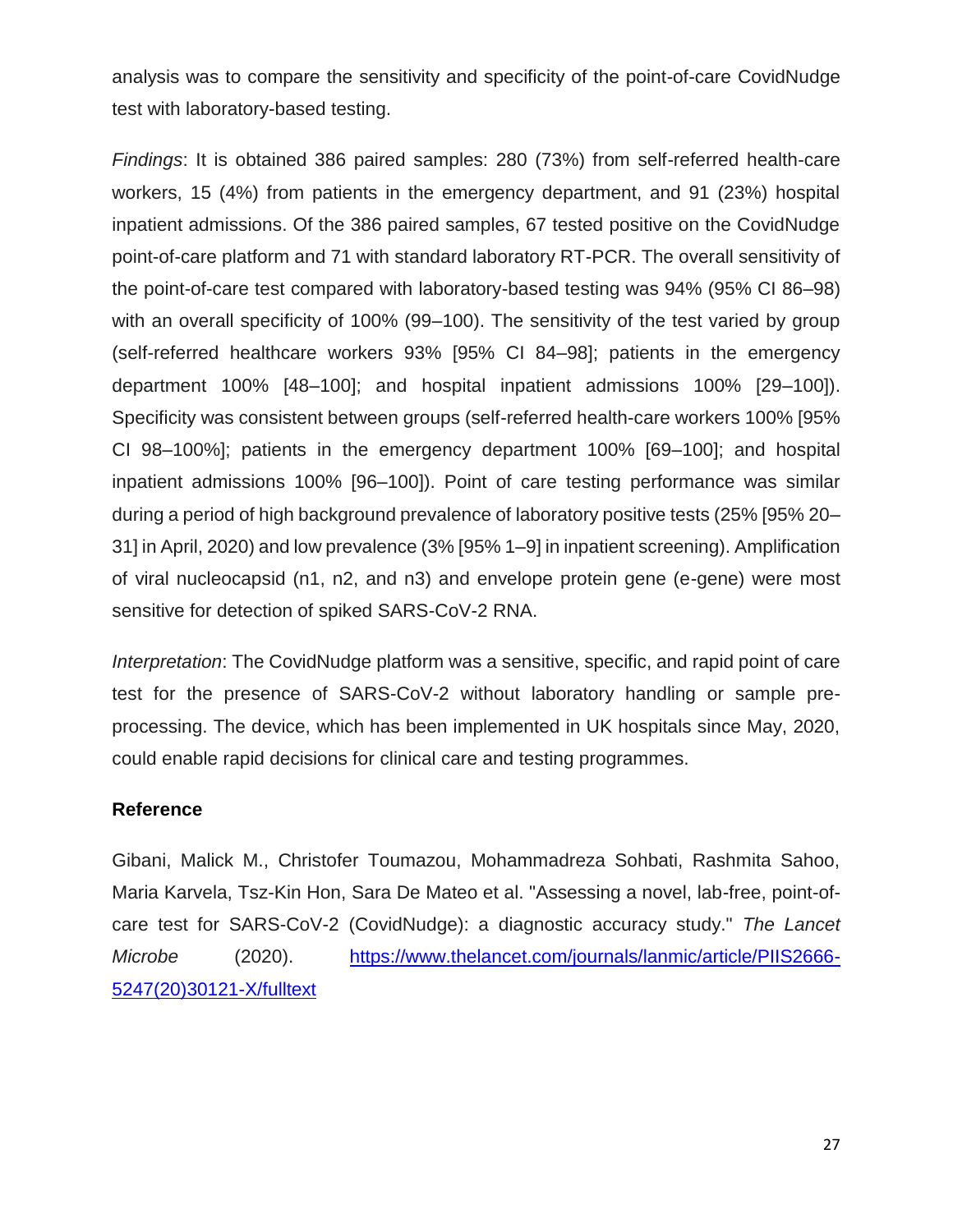#### **Abstract**

Coronavirus disease 2019 (COVID-19) is a mild to moderate respiratory tract infection, however, a subset of patients progress to severe disease and respiratory failure. The mechanism of protective immunity in mild forms and the pathogenesis of severe COVID-19 associated with increased neutrophil counts and dysregulated immune responses remain unclear. In a dual-center, two-cohort study, we combined single-cell RNAsequencing and single-cell proteomics of whole-blood and peripheral-blood mononuclear cells to determine changes in immune cell composition and activation in mild versus severe COVID-19 (242 samples from 109 individuals) over time. HLA-DRhiCD11chi inflammatory monocytes with an interferon-stimulated gene signature were elevated in mild COVID-19. Severe COVID-19 was marked by occurrence of neutrophil precursors, as evidence of emergency myelopoiesis, dysfunctional mature neutrophils, and HLA-DRlo monocytes. Our study provides detailed insights into the systemic immune response to SARS-CoV-2 infection and reveals profound alterations in the myeloid cell compartment associated with severe COVID-19.

#### **Reference**

Schulte-Schrepping, Jonas, Nico Reusch, Daniela Paclik, Kevin Baßler, Stephan Schlickeiser, Bowen Zhang, Benjamin Krämer et al. "Severe COVID-19 is marked by a dysregulated myeloid cell compartment." *Cell* 182, no. 6 (2020): 1419-1440. <https://www.sciencedirect.com/science/article/pii/S0092867420309922> (I.F.: 38.637).

**Clinical characterization and risk factors associated with cytokine release syndrome induced by COVID-19 and chimeric antigen receptor T-cell therapy**

#### **Abstract**

An excessive immune response during coronavirus disease (COVID-19) can induce cytokine release syndrome (CRS), which is associated with life-threatening complications and disease progression. This retrospective study evaluated the clinical characteristics of severe CRS (sCRS, grade 3–4) induced by severe COVID-19 (40 patients) or chimeric antigen receptor T-cell (CAR-T) therapy as a comparator (41 patients). Grade 4 CRS was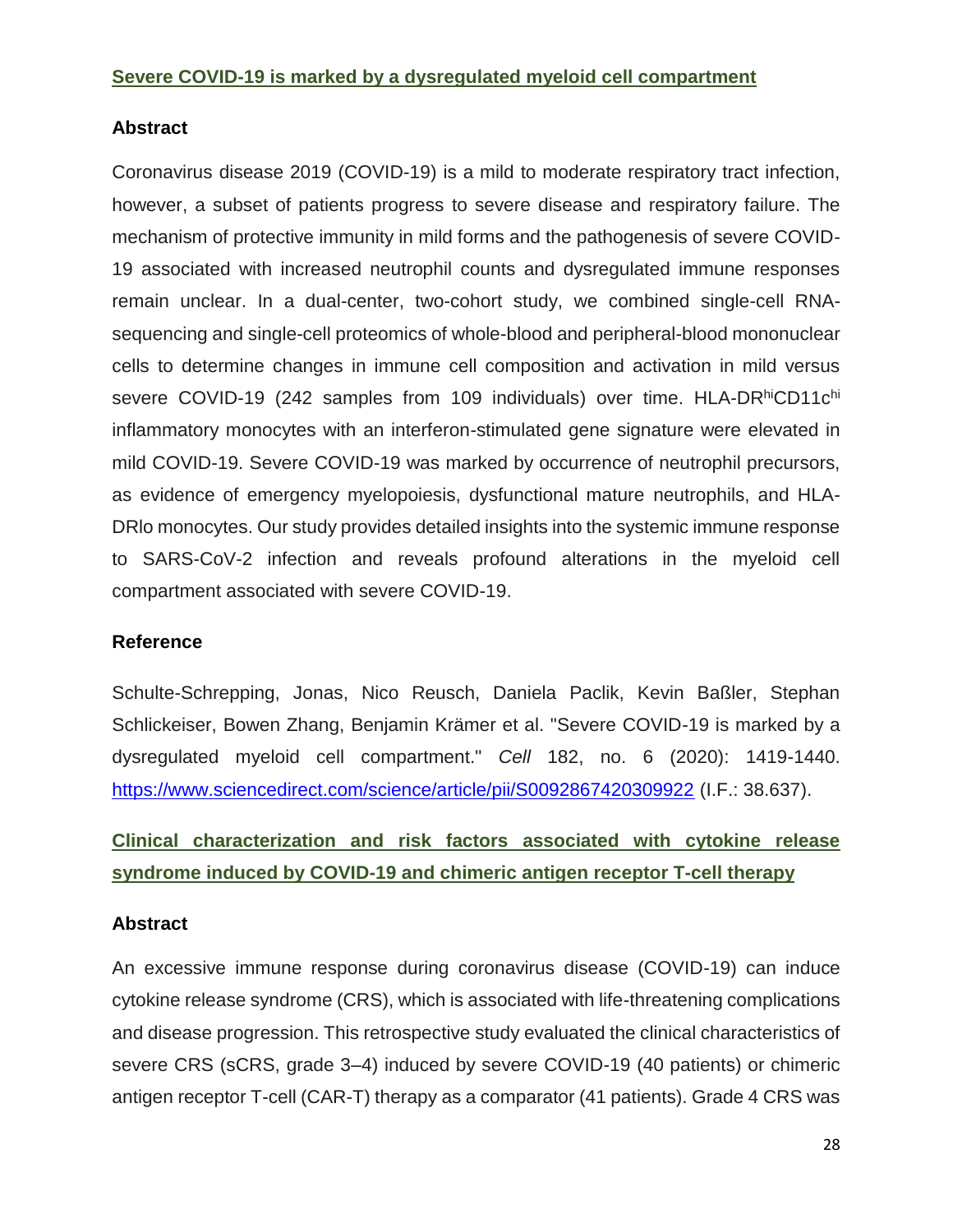significantly more common in the COVID-19 group (15/40 (35.7%) vs. 5/41 (12.2%), P = 0.008). The CAR-T group had more dramatic increase in cytokines, including IL-2, IL-6, IL-10, and IFN-γ. Interestingly, COVID-19 group had significantly higher levels for TNFα (31.1 pg/ml (16.1–70.0) vs. 3.3 (1.8–9.6), P < 0.001) and lg viral loads were correlated with lg IL-6 (R2 = 0.101; P < 0.001) and lg IL-10 (R2 = 0.105; P < 0.001). The independent risk factor for COVID-19-related sCRS was hypertension history (OR: 4.876, 95% CI: 2.038–11.668; P < 0.001). Our study demonstrated that there were similar processes but different intensity of inflammatory responses of sCRS in COVID-19 and CAR-T group. The diagnose and management of severe COVID-19-related sCRS can learn lessons from treatment of sCRS induced by CAR-T therapy.

## **Reference**

Hong, Ruimin, Houli Zhao, Yiyun Wang, Yu Chen, Hongliu Cai, Yongxian Hu, Guoqing Wei, and He Huang. "Clinical characterization and risk factors associated with cytokine release syndrome induced by COVID-19 and chimeric antigen receptor T-cell therapy." *Bone Marrow Transplantation* (2020): 1-11. [https://www.nature.com/articles/s41409-020-](https://www.nature.com/articles/s41409-020-01060-5) [01060-5](https://www.nature.com/articles/s41409-020-01060-5) (I.F.: 3.570).

## **A dynamic COVID-19 immune signature includes associations with poor prognosis**

## **Abstract**

Improved understanding and management of COVID-19, a potentially life-threatening disease, could greatly reduce the threat posed by its etiologic agent, SARS-CoV-2. Toward this end, it was identified a core peripheral blood immune signature across 63 hospital-treated patients with COVID-19 who were otherwise highly heterogeneous. The signature includes discrete changes in B and myelomonocytic cell composition, profoundly altered T cell phenotypes, selective cytokine/chemokine upregulation and SARS-CoV-2-specific antibodies. Some signature traits identify links with other settings of immunoprotection and immunopathology; others, including basophil and plasmacytoid dendritic cell depletion, correlate strongly with disease severity; while a third set of traits, including a triad of IP-10, interleukin-10 and interleukin-6, anticipate subsequent clinical progression. Hence, contingent upon independent validation in other COVID-19 cohorts, individual traits within this signature may collectively and individually guide treatment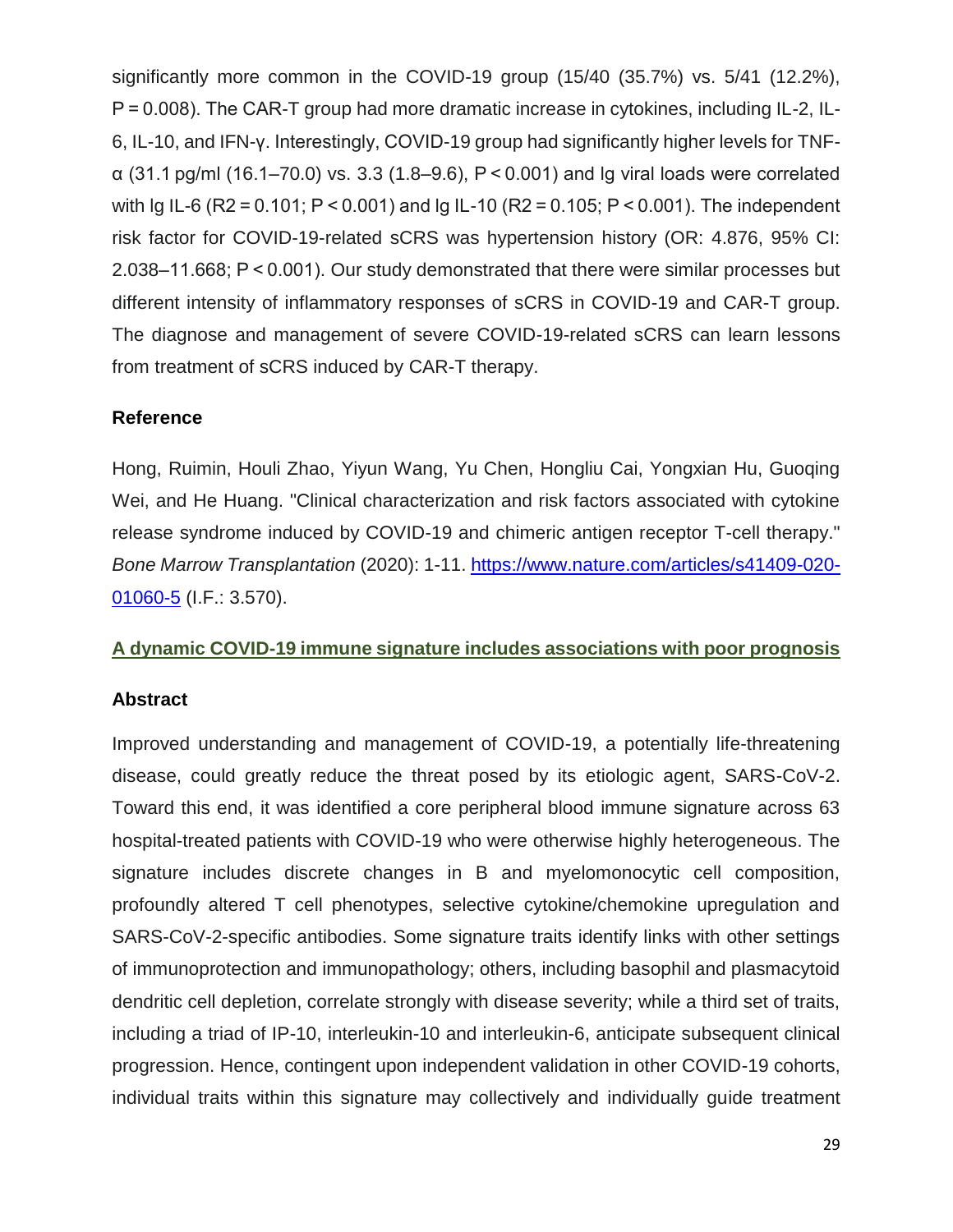options; offer insights into COVID-19 pathogenesis; and aid early, risk-based patient stratification that is particularly beneficial in phasic diseases such as COVID-19.

## **Reference**

Laing, Adam G., Anna Lorenc, Irene Del Molino Del Barrio, Abhishek Das, Matthew Fish, Leticia Monin, Miguel Muñoz-Ruiz et al. "A dynamic COVID-19 immune signature includes associations with poor prognosis." *Nature medicine* (2020): 1-13. <https://www.nature.com/articles/s41591-020-1038-6> (I.F.: 36.130).

# **Clinical characterization and risk factors associated with cytokine release syndrome induced by COVID-19 and chimeric antigen receptor T-cell therapy**

## **Abstract**

An excessive immune response during coronavirus disease (COVID-19) can induce cytokine release syndrome (CRS), which is associated with life-threatening complications and disease progression. This retrospective study evaluated the clinical characteristics of severe CRS (sCRS, grade 3–4) induced by severe COVID-19 (40 patients) or chimeric antigen receptor T-cell (CAR-T) therapy as a comparator (41 patients). Grade 4 CRS was significantly more common in the COVID-19 group (15/40 (35.7%) vs. 5/41 (12.2%), P = 0.008). The CAR-T group had more dramatic increase in cytokines, including IL-2, IL-6, IL-10, and IFN-γ. Interestingly, COVID-19 group had significantly higher levels for TNFα (31.1 pg/ml (16.1–70.0) vs. 3.3 (1.8–9.6), P < 0.001) and lg viral loads were correlated with lg IL-6 (R2 = 0.101; P < 0.001) and lg IL-10 (R2 = 0.105; P < 0.001). The independent risk factor for COVID-19-related sCRS was hypertension history (OR: 4.876, 95% CI: 2.038–11.668; P < 0.001). Our study demonstrated that there were similar processes but different intensity of inflammatory responses of sCRS in COVID-19 and CAR-T group. The diagnose and management of severe COVID-19-related sCRS can learn lessons from treatment of sCRS induced by CAR-T therapy.

## **Reference**

Hong, Ruimin, Houli Zhao, Yiyun Wang, Yu Chen, Hongliu Cai, Yongxian Hu, Guoqing Wei, and He Huang. "Clinical characterization and risk factors associated with cytokine release syndrome induced by COVID-19 and chimeric antigen receptor T-cell therapy."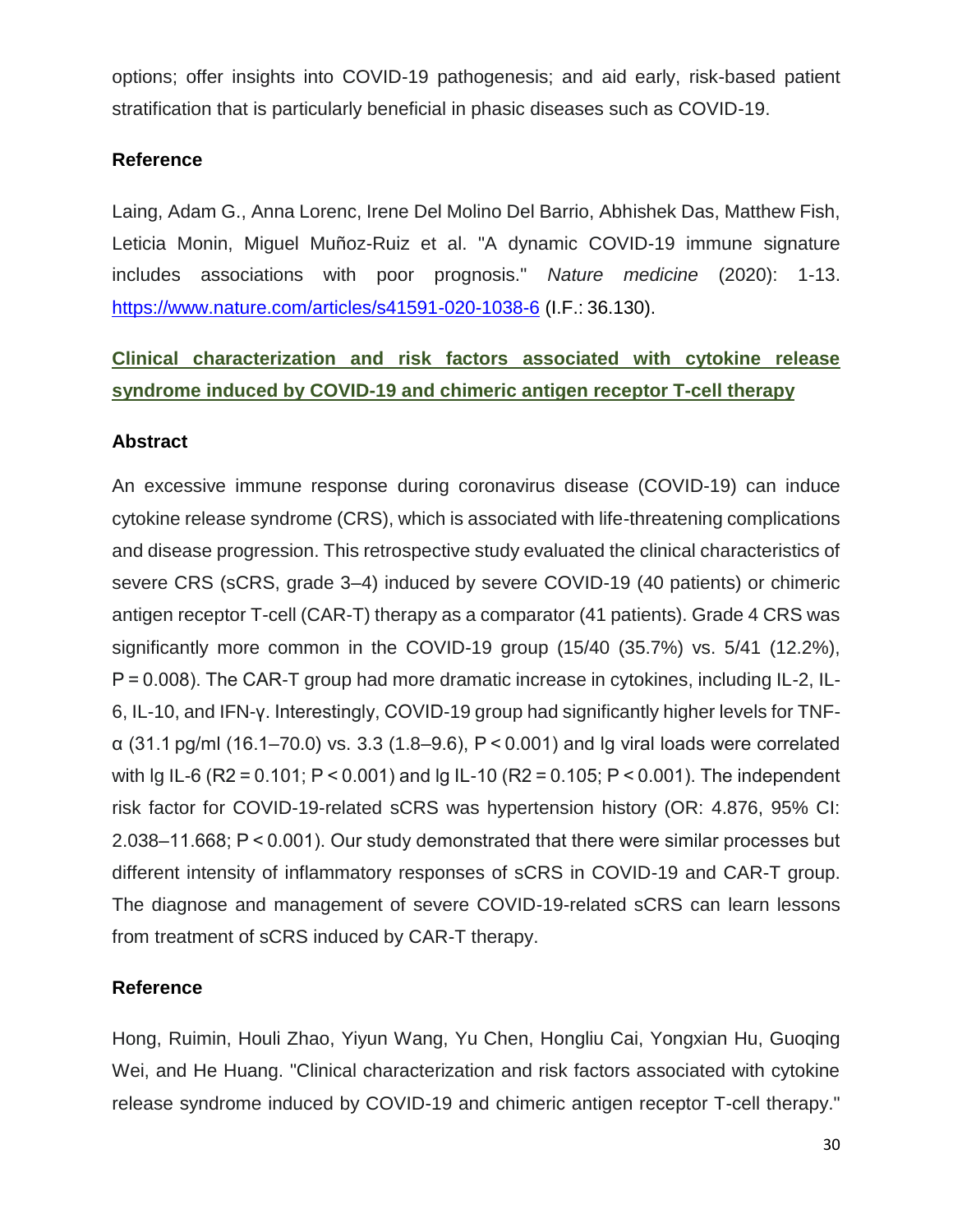*Bone Marrow Transplantation* (2020): 1-11. [https://www.nature.com/articles/s41409-020-](https://www.nature.com/articles/s41409-020-01060-5) [01060-5](https://www.nature.com/articles/s41409-020-01060-5) (I.F.: 3.570).

# **Environmental effects of COVID-19 pandemic and potential strategies of sustainability**

## **Abstract**

The global outbreak of coronavirus disease 2019 (COVID-19) is affecting every part of human lives, including the physical world. The measures taken to control the spread of the virus and the slowdown of economic activities have significant effects on the environment. Therefore, this study intends to explore the positive and negative environmental impacts of the COVID-19 pandemic, by reviewing the available scientific literatures. This study indicates that, the pandemic situation significantly improves air quality in different cities across the world, reduces GHGs emission, lessens water pollution and noise, and reduces the pressure on the tourist destinations, which may assist with the restoration of the ecological system. In addition, there are also some negative consequences of COVID-19, such as increase of medical waste, haphazard use and disposal of disinfectants, mask, and gloves; and burden of untreated wastes continuously endangering the environment. It seems that, economic activities will return soon after the pandemic, and the situation might change. Hence, this study also outlines possible ways to achieve long-term environmental benefits. It is expected that the proper implementation of the proposed strategies might be helpful for the global environmental sustainability.

#### **Reference**

Rume, Tanjena, and SM Didar-Ul Islam. "Environmental effects of COVID-19 pandemic and potential strategies of sustainability." *Heliyon* (2020): e04965. [https://www.cell.com/heliyon/fulltext/S2405-8440\(20\)31808-9](https://www.cell.com/heliyon/fulltext/S2405-8440(20)31808-9) (I.F.: 1.650).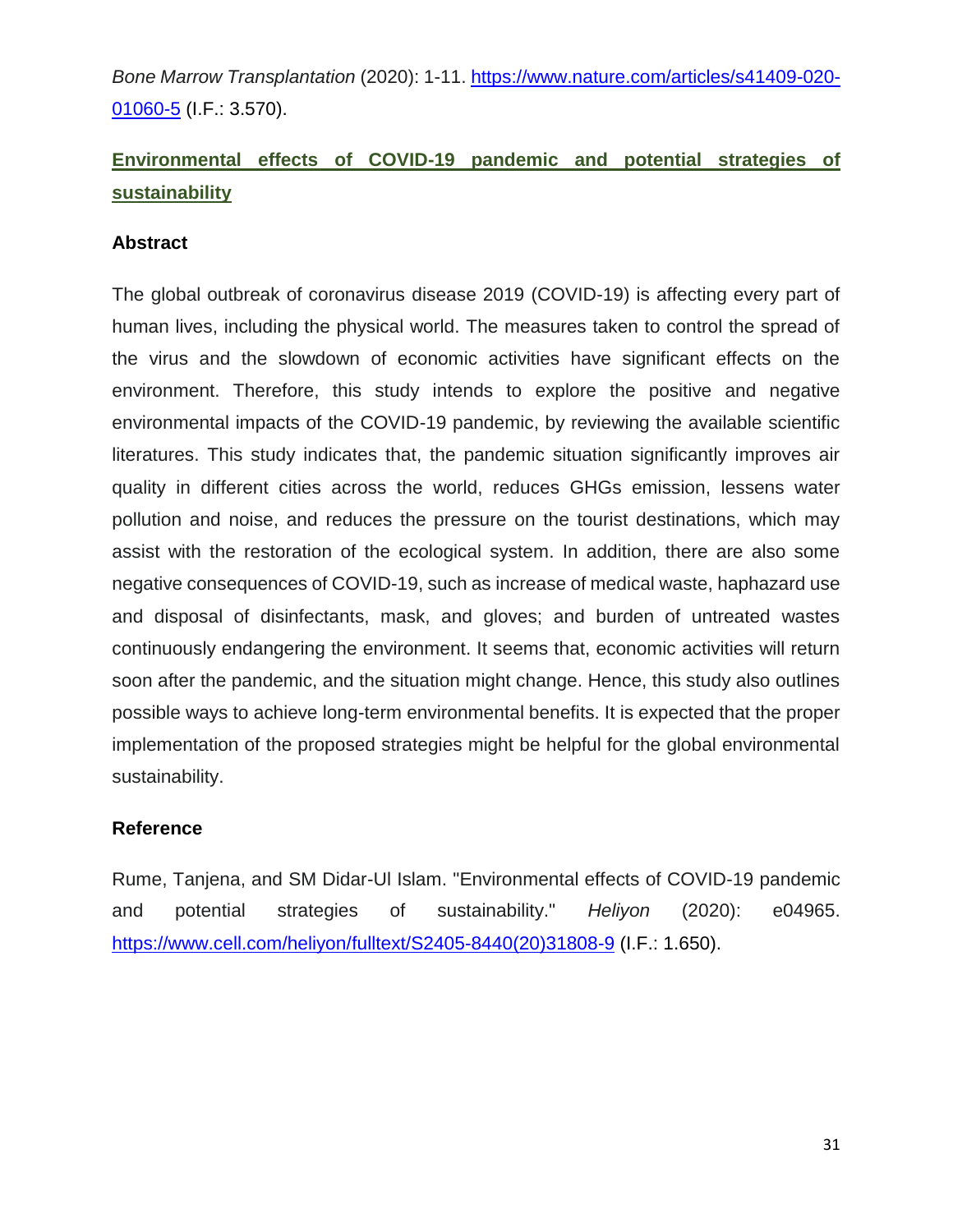# **Trends in clinical presentation of children with COVID-19: A systematic review of individual participant data**

## **Abstract**

*Background*: There are sparse patient-level data available for children with novel coronavirus disease (COVID-19). Therefore, there is an urgent need for an updated systematic literature review that analyzes individual children rather than aggregated data in broad age groups.

*Methods*: Six databases (MEDLINE, Scopus, Web of Science, CINAHL, Google Scholar, medRxiv) were searched for studies indexed from January 1 to May 15, 2020, with MeSH terms: children, pediatrics, COVID-19, SARS-CoV-2. 1241 records were identified, of which only unique papers in English with individual patient information and documented COVID-19 testing were included. This review of 22 eligible studies followed Preferred Reporting Items for Systematic Review and Meta-Analyses of individual participant data guidelines.

*Results*: A total of 123 patients from five countries were identified. 46% were females. The median age was 5 years (IQR = 8). At presentation, 62% had a fever, 32% had a cough, 58% had a single symptom, and 21% were asymptomatic. Abnormal chest imaging was seen in 62% (65/105) of imaged and 76.9% (20/26) of asymptomatic children. A minority of children had elevated platelets, CRP, lactate dehydrogenase, and D-dimer.

*Conclusion*: Data from this independent participant data systematic review revealed that the majority of children with COVID-19 presented with either no symptoms or a single, non-respiratory symptom.

#### **Reference**

Christophers, Briana, Benjamin Gallo Marin, Rocío Oliva, Weston T. Powell, Timothy J. Savage, and Ian C. Michelow. "Trends in clinical presentation of children with COVID-19: a systematic review of individual participant data." *Pediatric Research* (2020): 1-10. <https://www.nature.com/articles/s41390-020-01161-3> (I. F.: 2.88).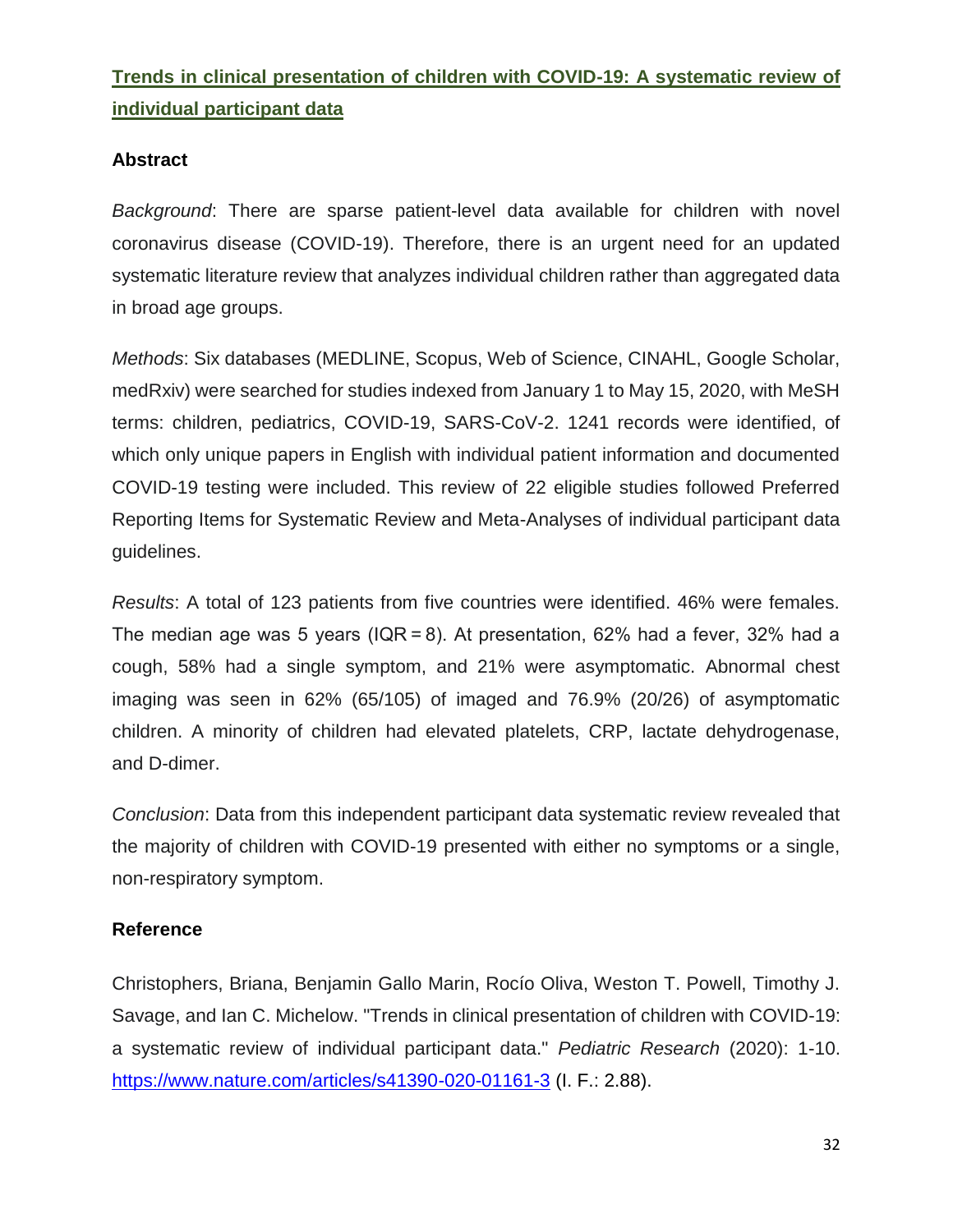#### **SARS-CoV-2 seroprevalence and neutralizing activity in donor and patient blood**

## **Abstract**

Given the limited availability of serological testing to date, the seroprevalence of SARS-CoV-2-specific antibodies in different populations has remained unclear. Here, we report very low SARS-CoV-2 seroprevalence in two San Francisco Bay Area populations. Seroreactivity was 0.26% in 387 hospitalized patients admitted for non-respiratory indications and 0.1% in 1,000 blood donors in early April 2020. We additionally describe the longitudinal dynamics of immunoglobulin-G (IgG), immunoglobulin-M (IgM), and in vitro neutralizing antibody titers in COVID-19 patients. The median time to seroconversion ranged from 10.3–11.0 days for these 3 assays. Neutralizing antibodies rose in tandem with immunoglobulin titers following symptom onset, and positive percent agreement between detection of IgG and neutralizing titers was >93%. These findings emphasize the importance of using highly accurate tests for surveillance studies in low-prevalence populations, and provide evidence that seroreactivity using SARS-CoV-2 antinucleocapsid protein IgG and anti-spike IgM assays are generally predictive of in vitro neutralizing capacity.

## **Reference**

Ng, Dianna L., Gregory M. Goldgof, Brian R. Shy, Andrew G. Levine, Joanna Balcerek, Sagar P. Bapat, John Prostko et al. "SARS-CoV-2 seroprevalence and neutralizing activity in donor and patient blood." *Nature Communications* 11, no. 1 (2020): 1-7. [https://www.nature.com/articles/s41467-020-18468-8.](https://www.nature.com/articles/s41467-020-18468-8) (I. F.: 12.121).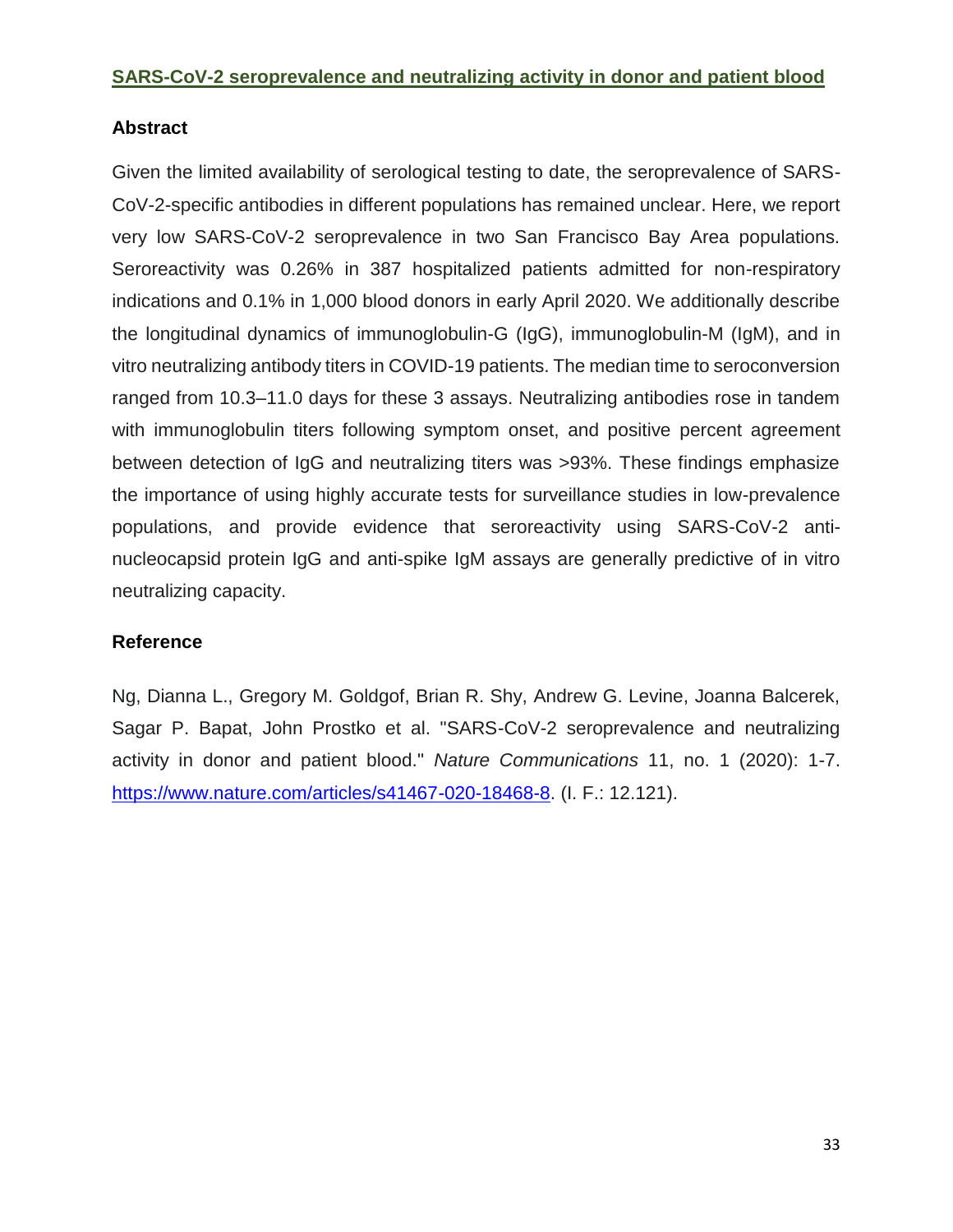# NEWS LETTER

# **Publication Date: Sep 22, 2020**

# **COVID research updates: Good timing might help the immune system to control COVID-19**

*Nature* wades through the literature on the new coronavirus — and summarizes key papers as they appear.

## *Good timing might help the immune system to control COVID-19 (September 22, 2020):*

People aged 65 and older who are infected with the new coronavirus tend to mount a disorganized immune response — a response that is also associated with severe COVID-19. This could help to explain why the disease strikes older people particularly hard.

The immune system's 'adaptive' branch, which targets specific invaders, has three principle components: antibodies, CD4+ T cells and CD8+ T cells. Alessandro Sette and Shane Crotty at the La Jolla Institute for Immunology in California studied the adaptive immune response in 24 people whose COVID-19 symptoms ranged from mild to fatal (C. R. Moderbacher et al. Cell [https://doi.org/ghbwh7;](https://doi.org/ghbwh7) 2020). The team found that people whose immune systems failed to rapidly launch the entire adaptive immune system tended to have more severe disease than did people in whom all three arms ramped up production simultaneously. An uncoordinated response was particularly common among older people, and could indicate that both antibodies and T cells are important weapons against the coronavirus.

#### *Musicians and a monk are tied to superspreading in Hong Kong (September 18, 2020):*

An estimated 19% of SARS-CoV-2 infections in Hong Kong seeded 80% of the local transmission of the virus from one person to another, according to an analysis of the virus's early spread. The analysis also found that viral spread in social settings caused more infections than spread within family households.

Musicians who performed at four Hong Kong bars are thought to have triggered the biggest cluster, which led to 106 cases. Another 19 cases were linked to a temple; one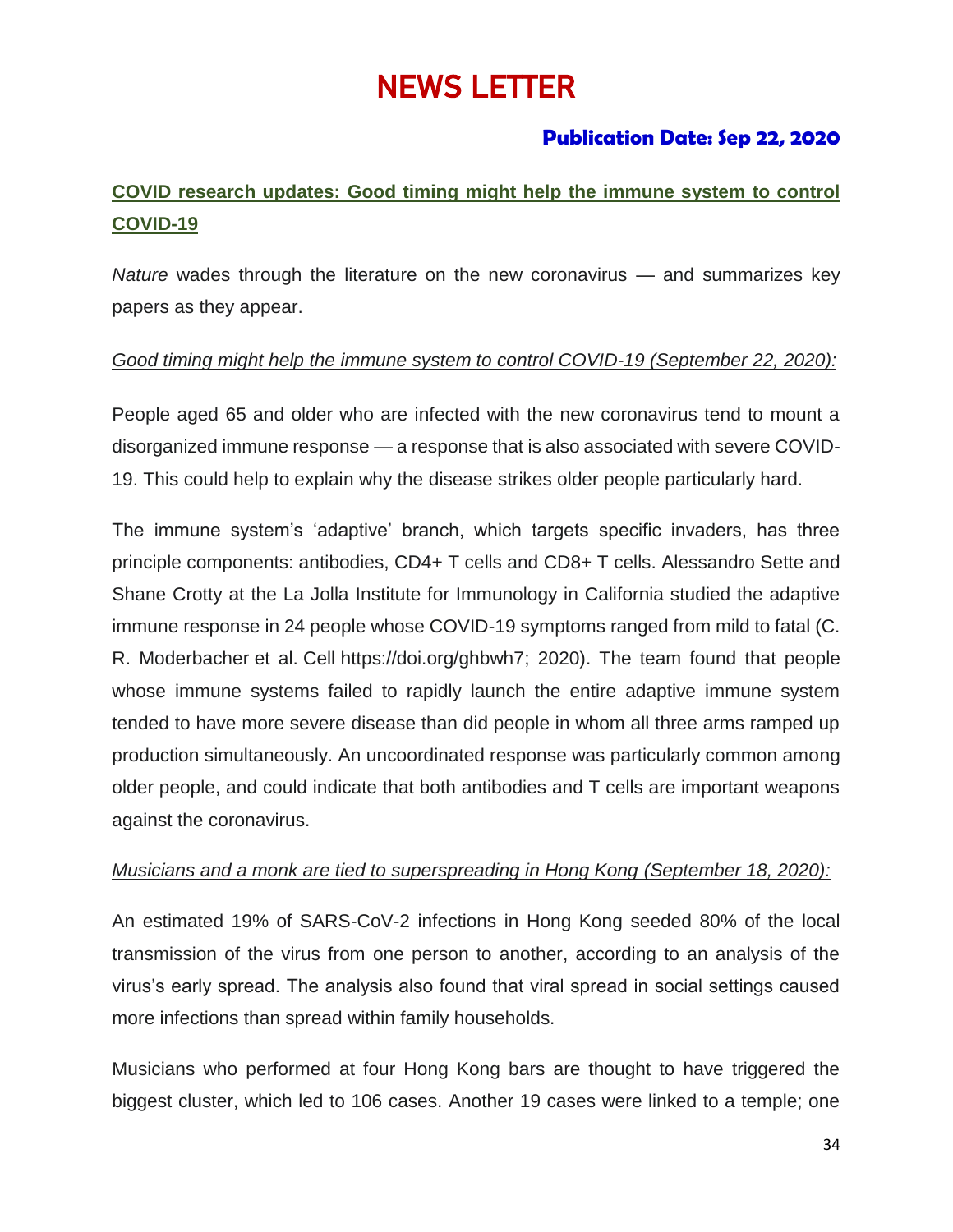monk there had no symptoms but was found to be infected. The analysis also showed that more downstream cases were linked to spread in social settings such as weddings and restaurants than to household spread.

## *Immunity to common-cold coronaviruses is short-lived (September 17, 2020):*

Previous studies have suggested that immune responses to common-cold coronaviruses protect against reinfection for only a matter of months, although symptoms are often reduced during the second infection. Lia van der Hoek at the University of Amsterdam and her colleagues looked for coronavirus antibodies in blood samples taken every few months from ten individuals, starting in the mid-1980s (A. W. D. Edridge *et al.* Nature Med. https://doi.org/ghbm79; 2020). The team used a rise in antibody levels as an indicator of infection. Infections with coronaviruses were least common from June to September, a seasonal pattern that the authors suggest SARS-CoV-2 might follow. The authors found reinfections occurring as early as 6 months after the first infection, and most often at 12 months.

## **Reference**

<https://www.nature.com/articles/d41586-020-00502-w>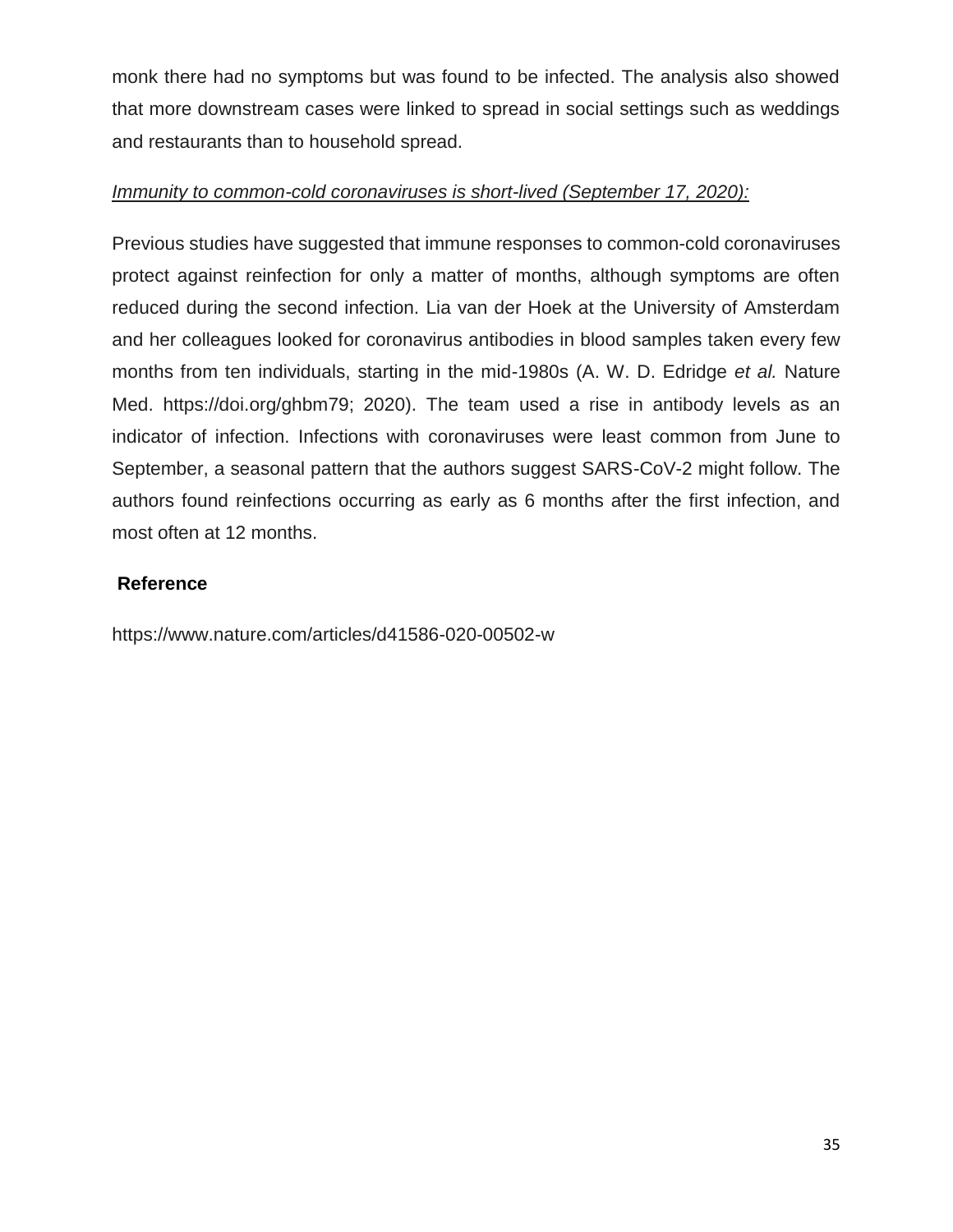# CORRESPONDANCE

# **Publication Date: Sep 17, 2020**

## **Tocilizumab in COVID-19: Finding the optimal route and dose**

The Tocilizumab in Patients with Severe COVID-19 Pneumonia (TESEO) study by Giovanni Guaraldi and colleagues provides vital information regarding the benefits of tocilizumab in severe pneumonia due to COVID-19. However, certain aspects of the study warrant deliberation in greater detail.

By contrast with the pharmacokinetic and pharmacodynamic bioequivalence data available from non-COVID settings, use of 324 mg of subcutaneous tocilizumab in patients with COVID-19 was found to be as efficacious as intravenous tocilizumab at a cumulative dose of 16 mg/kg. The difference in the therapy costs resulting from these cumulative doses (and the consumables involved in intravenous administration) could have substantial implications from a pharmacoeconomic point of view. Anecdotal signals of efficacy in COVID-19 have been reported previously with a single 162 mg dose of subcutaneous tocilizumab. Dose optimisation of subcutaneous tocilizumab could thus be explored in future studies, as it has the potential to further reduce the cost of therapy.

#### **Reference**

https://www.thelancet.com/journals/lanrhe/article/PIIS2665-9913(20)30334-9/fulltext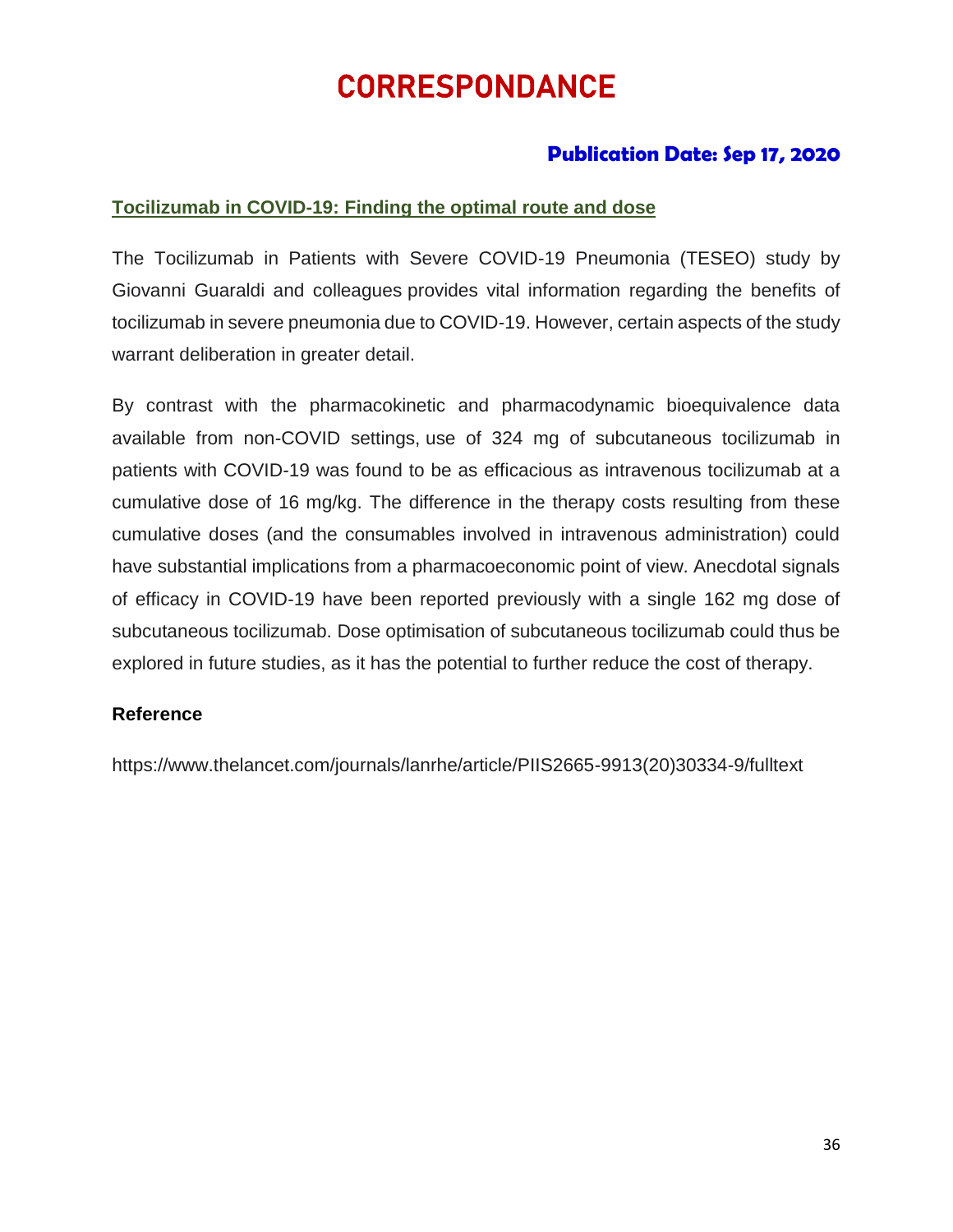# PERSPECTIVE

# **Publication Date: Sep 23, 2020**

#### **COVID-19 can affect the heart**

The family of seven known human coronaviruses are known for their impact on the respiratory tract, not the heart. However, the most recent coronavirus, severe acute respiratory syndrome coronavirus 2 (SARS-CoV-2), has marked tropism for the heart and can lead to myocarditis (inflammation of the heart), necrosis of its cells, mimicking of a heart attack, arrhythmias, and acute or protracted heart failure (muscle dysfunction). These complications, which at times are the only features of coronavirus disease 2019 (COVID-19) clinical presentation, have occurred even in cases with mild symptoms and in people who did not experience any symptoms. Recent findings of heart involvement in young athletes, including sudden death, have raised concerns about the current limits of our knowledge and potentially high risk and occult prevalence of COVID-19 heart manifestations. For more details, read the link given below.

#### **Reference**

<https://science.sciencemag.org/content/early/2020/09/23/science.abe2813?rss=1>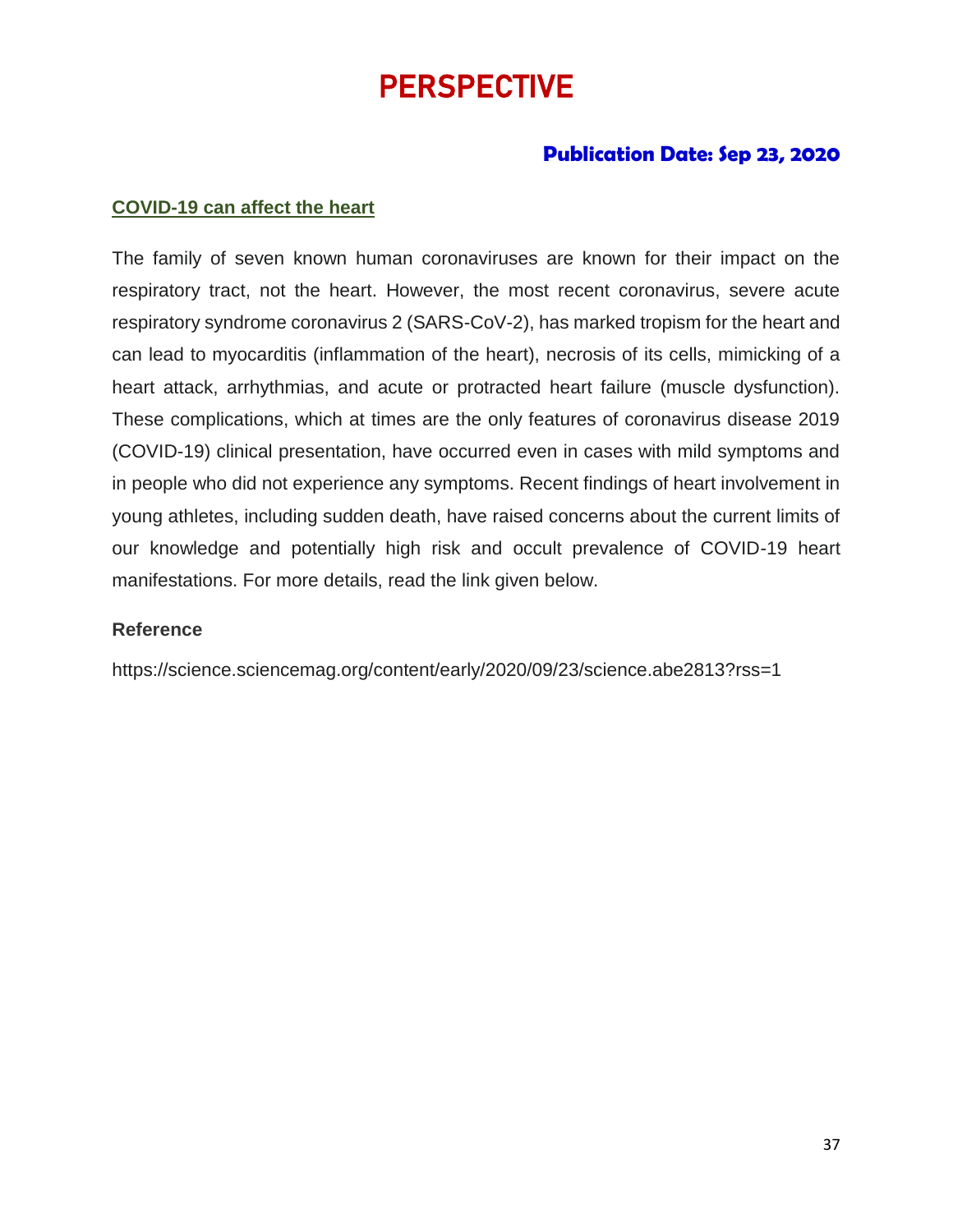# REPORT

# **Publication Date: Sep 21, 2020**

## **Free fatty acid binding pocket in the locked structure of SARS-CoV-2 spike protein**

COVID-19, caused by severe acute respiratory syndrome-coronavirus-2 (SARS-CoV-2), represents a global crisis. Key to SARS-CoV-2 therapeutic development is unraveling the mechanisms driving high infectivity, broad tissue tropism and severe pathology. Our 2.85 Å cryo-EM structure of SARS-CoV-2 spike (S) glycoprotein reveals that the receptor binding domains (RBDs) tightly bind the essential free fatty acid (FFA) linoleic acid (LA) in three composite binding pockets. The pocket also appears to be present in the highly pathogenic coronaviruses SARS-CoV and MERS-CoV. LA binding stabilizes a locked S conformation giving rise to reduced ACE2 interaction in vitro. In human cells, LA supplementation synergizes with the COVID-19 drug remdesivir, suppressing SARS-CoV-2 replication. Our structure directly links LA and S, setting the stage for intervention strategies targeting LA binding by SARS-CoV-2. For more details, read the link given below.

#### **Reference**

https://science.sciencemag.org/content/early/2020/09/18/science.abd3255?rss=1

# **Publication Date: Sep 17, 2020**

# **A case for inspiratory muscle training in SCI: Potential role as a preventative tool in infectious respiratory diseases like COVID-19**

*Introduction*: Respiratory complications (RC) are a leading cause of death after spinal cord injury (SCI) due to compromised immune function and respiratory muscle weakness. Thus, individuals with SCI are at high risk of developing COVID-19 related RC. Results of a SCI clinical trial showed a supervised respiratory muscle training (RMT) program decreased risk of developing RC. The feasibility of conducting unsupervised RMT is not well documented. Four publications (n = 117) were identified in which unsupervised RMT was performed. Significant improvements in respiratory outcomes were reported in two studies: Maximal Inspiratory and Expiratory Pressure (MIP40% and MEP25%,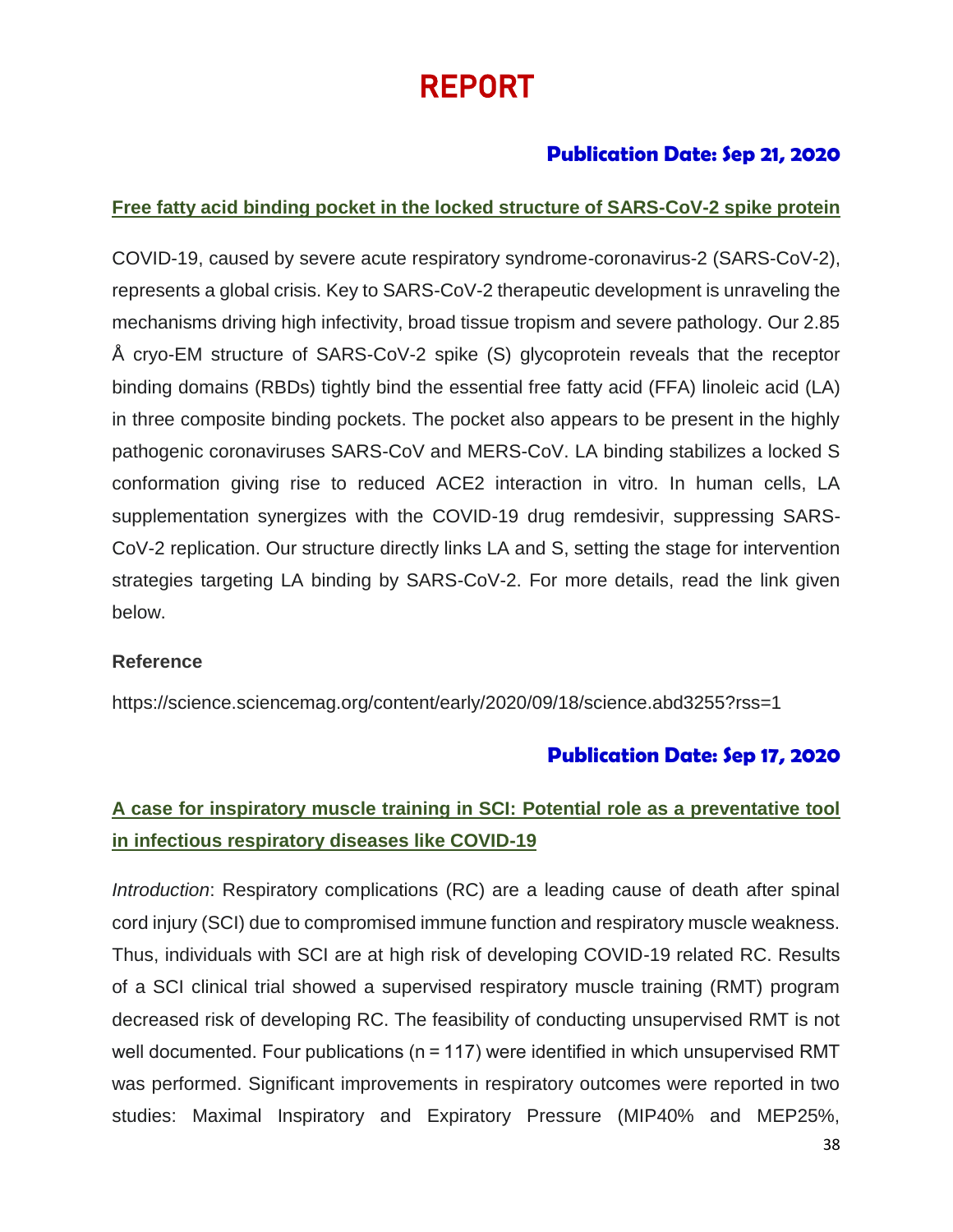respectively), Peak Expiratory Flow (PEF9%), seated and supine Forced Vital Capacity (FVC23% and 26%, respectively), and Peak Cough Flow (28%). This review and case report will attempt to show that an inspiratory muscle training (IMT) home exercise program (HEP) is feasible and may prepare the respiratory system for RC associated with COVID-19 in patients with SCI.

*Case presentation*: A 23-year-old with tetraplegia (P1), history of mechanical ventilation, and hospitalization for RC, completed 27 IMT HEP sessions in one month. MIP and sustained MIP (SMIP) increased from baseline by 28% and 26.5%, respectively. Expiratory volumes and rates also improved (FVC, FEV1, and PEF: 11.7%, 8.3%, and 14.2%, respectively).

*Discussion*: The effects of COVID-19 on patients with SCI remains inconclusive, but recent literature and the results of this case suggest that unsupervised IMT is feasible and may limit the severity of RC in patients with SCI who contract COVID-19.

## **Reference**

https://www.nature.com/articles/s41394-020-00337-7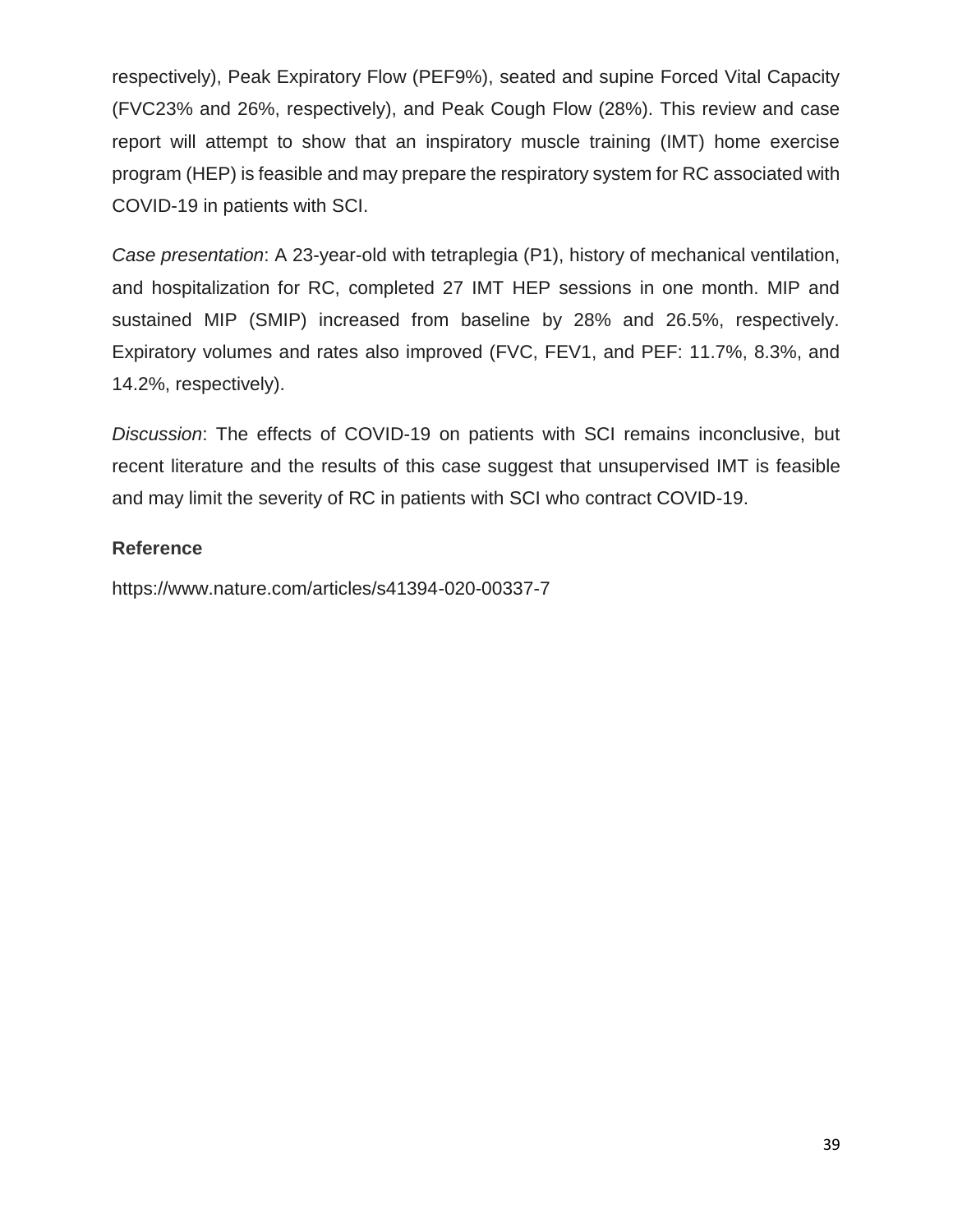# COMMENT

## **Publication Date: Sep 23, 2020**

#### **The complexities of SARS-CoV-2 serology**

Diagnosing previous infection with respiratory viruses is challenging. Our understanding of individual and population-level immunity to severe acute respiratory syndrome coronavirus 2 (SARS-CoV-2) remains incomplete and developing reliable serological assays to detect previous infection has been an intense focus of the global scientific effort. For public health planning we need scalable assays validated against large banks of samples from individuals who had proven seasonal (non-severe acute respiratory syndrome) coronaviruses and those who had well characterised symptomatic and asymptomatic confirmed SARS-CoV-2 infection. False-positive results, due to crossreactivity with seasonal coronaviruses, are important to avoid, particularly if seropositiveindividuals consider themselves immune. In *The Lancet Infectious Diseases,* the National SARS-CoV-2 Serology Assay Evaluation Group provide the first large comparative investigation of the performance of four widely available commercial assays and a single in-house assay.

Antibody responses to SARS-CoV-2 are predominantly directed at the spike glycoprotein, which the virus requires for entry, and the nucleocapsid protein, which binds the viral RNA genome. The SARS-CoV-2 IgG assay (Abbott, Chicago, IL, USA) and Elecsys Anti-SARS-CoV-2 assay (Roche, Basel, Switzerland) assays detect antibody to the nucleoprotein, whereas the LIAISON SARS-CoV-2 S1/S2 IgG assay (DiaSorin, Saluggia, Italy), and SARS-CoV-2 Total assay (Siemens, Munich, Germany) detect antibodies to the spike glycoprotein. The Abbott and Diasorin assays detect IgG only, whereas Roche and Siemens detect total antibody. The diverse approaches taken by the four commercial assays highlight the challenge of choice posed to laboratories: all manufacturers report similarly high sensitivity and specificity. For more details, read the link given below.

#### **Reference**

https://www.thelancet.com/journals/laninf/article/PIIS1473-3099(20)30699-X/fulltext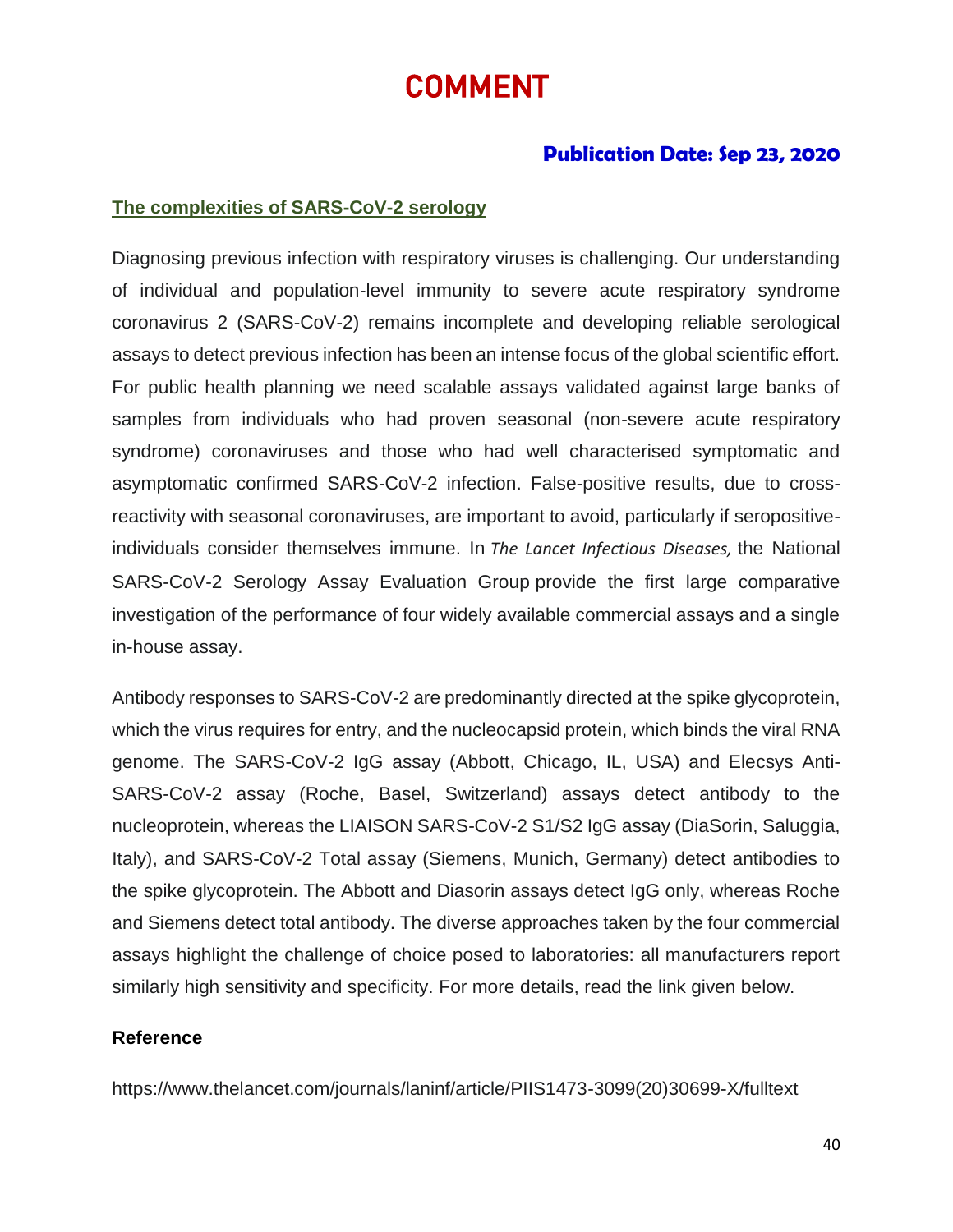## **COVID-19: Clinching the climate opportunity**

The coronavirus disease 2019 (COVID-19) pandemic has triggered the largest drop in greenhouse gas emissions since World War II. Evolving mobility patterns, in particular, have shown the short-term mitigation potential of behavioral change. Sustaining such changes could abate 15% of all transportation emissions with limited net impacts on societal well-being.

This pandemic is to mark a historic peak in anthropogenic GHG emissions, we need to leverage such lessons and turn them into guardrails against a return to pre-pandemic emission growth. For more details, read the link given below.

#### **Reference**

https://www.cell.com/one-earth/fulltext/S2590-3322(20)30472-3

## **Publication Date: Sep 21, 2020**

#### **What can we expect from first-generation COVID-19 vaccines?**

A first generation of COVID-19 vaccines is expected to gain approval as soon as the end of 2020 or early 2021. A popular assumption is that these vaccines will provide population immunity that can reduce transmission of severe acute respiratory syndrome coronavirus 2 (SARS-CoV-2) and lead to a resumption of pre-COVID-19 "normalcy". Given an initial reproduction number of around 2·2, which has since been revised to as high as about 4, and taking into account overdispersion of infections, perhaps about 25–50% of the population would have to be immune to the virus to achieve suppression of community transmission. Multiple COVID-19 vaccines are currently in phase 3 trials with efficacy assessed as prevention of virologically confirmed disease. WHO recommends that successful vaccines should show disease risk reduction of at least 50%, with 95% CI that true vaccine efficacy exceeds 30%. However, the impact of these COVID-19 vaccines on infection and thus transmission is not being assessed. Even if vaccines were able to confer protection from disease, they might not reduce transmission similarly. For more details, read the link given below.